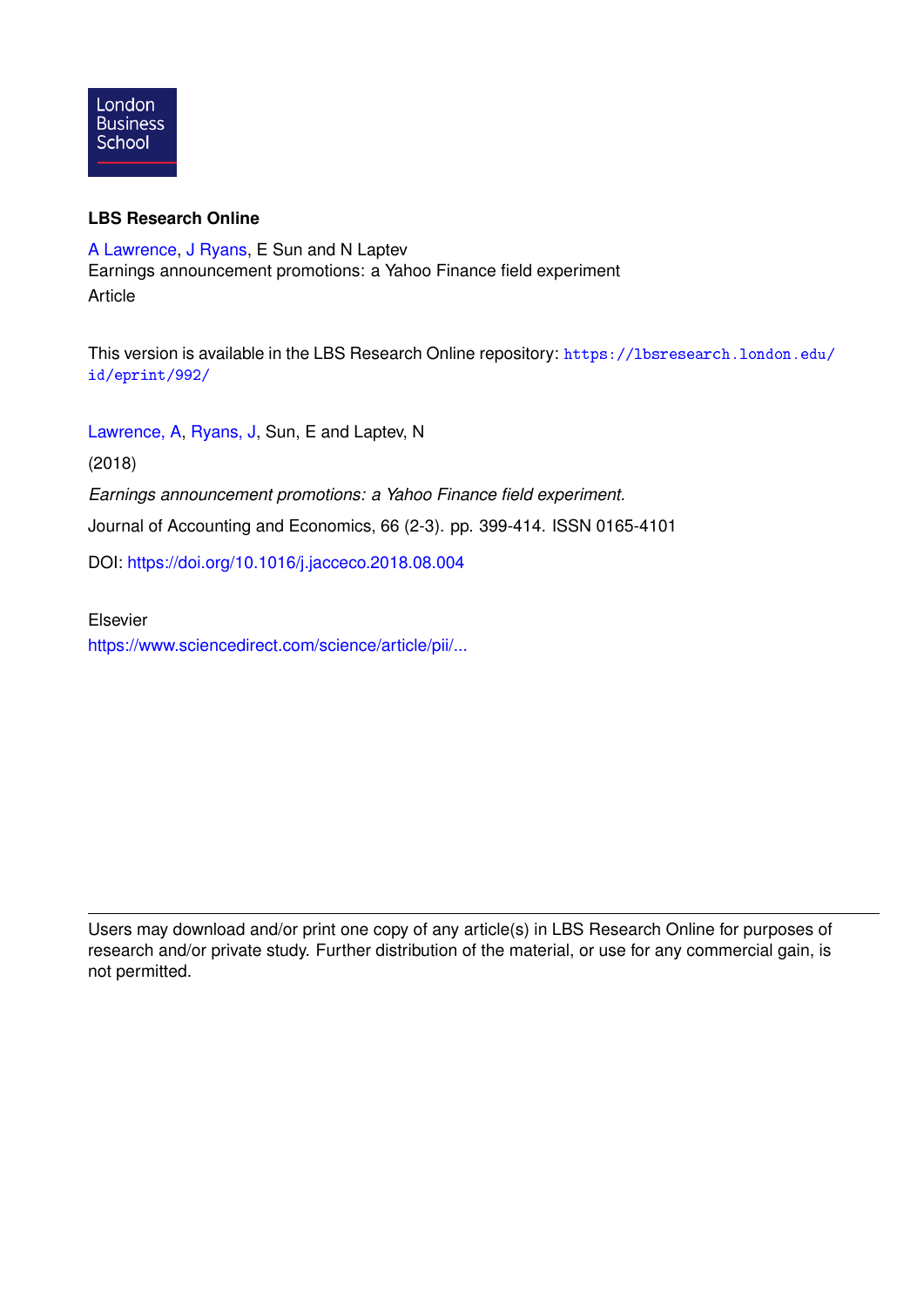# Earnings Announcement Promotions: A Yahoo Finance Field Experiment

Alastair Lawrence\*

alastairlawrence@london.edu London Business School and University of California at Berkeley

> James Ryans jryans@london.edu

London Business School

Estelle Sun [yesun@bu.edu](mailto:yesun@bu.edu) Questrom School of Business Boston University

> Nikolay Laptev\*\* [nlaptev@stanford.edu](mailto:nlaptev@stanford.edu) Yahoo! Research

> > July 2018

**ABSTRACT:** This study presents a field experiment in which media articles for a random sample of firms with earnings announcements are promoted to a one percent subset of Yahoo Finance users. Promoted firms have higher abnormal returns and some evidence of lower bid-ask spreads on the day of the earnings announcement. These results are more pronounced for less visible firms, negative earnings news, and on days with fewer promoted firms. These findings suggest that investor attention affects the pricing of earnings and that retail investors buy stocks that catch their attention, in a setting where attention is randomly assigned.

**KEYWORDS:** Investor attention; earnings response; capital markets field experiment; event study; retail investors; earnings announcement premium.

**JEL CLASSIFICATION:** M41, G12, and G14.

**ACKNOWLEDGMENTS:** We are grateful to *Yahoo! Inc.* for supporting this research and for providing the *Yahoo Finance* data. We have received helpful comments from John Core (Editor), Joseph Engelberg (JAE Conference Discussant), Brad Barber (Referee), Dirk Black, Beth Blankespoor, Robert Bushman, Craig Chapman, Ed deHaan, Henry Friedman, Mark Lang, Matthew Lyle, Bill Mayew, Greg Miller, Katherine Schipper, Catherine Schrand, Lorien Stice-Lawrence, Phillip Stocken, Irem Tuna, Lakshmanan Shivakumar, Eric So, Florin Vasvari, Mohan Venkatachalam, Rodrigo Verdi, Linda Vincent, Beverly Walther, and participants at the 2017 JAE Conference, the 2016 Duke-UNC Fall Camp, Bocconi University, London Business School, Northwestern University, and the Securities and Exchange Commission. \*Corresponding author. \*\*Nikolay Laptev is now at Facebook. The experiment was conducted while he was at Yahoo! Research.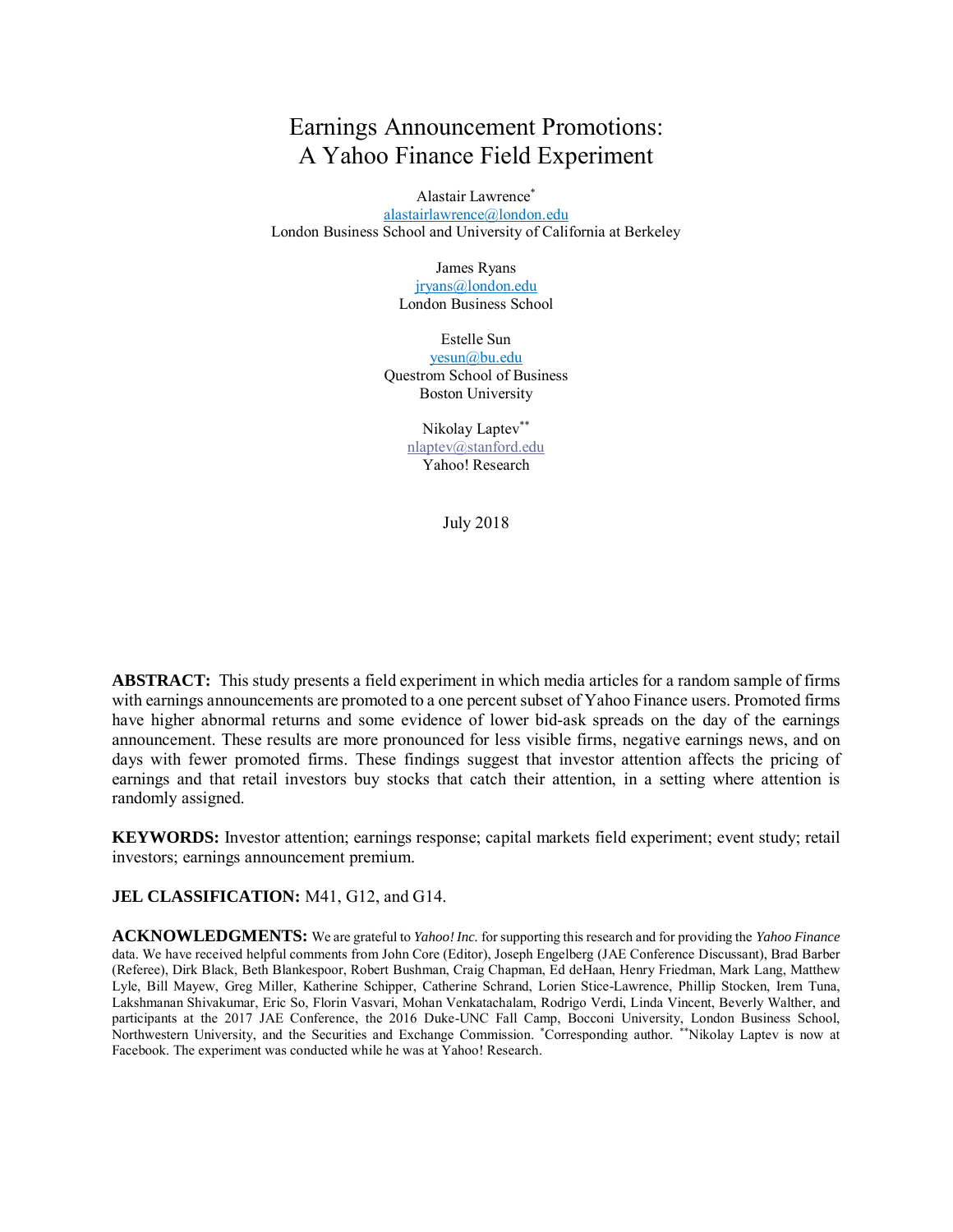## **1. INTRODUCTION**

The literature on investor attention and the effects of media in financial markets generally rely on observational studies to investigate the links between media and investor activities. We conduct a field experiment where randomly selected earnings announcements are promoted to users of Yahoo Finance, and observe the aggregate market response, in an attempt to provide evidence of the effects of investor attention at earnings announcements. <sup>1</sup> Our results in theory can be considered causal, as the treatment is randomly assigned, and both help to confirm prior studies that find effects of media attention on individual investors or individual stocks, and extend the literature on aggregate market effects of investor attention and the media. We build upon prior observational studies that generally use proxies such as media attention, extreme returns, trading volume, investor composition, and the salience of earnings announcements to study the effects of investor attention on financial markets (e.g., Chen, Hong, and Stein 2002; Barber and Odean 2008; Lehavy and Sloan 2008; DellaVigna and Pollet 2009; Hirshleifer, Lim, and Teoh 2009; Aboody, Lehavy, and Trueman 2010; Engelberg and Parsons 2011).

Media has been shown to be associated with financial markets and other economic activity (e.g., Tetlock 2007; Core, Guay, and Larcker 2008; Dyck, Volchkova, and Zingales 2008; Solomon, Soltes, and Sosyura 2014; Kaniel and Parham 2017). Firms can also manage the media to influence stock prices (e.g., Ahern and Sosyura 2014). The role of the media in price formation occurs through the dissemination of new information to market participants, and it may also occur by increasing investor attention; for example, by promoting stale information that should not otherwise have an effect on prices. In observational studies, it is inherently difficult to disentangle

 $\overline{a}$ 

 $1$  Our experiment occurs in the environment where subjects are naturally undertaking their usual tasks, as opposed to in a laboratory, and the conditions in which they operate are subject to randomized treatment without the subjects' awareness of the treatment. Floyd and List (2016) use the term "natural field experiment" to describe this setting, and they discuss the complete spectrum of experimental techniques used in the accounting and finance literatures.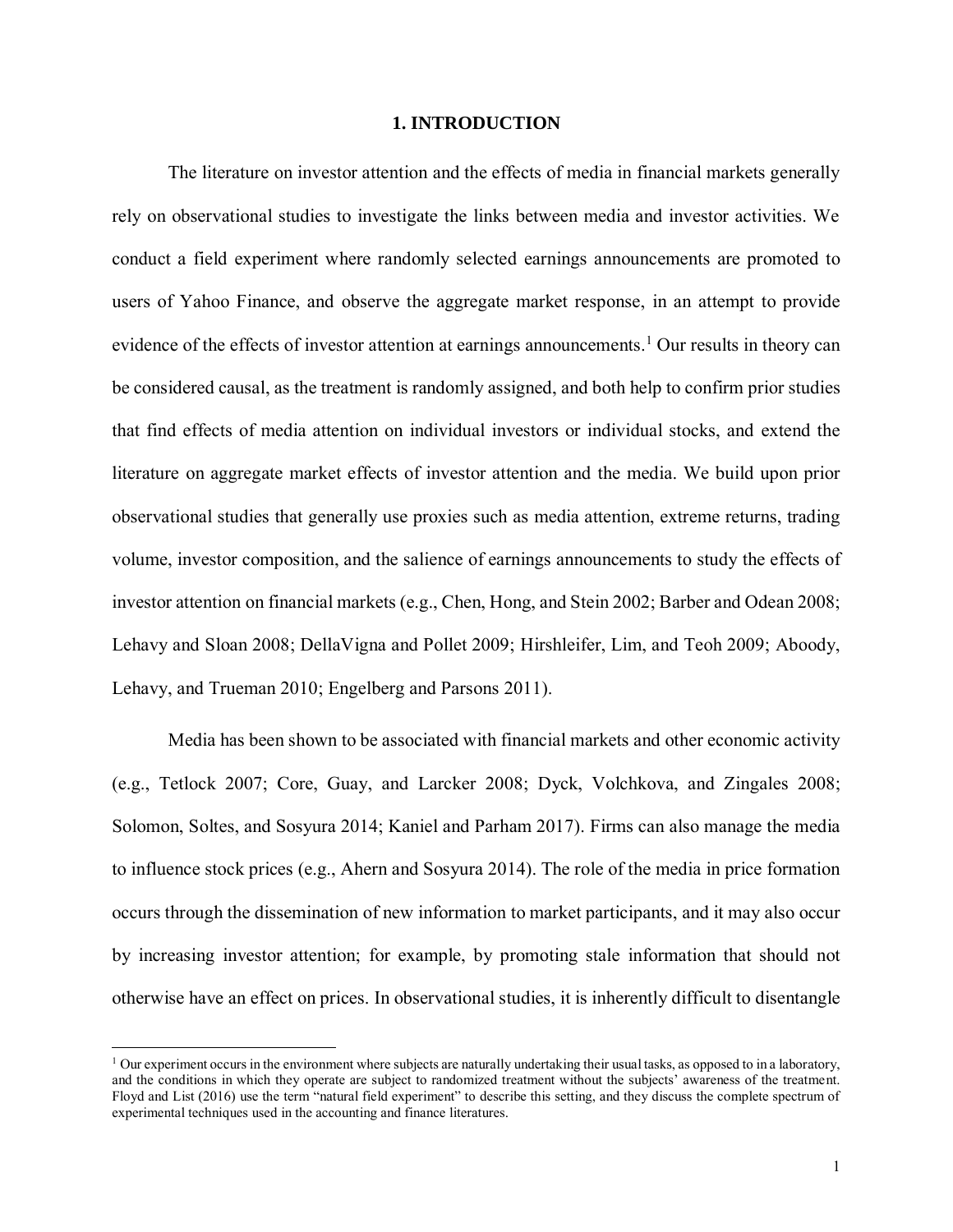the effects of investor attention from market-based and media-based measures, because these measures both reflect and generate investor attention.

It is clear that the media cannot promote all news with equal emphasis.<sup>2</sup> Instead, consumers of news prefer their media providers to help them filter news to focus on the most important items (e.g., Hamilton 2004; Gentzkow and Shapiro 2010). Thus, editorial choices determine which information is made more salient, either through a more prominent position such as on the front page of the Wall Street Journal, or through more channels, as in the decision by local media outlets to cover a story (Engelberg and Parsons 2011). Consequently, studies that use media measures as a proxy for investor attention need to diligently control for the information content of the news itself, because media coverage is by definition responding to events and the information content of those events, as well as to the demand of media consumers, which can endogenously determine the selection and prominence of disseminated information.

Prior literature examining the effects of media and investor attention at earnings announcements suggests that media does affect market participants' responses to earnings announcements. Engelberg and Parsons (2011) study retail brokerage accounts and show that local media coverage of earnings announcements appears to spur local retail trading volume, though their setting does not examine the market-wide effects of media on returns or volumes. Drake, Guest, and Twedt (2014) find that media coverage appears to mitigate cash flow mispricing but not accrual mispricing. Related research examines the effects of investor attention on earnings announcement responses, without specifically considering the media. DellaVigna and Pollet (2009) suggest that inattention to Friday earnings announcements versus those on other weekdays

 $\overline{a}$ 

<sup>2</sup> Even if the New York Times could literally publish "All the News That's Fit to Print", it still makes editorial decisions about which are the most important articles to print on the front page, or towards the front of each section.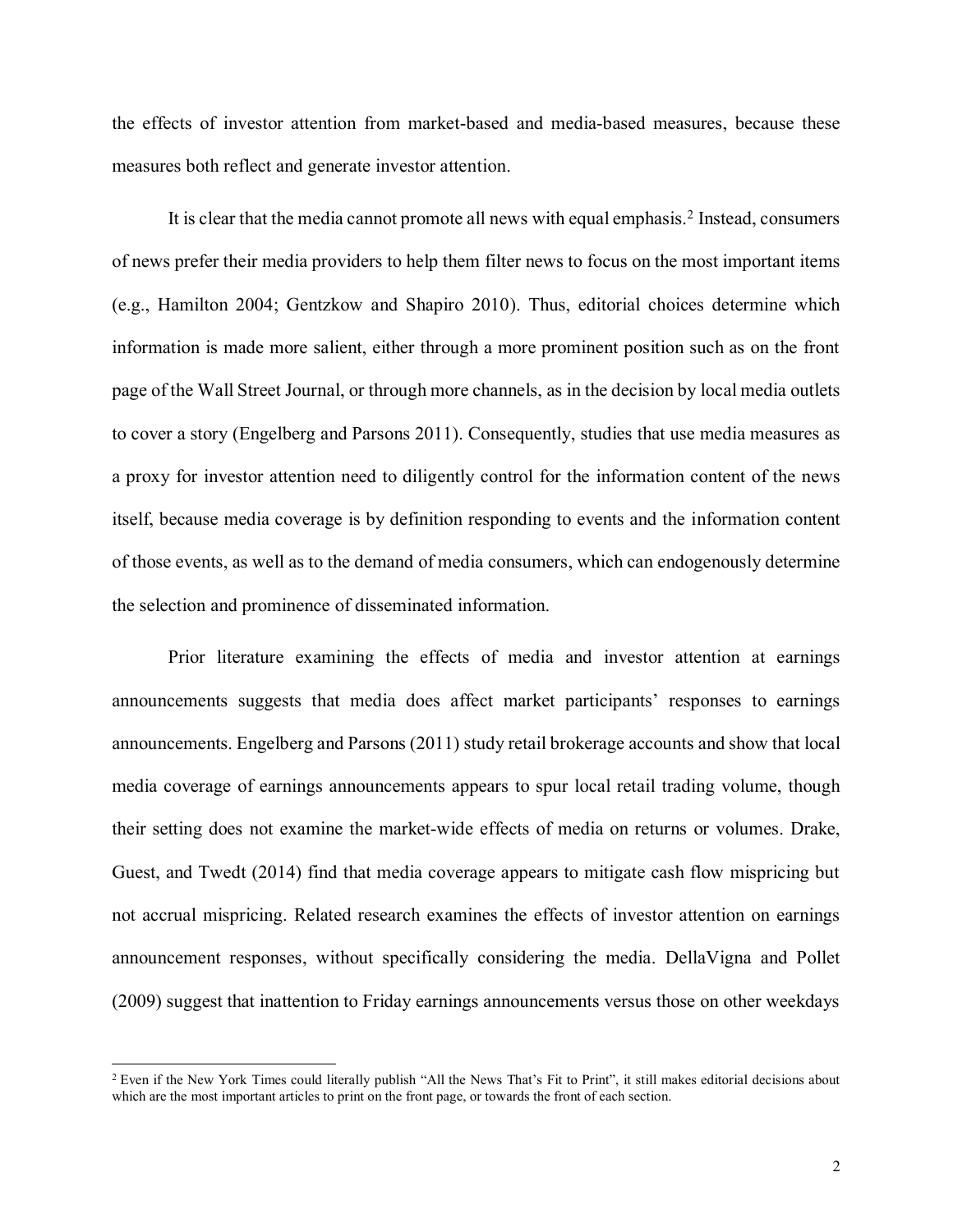is related to a lower immediate response to earnings announcements coupled with a greater delayed response. Consistent with DellaVigna and Pollet (2009), Drake, Roulstone, and Thornock (2015) and Lawrence, Ryans, Sun, and Laptev (2017a) provide evidence that responses to earnings are associated with increased investor attention. However, in these observational settings, it is difficult to draw causal inferences between the investor attention measures and the observed market response, because the underlying properties of the news will likely affect both the market response and the investor attention measures.

Barber and Odean (2008) infer that individual investors reduce the complexity of their portfolio decisions by trading based on salience, proxied by firms that are in the news, that have unusual trading volume, and that recently experienced extreme returns. Since individual investors have small portfolios, they are neither likely to already own any particular stock, which they would then be able to sell, nor are they likely to take short positions. Observing greater buy-sell imbalances by individual investors on high-attention days leads them to conclude that retail investors are net buyers of firms that grab attention. Huberman and Regev (2001) is closely related to our study in that it attempts to show the effects of an exogenous shock to investor attention. Their case study on EntreMed, a firm promoted in a front-page article in the New York Times, shows a significant and sustained stock price increase following this coverage, even though the substantive information in the New York Times article was published in the scientific literature several months prior. Tetlock (2011) finds that individual investors trade on stale news, when new articles are published even when these new articles are textually similar to prior articles. In these settings it is difficult to control for other information that may have entered into the editorial decision to report on apparently stale news or to publish such an article on the front page of the New York Times. Hence, there remains the possibility that such publication decisions reflect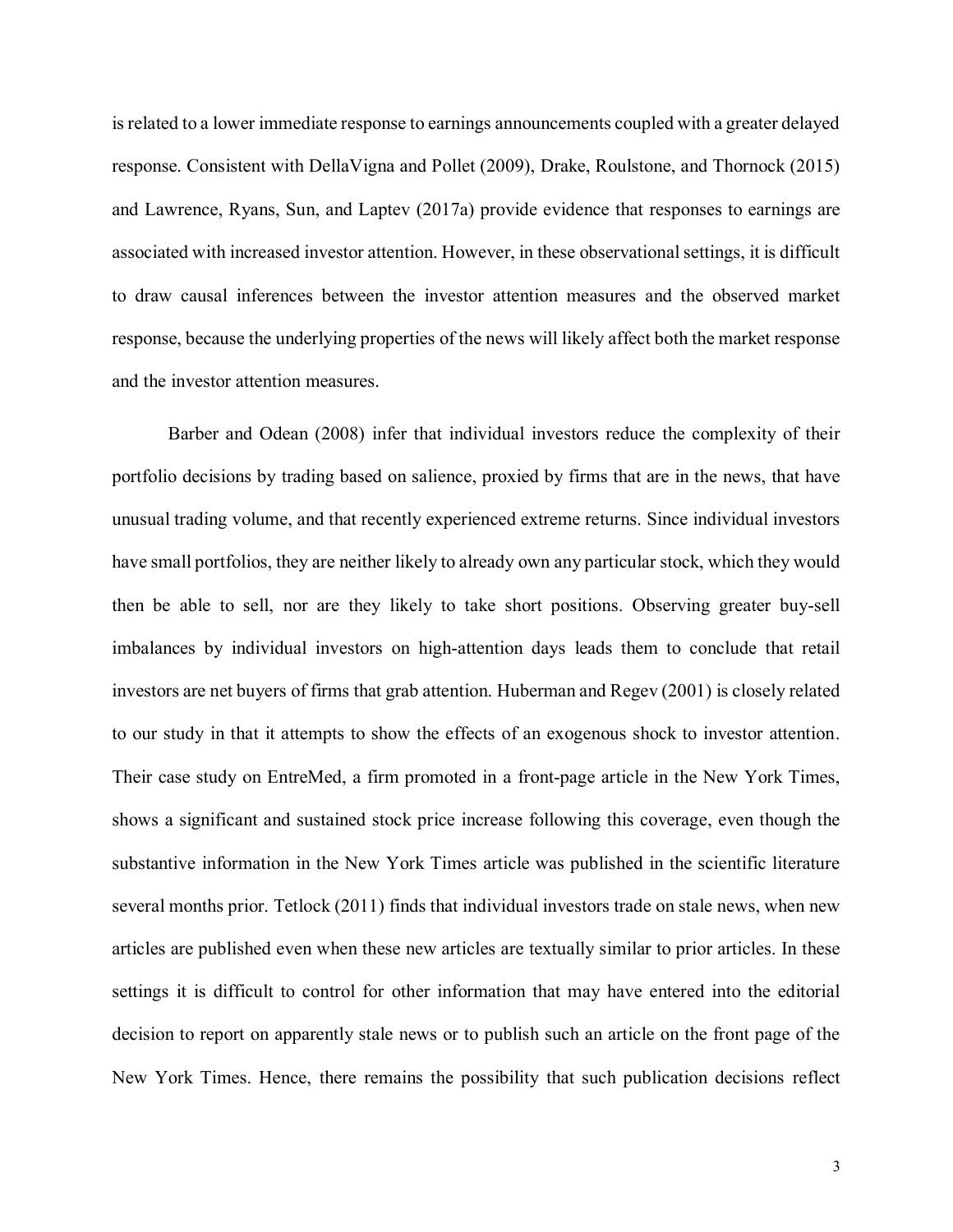unobserved additional information and confer additional reputational benefits on the firm despite the stale nature of the news. Additionally, Da, Engelberg, and Gao (2011) study the Google Trends search index to identify positive returns to investor attention and reversals of these positive returns in subsequent periods.

We extend this literature by examining whether random increases in investor attention, through promotion of firm-specific earnings announcement news on the front page of Yahoo Finance, result in increases in abnormal returns and volumes, decreases in bid-ask spreads as well as increases in the information acquisition of financial data by users subject to the promotion. In this way, we ensure that there is no other underlying information that entered into the publication or promotional decision, instead selecting firms and their articles at random for promotion to Yahoo Finance users. Given that the majority of firm-days have zero media coverage (e.g., Lawrence, Ryans, and Sun 2017b), we use the earnings announcement setting because our experimental design requires that a firm has at least one timely news article available to be shown to our sample of users. Our decision to focus on earnings announcements provides a setting where even if all of the major publications do not produce an article on an earnings announcement, a robot-generated article summarizing the earnings announcement such as one from the Associated Press (e.g., Blankespoor, deHaan, and Zhu 2017) should be available for Yahoo Finance to promote.

Yahoo Finance is the most popular financial web site in the U.S. with over 78 million unique monthly visits (CNBC 2016), an audience that is more than 3 times that of the web sites belonging to The Wall Street Journal and Bloomberg News, each with approximately 20 million unique monthly visits (Bloomberg 2015). The field experiment was run on Yahoo Finance from May 12 to July 28, 2016, to an audience comprised of a one percent sample of Yahoo Finance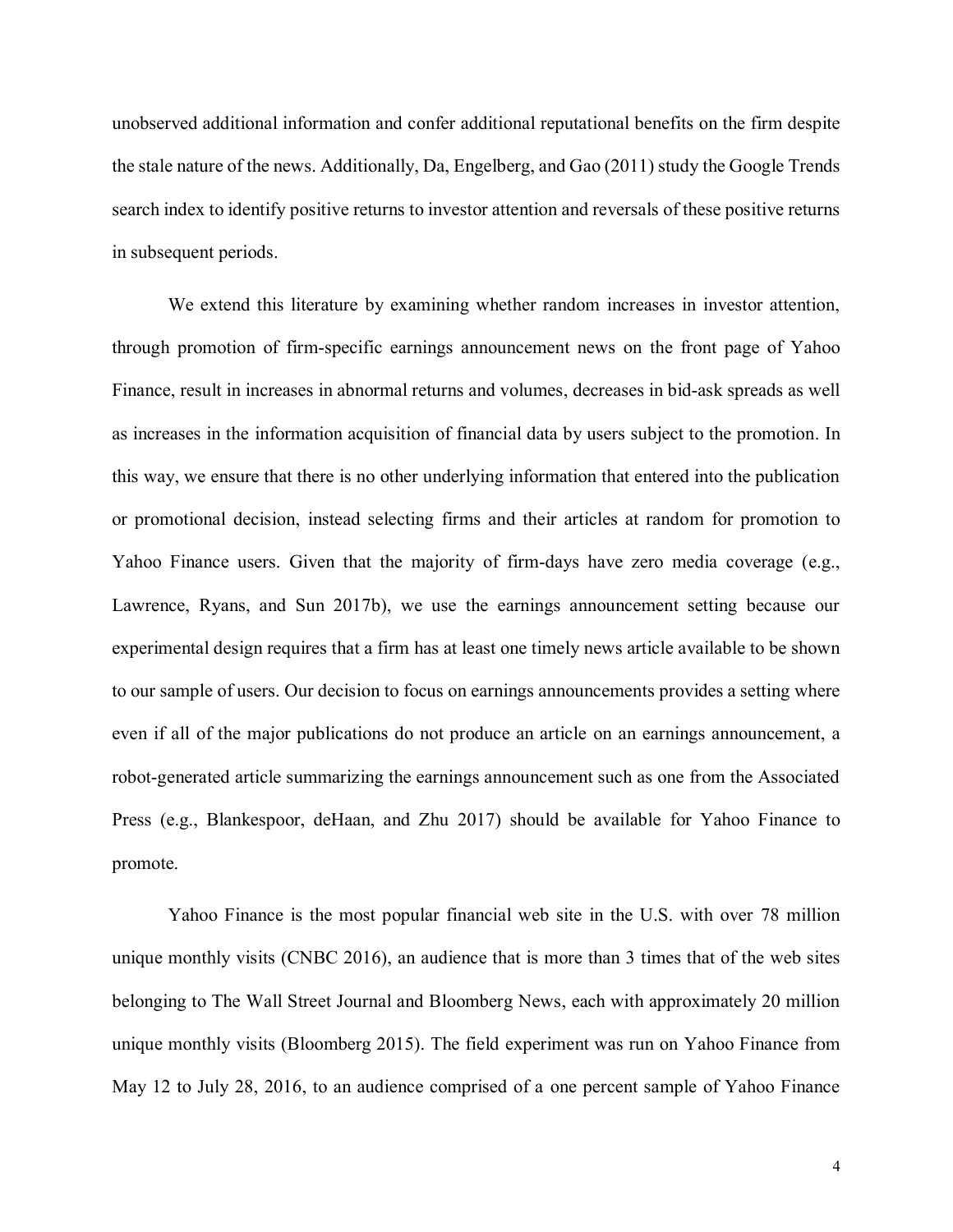users, which would equate to roughly The Wall Street Journal's entire web-traffic for Massachusetts including Boston. The one percent sample was calibrated by Yahoo Finance such that the target users and their activities were representative of the Yahoo Finance user population. Thus, news articles on a random sample of earnings announcements were promoted to a significant audience in an attempt to separate the effects of the media promotion from the various factors that cause both media promotion and investor attention. In turn, any resulting effects should only be due to the additional investor attention generated from viewing an existing article, and unrelated to any editorial decision to write or promote a particular article or company. Given the restricted sample size of the experiment, our power to detect an effect of promotion is much higher for returns and bid-ask spread and is much lower for volume and information acquisition.

Every day during the experiment period, the lesser of five or 50 percent of companies with earnings announcements on that day were randomly selected for promotion and paired with an equal number of size matched control firms who also report earnings on that day. For example, if there were six firms reporting earnings on a given day, three would be randomly selected as treatment firms and the remaining three firms would be designated as control firms. If more than ten stocks announce earnings on a day, we randomly select five for treatment and choose the five control firms with the closest market capitalizations to the treatment firms, without replacement. Treatment stocks were promoted for 24 hours, during which time the most recently available news articles relating to the treatment stocks were posted at the top of the article list on the Yahoo Finance home page for the experiment user sample. Section 2 provides more specific details concerning the experimental design.

We find that promoted firms have similar fundamental and earnings-news characteristics as the control firms, indicating that the covariates are balanced across the two groups. We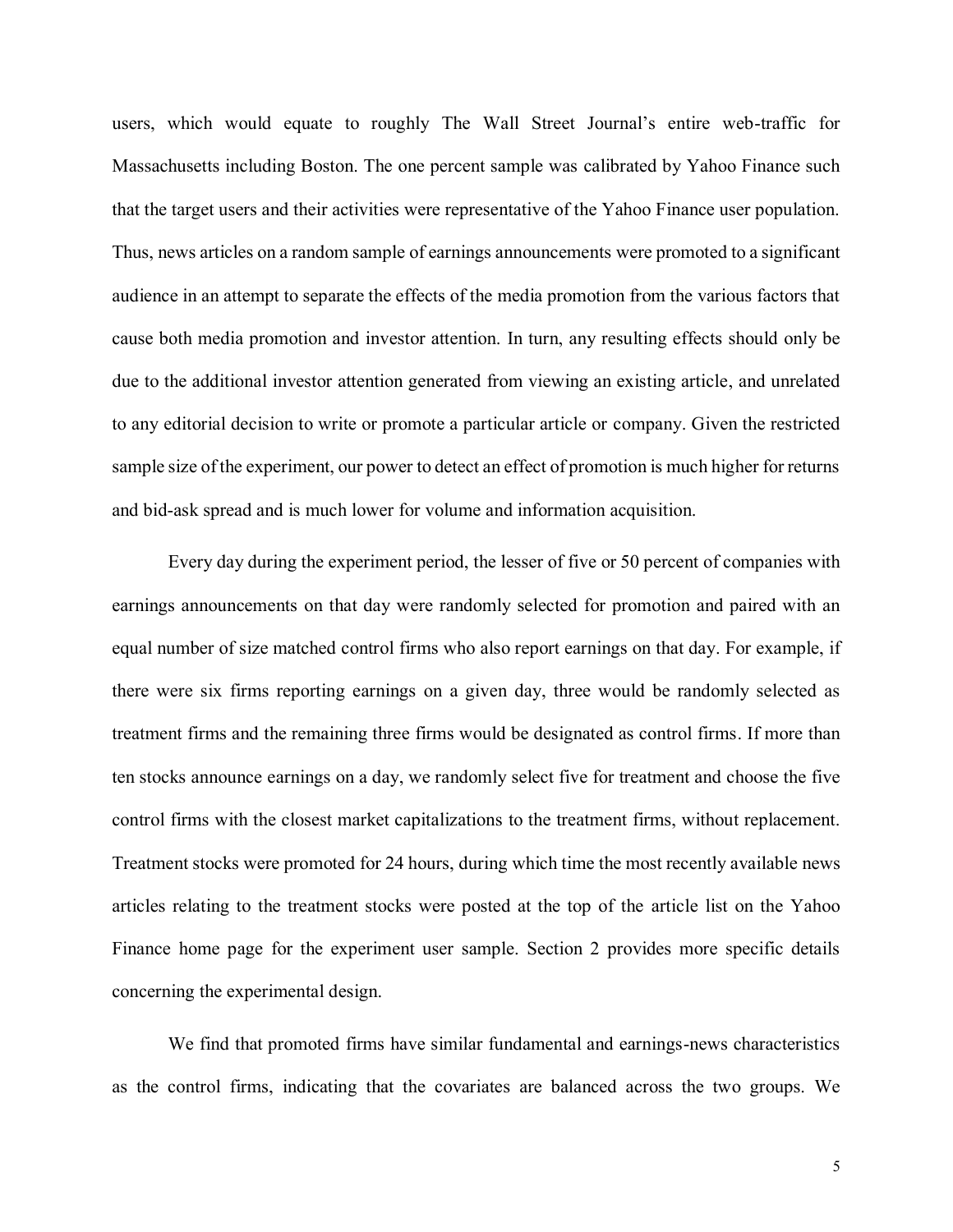document that promoted firms have a significant increase in abnormal returns on the day of the earnings announcement (i.e., the news promotion day) of approximately 160 basis points relative to control firms. These findings are more pronounced for smaller and thus less visible firms, for firms that missed analysts' earnings expectations, and on days when fewer firms were promoted. Our analysis confirms that outliers are not responsible for our return findings as there is a clear shift in the distribution of abnormal returns for treatment firms, suggesting that the media promotion resulted in some of the experiment users purchasing these stocks on the day the stock was promoted. Abnormal bid-ask spreads were lower for promoted firms, but with marginal statistical significance, indicating the potential for a reduction of information asymmetry when earnings news is more widely disseminated.

We did not find corresponding increases in trading volume or information acquisition activities on Yahoo Finance by the users subject to the promotion, which is likely a result of the sample size. Moreover, we do find some evidence indicating that the pricing of the earnings news is less pronounced for promoted firms than for control firms given the positive price pressure resulting from the promotion. Taken together, the findings suggest that retail investors buy stocks that catch their attention and such purchases can affect the pricing of earnings, in a setting where attention is randomly assigned.

Our study makes the following main contributions to the existing literature. First, it provides a clean experimental setting confirming observational studies documenting the effects of the business press and attention on stock prices. Second, it highlights that the market response on the day of the earnings announcement appears to depend not only on the earnings news but also on the extent of investor attention. Third, the lack of information acquisition activities by Yahoo Finance users subject to the promotion suggests that media promotion may not increase

6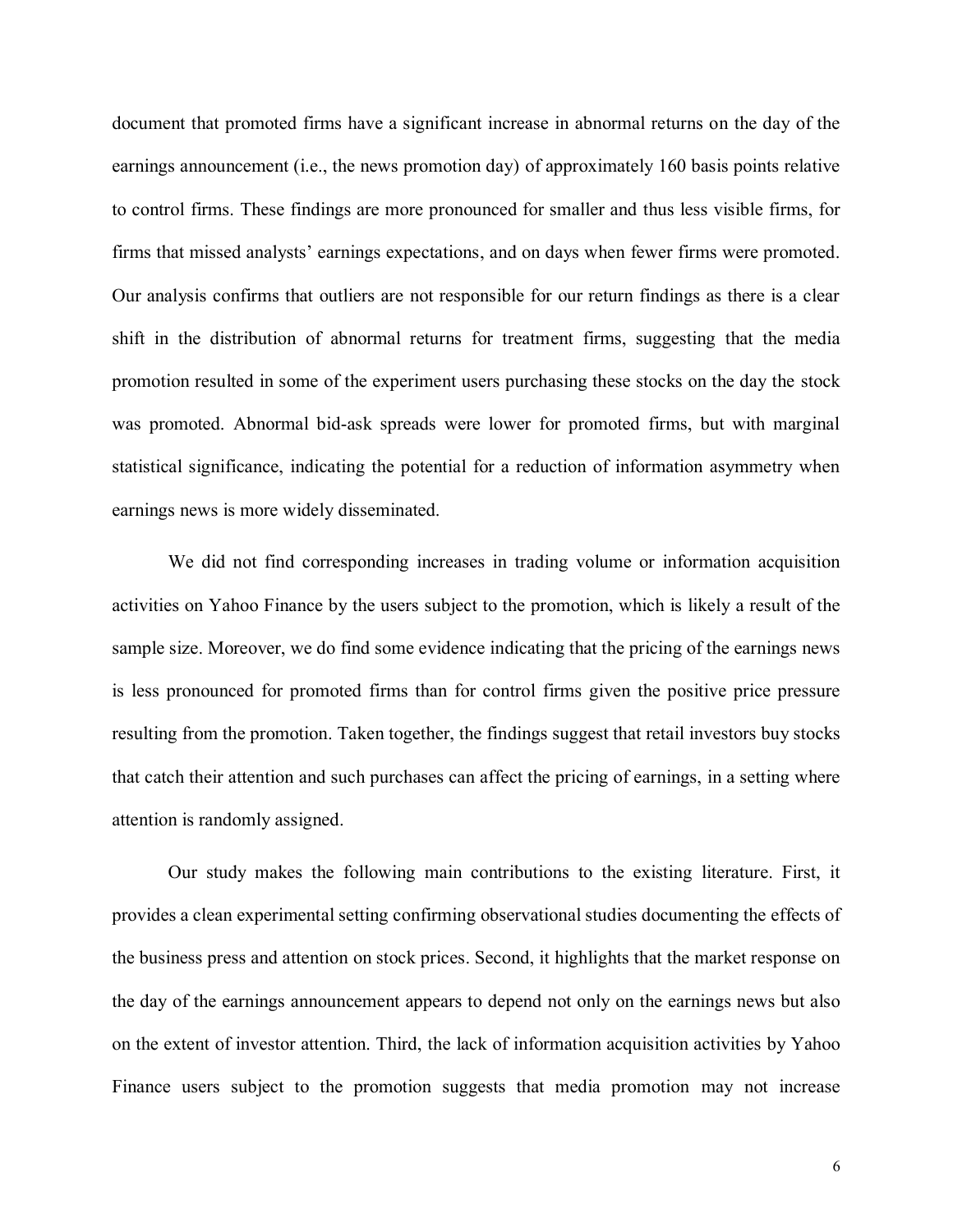information acquisition by individual investors, and therefore it appears that attention-generated trading is less informed. Lastly, the study provides an important extension to the earnings announcements return premium literature (e.g., Frazzini and Lamont 2007, Barber, De George, Lehavy, and Trueman 2013, Johnson and So 2014, Savor and Wilson 2016), by providing evidence suggesting that investor attention may be one of the key underlying mechanisms driving earnings announcement premiums.

A potential concern is whether individuals who were shown the promotion and consequently buy shares are worse off in that they may acquire a stock that they do not want and incur transactions costs. It is important to note that such individuals would have been equally likely to make other random purchases based on the normal algorithms used for selecting news articles on Yahoo Finance. Additionally, we carefully structured our experiment so that no positive or negative bias was introduced into the promotion decision that would systematically mislead users, and we obtained reviews for our study from Boston University's Institutional Review Board, London Business School's Ethics Committee, and the University of California at Berkeley's Office for Protection of Human Subjects. Moreover, the SEC was receptive of our study and encouraged the pursuit of additional field studies of this nature, with suitable institutional review oversight. Overall, we hope that this study spurs more capital market field experiments in accounting and finance.

## **2. EXPERIMENTAL DESIGN AND DATA**

In this study, we are primarily concerned with the effects of investor attention to media articles reporting on firms' earnings announcements. From May 12 to July 28, 2016, Yahoo Finance promoted news articles for a randomly selected set of firms with earnings announcements occurring on each trading day, or which occurred after the market close on the previous trading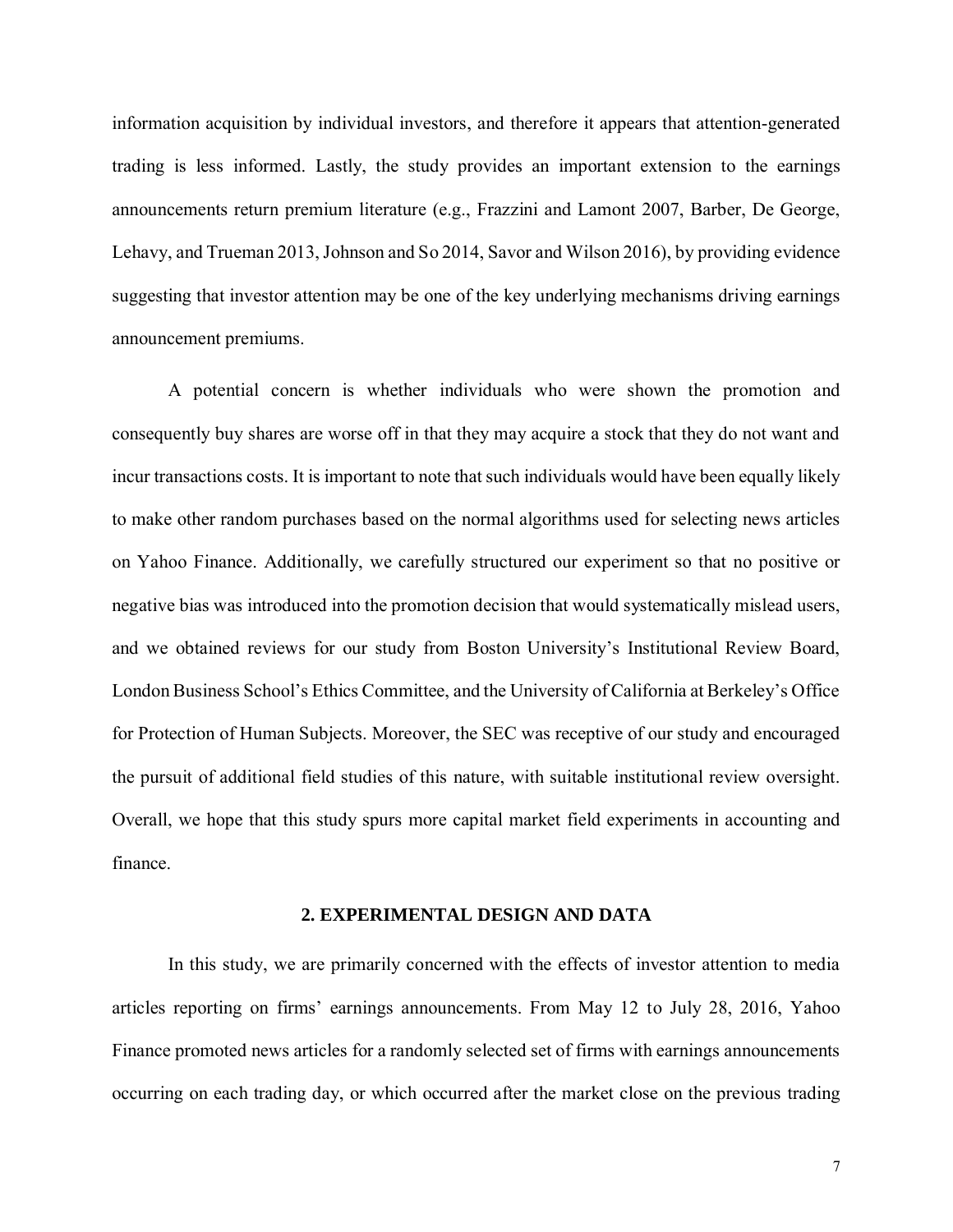day, to a one percent subsample of Yahoo Finance users. The one percent subsample was calibrated by Yahoo to be representative of the entire Yahoo Finance user population. The term "promoted" means that the most recent news items relating to the treatment stocks were placed among the top five positions in sample users' home page news stream. Treated stocks were promoted for 24 hours, after which time the next day's treatment stocks were activated.

Yahoo Finance allocated the top five positions on experiment users' home pages for news article promotion over the course of this study. On days when five companies were selected for promotion and all had available articles, the most recent article for each firm is shown. For days when fewer than five firms were promoted, or when each firm did not have an available article, more than one article may be shown for each treatment firm with available articles. If fewer than five articles are available among all treatment firms, Yahoo Finance inserted other articles into the news feed based on default algorithms. Figure 1 illustrates a Yahoo Finance home page for a treatment sample user on May 18, 2016, and on this day, Hormel, Steris, and Booz Allen reported earnings and were randomly selected for promotion. Articles relating to these firms are visible among the five positions in the user's news feed. Figure 2 includes the content of a Hormel article that was selected for promotion.

Yahoo Finance is the most popular source of financial information in the U.S. (Lawrence, et al. 2017b), providing financial news as well as firm-specific financial and market-related information. When a user arrives at the Yahoo Finance home page (*finance.yahoo.com*), depicted in Figure 1, the main body section of the page is dedicated to news articles. In addition, users may search for firm specific financial information by entering a name or ticker symbol in the search field at the top of the page, or they may select a stock from their portfolio list or a list of recently viewed stocks, which are positioned along the right column. As Yahoo generates revenue from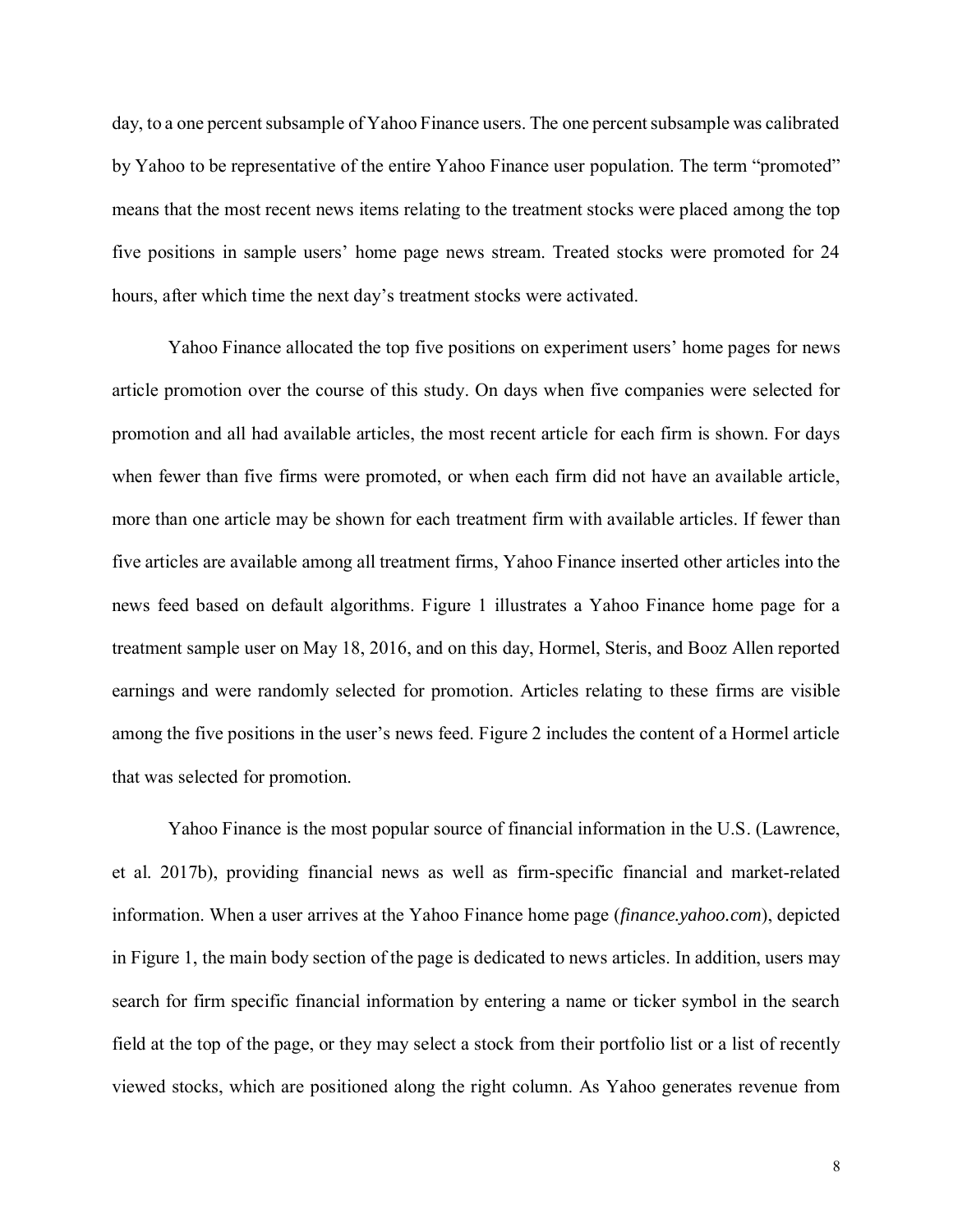display advertising (i.e., when impressions are delivered to users and when users click on an advertisement), news articles are strategically selected to maximize the number of times users click on the news articles during each visit to the web site.<sup>3</sup>

In order to have a balanced panel of treatment and control firms, up to five earnings announcements were randomly selected from among those scheduled to be released each trading day, or after the close on the previous trading day. To schedule the promotion in Yahoo Finance's systems, the random selection of stocks was generated each Tuesday from all firms expected to announce earnings during the subsequent week, for stocks listed on the NYSE, NASDAQ, and AMEX exchanges and with confirmed earnings announcements on FactSet's earnings calendar. Each treatment firm's announcement date was manually validated by checking the company's press releases or investor relations web site. Firms reporting earnings before and during market hours were scheduled for promotion on the report day, whereas firms reporting after hours were scheduled for promotion on the following trading day. To illustrate how the random selection process operated in practice, consider an example that fifteen companies were scheduled to report either on a given trading day or after the close on the previous trading day. Five firms would be randomly selected as treatment firms, and the remaining 10 firms would serve as the pool of control firms, to be size-matched one-to-one for our analysis. If only six firms were scheduled to report, three would be randomly selected as the treatment firms, and the remaining three would be designated as the control firms. Firms without scheduled earnings announcements do not appear in either our treatment or control samples.<sup>4</sup> During the experiment period, 169 firms were sampled

 $\overline{a}$ 

<sup>3</sup> Yahoo Inc. 10-K for the period ending December 31, 2015. Available at https://www.sec.gov.

<sup>&</sup>lt;sup>4</sup> As we select firms for treatment after their earnings announcements are scheduled and verified, we are confident that our methodology balances the propensity, across treatment and control firms, to opportunistically alter the timing of the earnings announcements. Consistent with this notion, in untabulated analyses, we find the days between scheduled earnings announcements are indifferent across both treatment and control firms, and that the fraction of firms reporting bad news on busy days is indifferent from the faction of firms reporting bad news on non-busy days.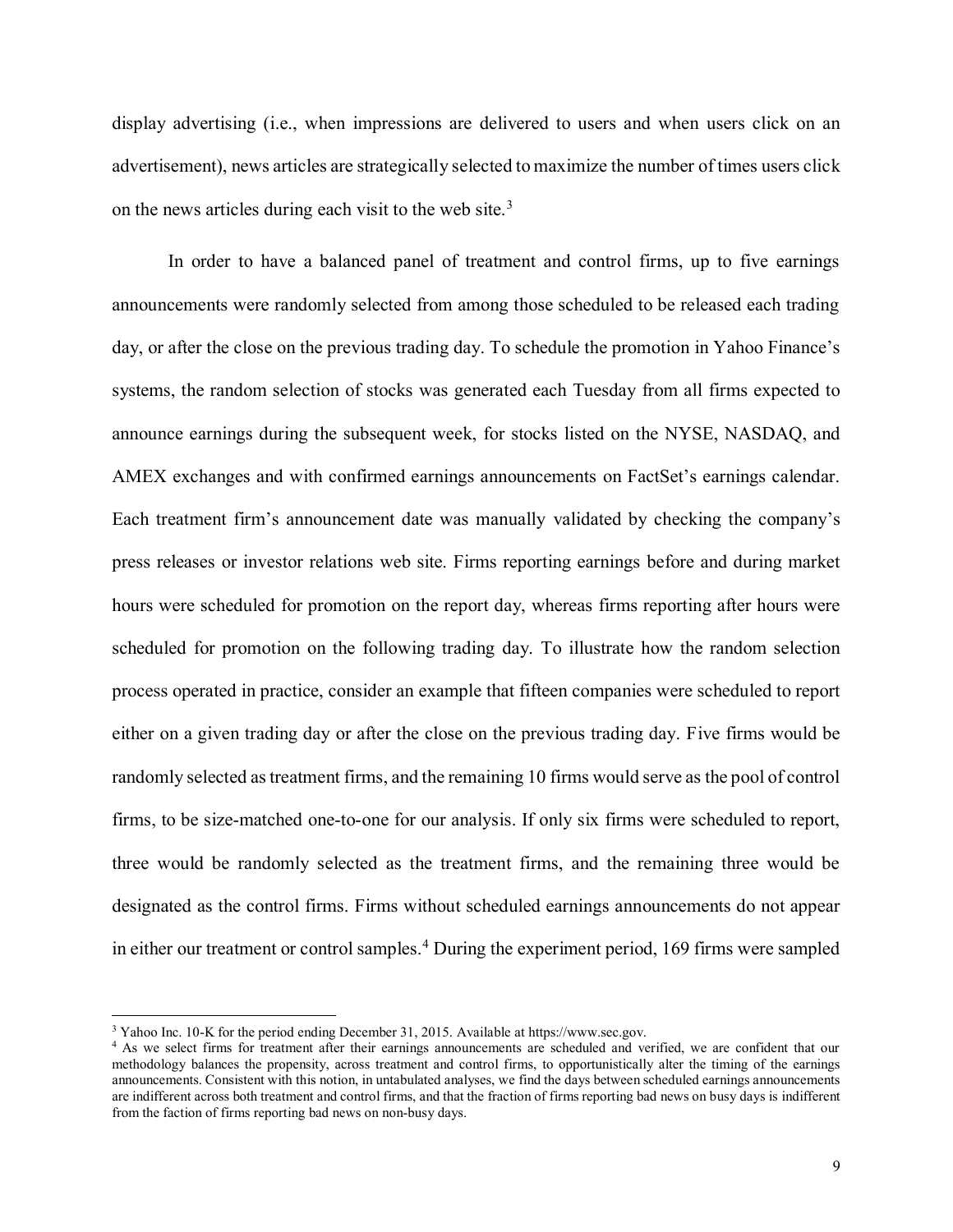as treatment firms, and 1,134 firms were available control firms, with 169 being selected when size-matched to the closest treatment firm. Although we also document market effects using the complete unmatched pool of control firms, this method is less preferable as time-variant factors will not be equally balanced between the treatment and control firms, as in the one-to-one match approach.<sup>5</sup>

*Total page views* is our measure of information acquisition by our sample Yahoo Finance users, and it comprises the normalized number of page views of our experiment users for all the firm-specific pages on the Yahoo Finance web site. Yahoo Finance records page views for each firm when a user views any of the firm-specific information pages. Views are generated from three main sources: (1) a user clicks on an active hyperlink to a firm's stock ticker symbol, (2) a user types a firm's name or ticker symbol into the Yahoo Finance search field, or (3) a user clicks through to a firm-specific information page from general search engine such as Google. Yahoo logs every firm-specific page view, and we sum all such firm specific page views on a given day for our experiment users. Because the level of Yahoo Finance page view traffic is provided on a confidential basis, we normalize the total page view count, dividing each firm-day count of page views by the average firm-day value over our sample period, giving our variable of interest, *total page views,* which has a mean value equal to one over all firm-days in our sample period. For our analysis, we then take the natural logarithm of one plus the normalized page views as *log total page views*, to be our measure of Yahoo Finance firm-specific information acquisition. We obtain our remaining financial and market data from FactSet, except for bid-ask spread, which is obtained from CRSP. Please refer to Appendix A for detailed definitions of all variables.

 $\overline{a}$ 

<sup>&</sup>lt;sup>5</sup> A greater number of firms report earnings towards the latter part of the sample period, and as a result there are a relatively even number of treatment firms throughout the experiment period, but a significantly larger number of control firms in the latter part. If the panel is not balanced, results relating to the control firms would be skewed towards the latter part of the experiment period.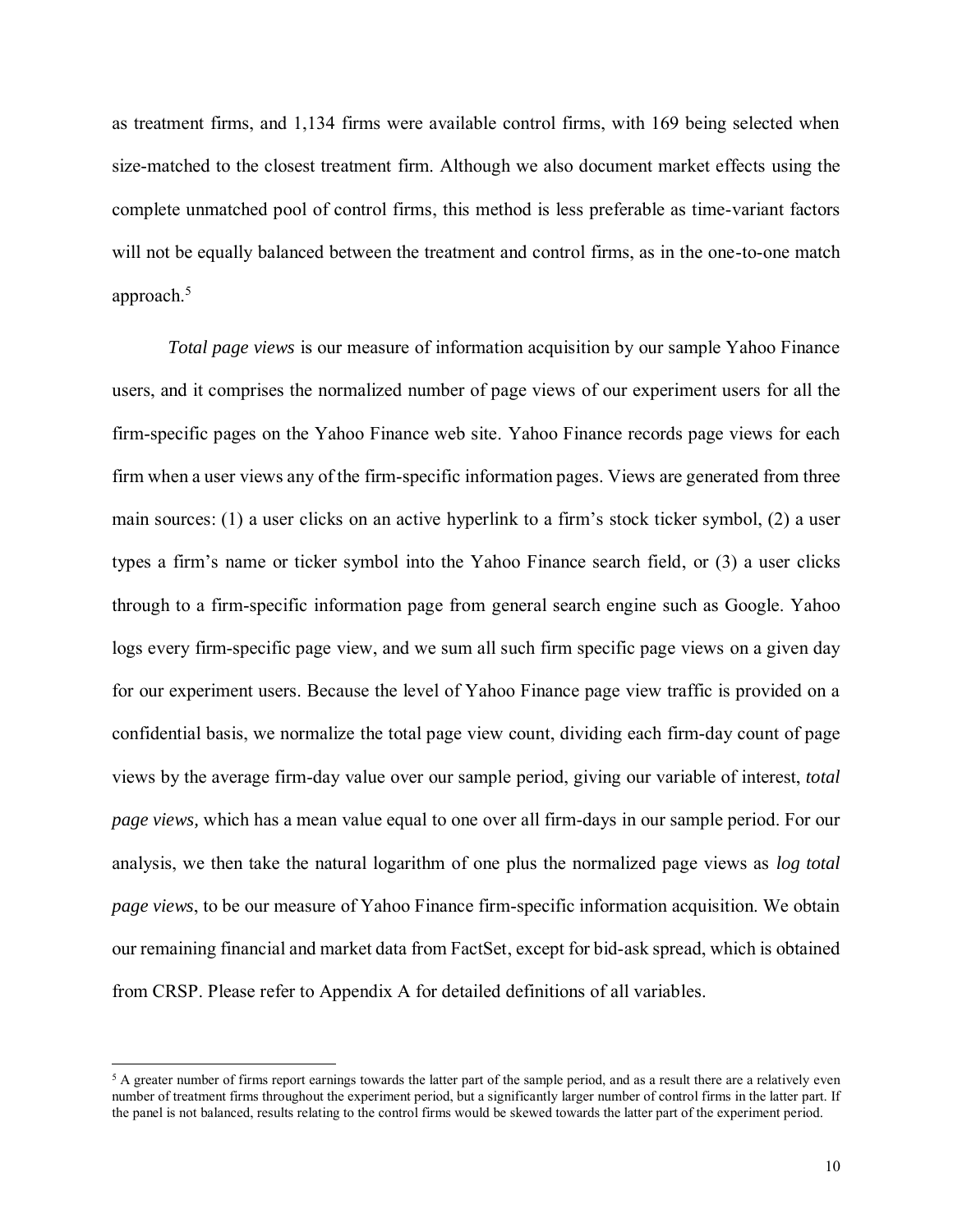Table 1 shows the extent to which the treatment and control firms are balanced on observable characteristics, including *market capitalization*, the number of *analyst following*, the number of media articles (*media count*), *return on assets*, *market to book*, *earnings surprise*, *sales surprise*, and the incidence of a management guidance update (*guidance issuance*). None of the control variables are significantly different at conventional levels between the treatment and control firms. To verify that there are no differences between the matched control sample and all available control firms, we also consider the entire available pool of control firms instead of the matched sample, and again find in unreported analyses that there is no statistical difference in the control variables of any of the mean and median values between treatment and control firms, indicating that the random selection is effective at balancing covariates.

We perform regression analyses to control for the potential effects of residual differences between the two groups. *Treatment* is a dummy variable equal to 1 for firms that are randomly selected for promotion on Yahoo Finance, and 0 for control firms. First, we perform a pooled regression analysis of our treatment and matched control firms on their earnings announcement day  $(t = 0)$ .

$$
y_{it} = \alpha + \beta_1
$$
 treatment<sub>it</sub> +  $\beta_2$  treatment<sub>it</sub> × earnings surprise<sub>it</sub> + ***g* controls**<sub>it</sub> + *e*<sub>it</sub> (1)

Equation 1 presents the general regression equation where  $y_{it}$  is one of the outcome variables of interest: *total page views, abnormal volume, abnormal returns*, and *abnormal bid-ask spread* for firm *i* on day *t*. These abnormal outcome measures follow Bushee, Core, Guay, and Hamm (2010) and Blankespoor, Miller, and White (2014), and are used to observe differences between treatment and control firms. We use *total page views* and not abnormal page views (e.g., page views relative to the views on the same day of the week for the prior 10 weeks) for the treatment group because we are unable to obtain the search data for the treatment group prior to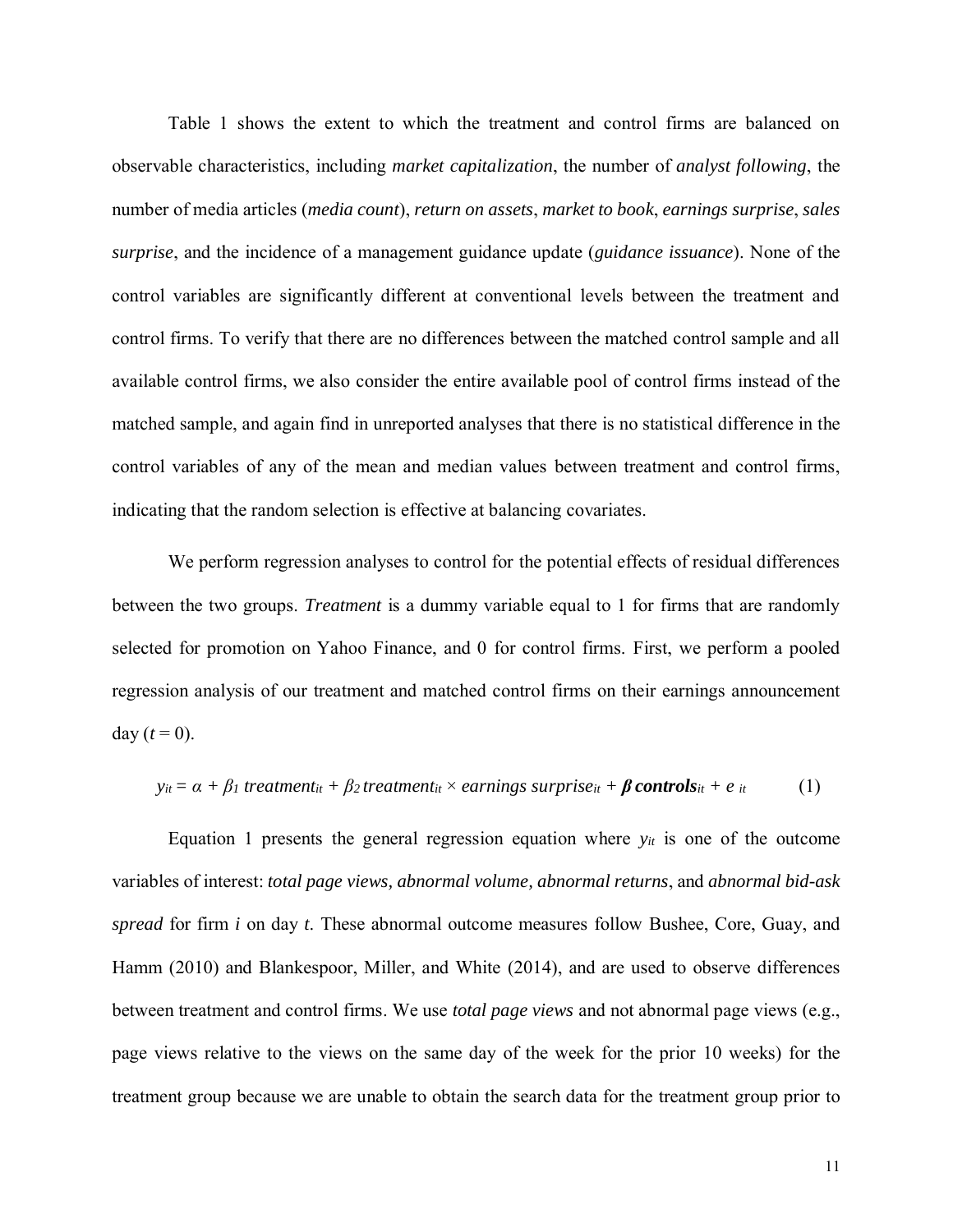the start of the experiment. There is one observation per firm  $(\text{day } t = 0)$ , the earnings announcement day), and the primary coefficient of interest is *β1*, which indicates the marginal effect of *treatment* on the outcome variable. We include a number of control variables which may account for differences in the outcome variables: *earnings surprise, log market capitalization*, *log media count, return on assets*, *market to book*, and *guidance issuance*. For the returns regressions, we only include *earnings surprise* as a control variable, as it is the only variable expected to affect returns.<sup>6</sup> We include industry fixed effects in all regressions to alleviate potential concerns that results are driven by industry differences between treatment and control firms. To understand whether the treatment effect varies based on the amount of the *earnings surprise*, we also include *treatment × earnings surprise* as a predictor variable, and are interested in *β2*, which indicates the marginal effect of *treatment* and *earnings surprise* on the outcome variable. Standard errors are clustered by day.

$$
y_{it} = \alpha + \beta_1 \text{ treatment}_{it} + \beta_2 \text{ post}_{it} + \beta_3 \text{ treatment}_{it} \times \text{post}_{it} + \beta \text{ controls}_{it} + e_{it}
$$
 (2)

We also perform a difference-in-differences regression, specified by Equation 2. Again,  $y_i$ is an outcome variable of interest: *total page views, abnormal volume, abnormal returns*, and *abnormal bid-ask spread* for firm *i* on day *t*. There are two observations per firm, one for the day prior to the earnings announcement  $(t = -1)$  where *post* is a dummy variable equal to 0, and one for the day of the earnings announcement  $(t = 0)$ , where *post* equals 1. The coefficient of interest is  $\beta_3$ , which corresponds to the difference-in-differences effect of treatment on the outcome variable for the control group compared to the treatment group, from day  $t = -1$  to day  $t = 0$ .

 $\overline{a}$ 

<sup>6</sup> All main inferences hold when all control variables are included in the return regressions.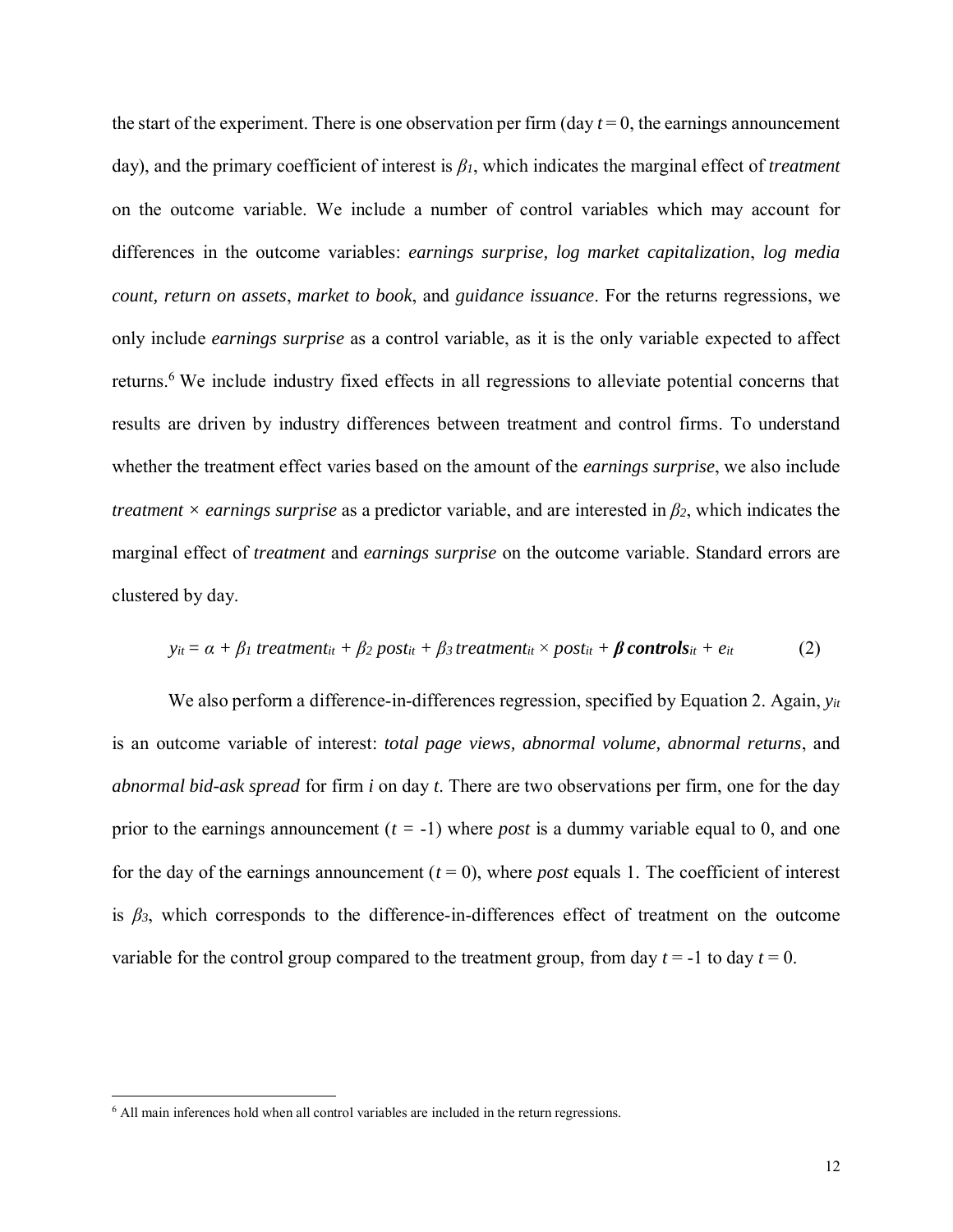#### **3. RESULTS**

Figure 3, Panels A to D graphically illustrate the effects of the Yahoo Finance promotion on four key measures: *total page views*, *abnormal volume*, *abnormal returns*, and *abnormal bidask spread* from the fifth day prior to the earnings announcement (*t =* -5) to the fifth day after the earnings announcement  $(t = 5)$ . In Panels E and F, we also illustrate how the effect of promotion on *abnormal returns* and *abnormal bid-ask spread* varies according to the level of earnings surprise. In Panel A, we find that the Yahoo Finance *total page views* are similar between the treatment and control groups, with only day  $t = -3$ 's difference being significant ( $p \le 0.10$ ). In Panel B, we compare *abnormal volume* for the treatment and control groups and find that differences in *abnormal volume* are statistically insignificant, except for days  $t = 2$  and  $t = 3$ , when the control group *abnormal volume* is slightly greater  $(p < 0.10)$  than that of the treatment group.

Panel C illustrates the abnormal daily returns. The largest daily difference in *abnormal returns* is on day  $t = 0$ , where treatment firms have abnormal returns 1.6 percent greater than control firms. This spread results from positive returns of 0.9 percent for the treatment firms and negative returns of -0.7 percent for the control firms. Returns for treatment firms are lower on days  $t = -1$  and  $t = 3$ , though these differences are smaller at  $-0.6$  percent and  $-0.5$  percent, respectively. Panel D illustrates the mean *abnormal bid-ask spread* is fairly similar between the treatment and control groups, though treatment firms have a negative *abnormal bid-ask spread* on day *t =* 0, whereas control firms have a positive *abnormal bid-ask spread* on day *t =* 0.

Panel E illustrates the mean *abnormal returns* for treatment and control firms, by quintile of *earnings surprise*. We find that the returns for treatment firms are greater than for control firms across the range of *earnings surprise*, but the effect is strongest for the lowest three quintiles of *earnings surprise*. Panel F illustrates the mean *abnormal bid-ask spread* for treatment and control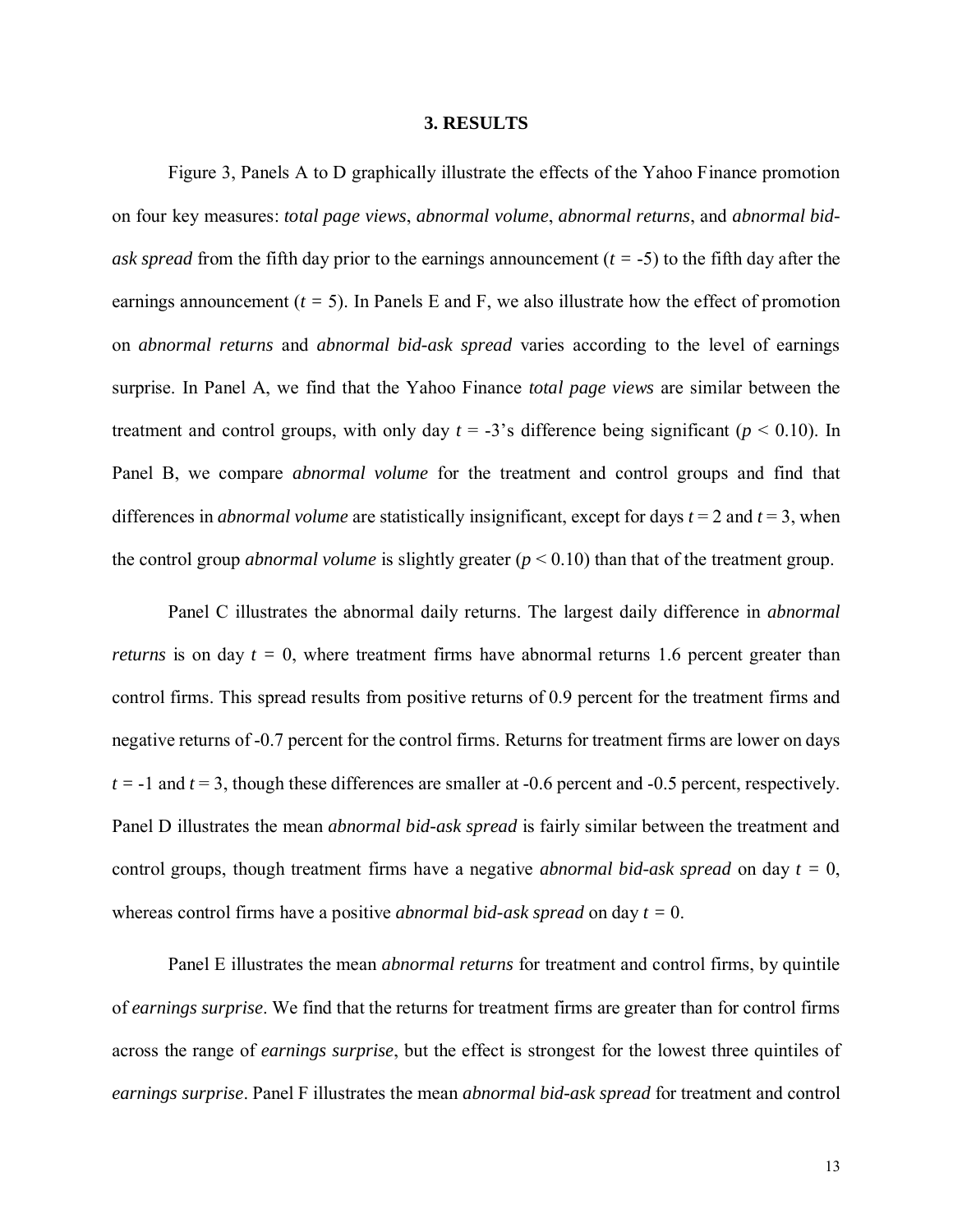firms, by quintile of *earnings surprise*. We find that the reduction in *abnormal bid-ask spread* is greatest for firms in the lowest two quintiles of earnings surprise. Together, these findings indicate that stocks subject to promotion have higher returns on the promotion day, especially for firms with more negative earnings surprises—suggesting that retail investors thought it was a good opportunity to buy the promoted firms after the earnings news caused stock price declines. This finding is consistent with Lee (1992) who documents buying activity in small trades for both positive and negative earnings news.

Table 2 reports the univariate differences between the treatment and control groups on the earnings announcement day. There are no significant differences for *log total page views* or *abnormal volume* ( $p > 0.10$ ). This finding may be somewhat surprising given that the increased media promotion does not result in an increase in *log total page views*, which we might expect if users search for further financial information on promoted stocks after reading related news articles. Due to architecture constraints, Yahoo Finance news articles do not contain links to mentioned companies or ticker symbols. This chosen structure means that users who click on news articles cannot easily click through to related Yahoo Finance company pages, and instead must search for the company by name or ticker to view additional information. This limitation also means that our traffic statistics cannot associate news article views with a particular firm, and as a result we do not directly observe news article clicks. Figure 2, which illustrates an article that would have been seen by a user, shows that there are no active hyperlinks within the article to the stock of interest. Without such links, it requires effort on the part of users to access Yahoo Finance's firm-specific information pages to acquire additional information, as they must enter the firm's name or ticker symbol in the search function to access the detailed information pages. The lack of a ticker symbol linking reflects several factors: the difficulty in highlighting appropriate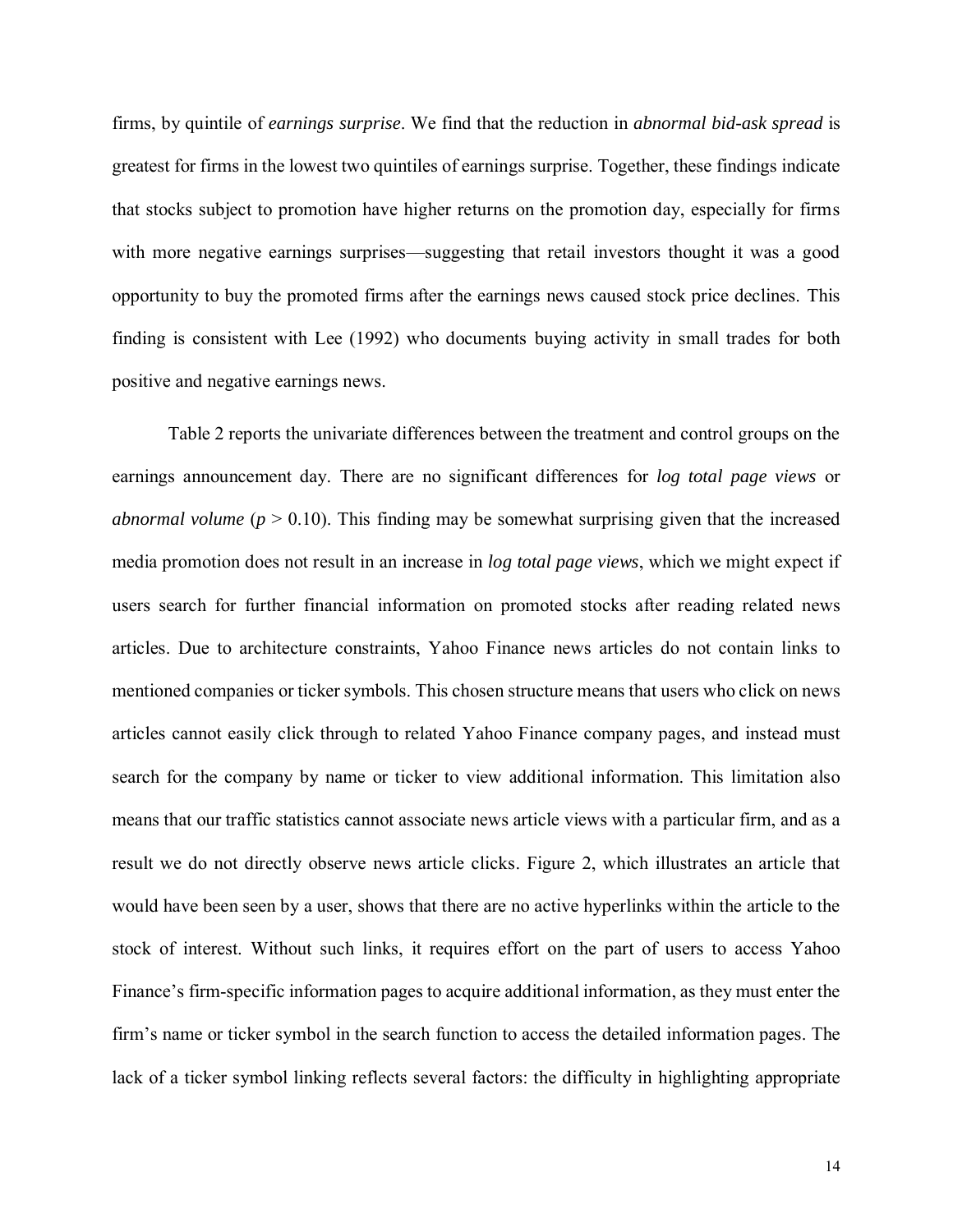ticker symbols from news text, that articles originate from many different sources, the fact that articles may relate to multiple ticker symbols, and that Yahoo likely has a revenue-related interest in encouraging users to continue reading down the page, leading to more news article views as opposed to engaging in further analysis of individual stocks. Combined, these factors may contribute to our finding that there is no evidence of additional information acquisition by sample users regarding treatment firms.

We also find no *abnormal volume* differences between treatment and control firms (*p* > 0.10). While past empirical studies of attention and volume (e.g., Antweiler and Frank 2004; Tetlock, Saar-Tsechansky, and Macskassy 2008) find that the frequency and tone of message board activity and news articles relate to increased trading volumes, and that media strikes are associated with a reduction in trading volume (Peress 2014), in our setting, we are not varying the content or amount of news, instead we are simply increasing the salience of such content to a sample of users. 7

While we do not find a detectible effect on volume or Yahoo Finance page views, we do find that treatment firms have higher abnormal returns on the earnings announcement day compared to control firms. Mean *abnormal returns* on the day of the promotion are 0.009 for treatment firms, compared to  $-0.007$  for control firms (the difference is significant at the  $p < 0.05$ level), indicating that treatment firms have higher returns when their news articles are selected for promotion. The negative returns for control firms is consistent with negative earnings announcement returns (untabulated) for the median Compustat firm reporting earnings from May 12 to July 28, 2016. We also find a lower mean *abnormal bid-ask spread* for treatment firms, at - 0.001, versus control firms, at 0.001, a difference of 0.002, though the statistical significance is

 $\overline{a}$ 

<sup>7</sup> The volume inferences are robust to calculating abnormal volume following Lerman and Livnat (2010).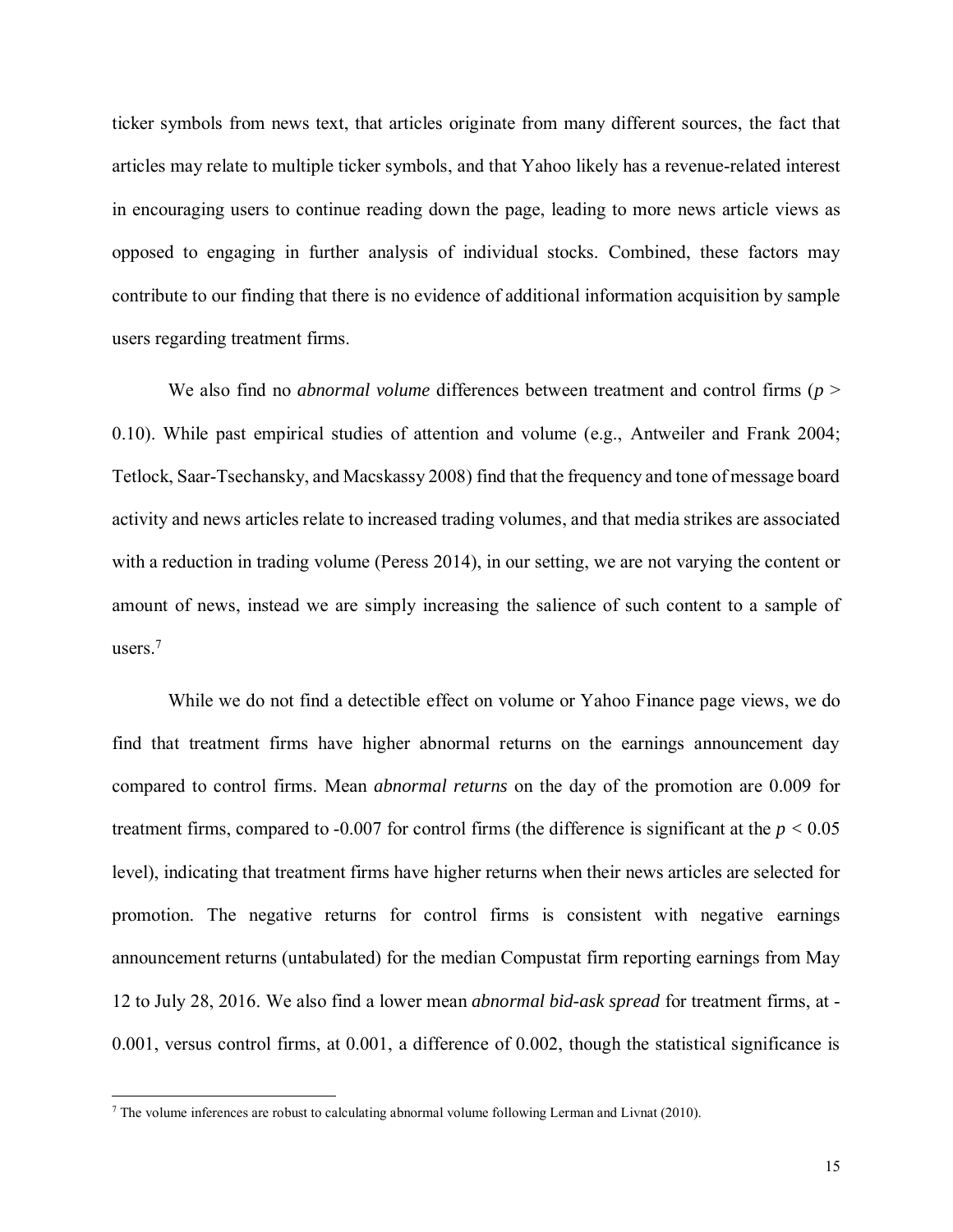near marginal for the entire sample  $(p = 0.11)$ , providing some initial indications that there may be a reduction in information asymmetry for firms subject to media promotion.<sup>8</sup>

To test whether the return findings are a spurious artifact of the treatment firms having larger earnings announcement returns, we conduct a placebo test whereby we examine the earnings announcement returns for treatment and control firms for the four earnings announcements preceding our treatment. In untabulated results, we find that the mean and median *abnormal returns* of treatment firms are not significantly different at conventional levels from those of control firms over any of the prior four earnings announcements. This analysis provides reassurance that the difference in returns during the treatment window is due to the treatment and not to an unobserved property of the randomly selected treatment firms.

Table 3 reports Pearson correlation coefficients for all main variables for the pooled treatment and control firms. At the *p <* 0.05 level, *abnormal volume* is significantly correlated with *abnormal bid-ask spread* (*corr.* = 0.18), and *guidance issuance* (*corr.* = 0.26), while abnormal returns are significantly correlated *earnings surprise* (*corr.* = 0.31) and *treatment*, a dummy variable for firms with promoted news (*corr.*  $= 0.11$ ). Abnormal bid-ask spread is significantly negatively correlated with *earnings surprise* (*corr.* = -0.11). Yahoo Finance *log total page views* is significantly correlated with *abnormal volume* (*corr.* = 0.17), *log market capitalization* (*corr.* = 0.63), *log media count*, the number of media articles published on the earnings announcement day (*corr.* = 0.41), *return on assets* (*corr.* = 0.14), *market to book* (*corr.* = 0.21), and *guidance issuance*   $(corr. = 0.15)$ .

 $\overline{a}$ 

<sup>&</sup>lt;sup>8</sup> We also tried to examine the percentage of firms in each user's Yahoo Finance portfolio but these data are only available in realtime and hence, there is no historical summary of the user's portfolio holdings.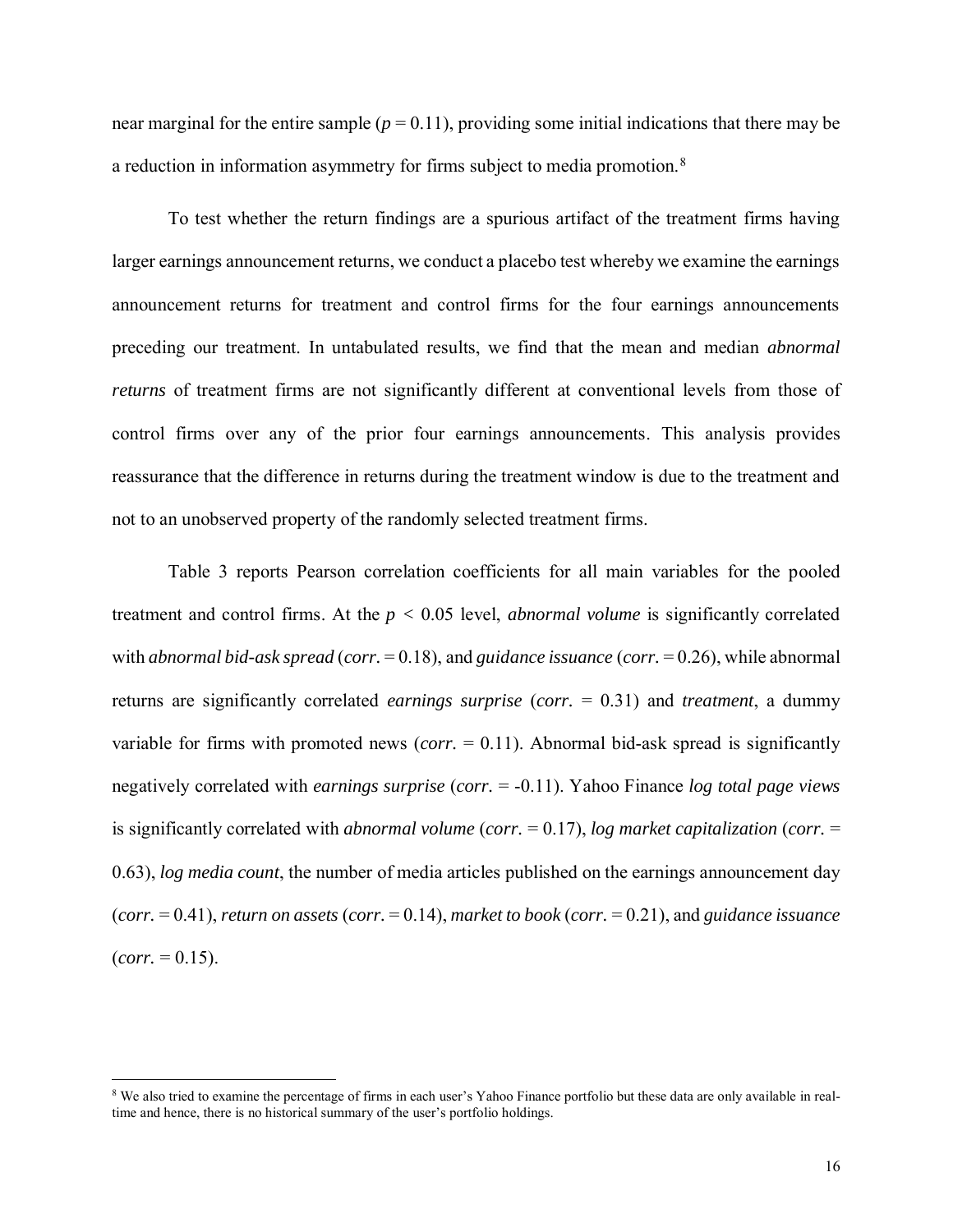In Table 4, we perform a pooled regression of treatment and control firms on the earnings announcement day (*t =* 0), including a dummy variable, *treatment,* for firms with promoted news on day *t* = 0. Considering *log total page views* in Column (1), we find no significant relationship to *treatment*, however we do find that page views are significantly associated with *log market capitalization* (*coeff.* = 0.452,  $p < 0.01$ ) and *log media count* (*coeff.* = 0.259,  $p < 0.05$ ), which is consistent with the prior literature, but also clarifies that using media articles as a measure of attention may be confounded with the fact that more media articles are associated with underlying phenomena relating to the firm, increasing both information acquisition by investors as well as the amount of media coverage. *Abnormal volume* is the dependent variable in Column (2), and it is most strongly related to *guidance issuance* (*coeff.*  $= 1.083, p \le 0.01$ ).

Turning to *abnormal returns* in Column (3), we find that *treatment* is associated with higher *abnormal returns* on day *t*, (*coeff.* = 0.015, *p* < 0.05), or a 1.5 percentage point abnormal return on day *t*. This treatment effect on *abnormal returns* confirms the inferences obtained in Figure 4, which shows a shift in the distribution of abnormal returns to the right for treatment firms compared to control firms. The most important determinant of *abnormal returns* on day *t* is *earnings surprise* (*coeff.* = 2.352,  $p < 0.01$ ). We also test whether the effect on the dependent variable of interest is affected by the level of earnings surprise by including *treatment* × *earnings surprise* as a predictor variable. The coefficient on *treatment*  $\times$  *earnings surprise* is -1.477 ( $p$  < 0.10), providing some evidence that investor attention increases abnormal returns to a greater extent for firms with negative earnings surprises, consistent with the results illustrated in Figure 3, Panel E. This result is also consistent with findings in Barber and Odean (2008), who find that individuals are net buyers subsequent to bad news.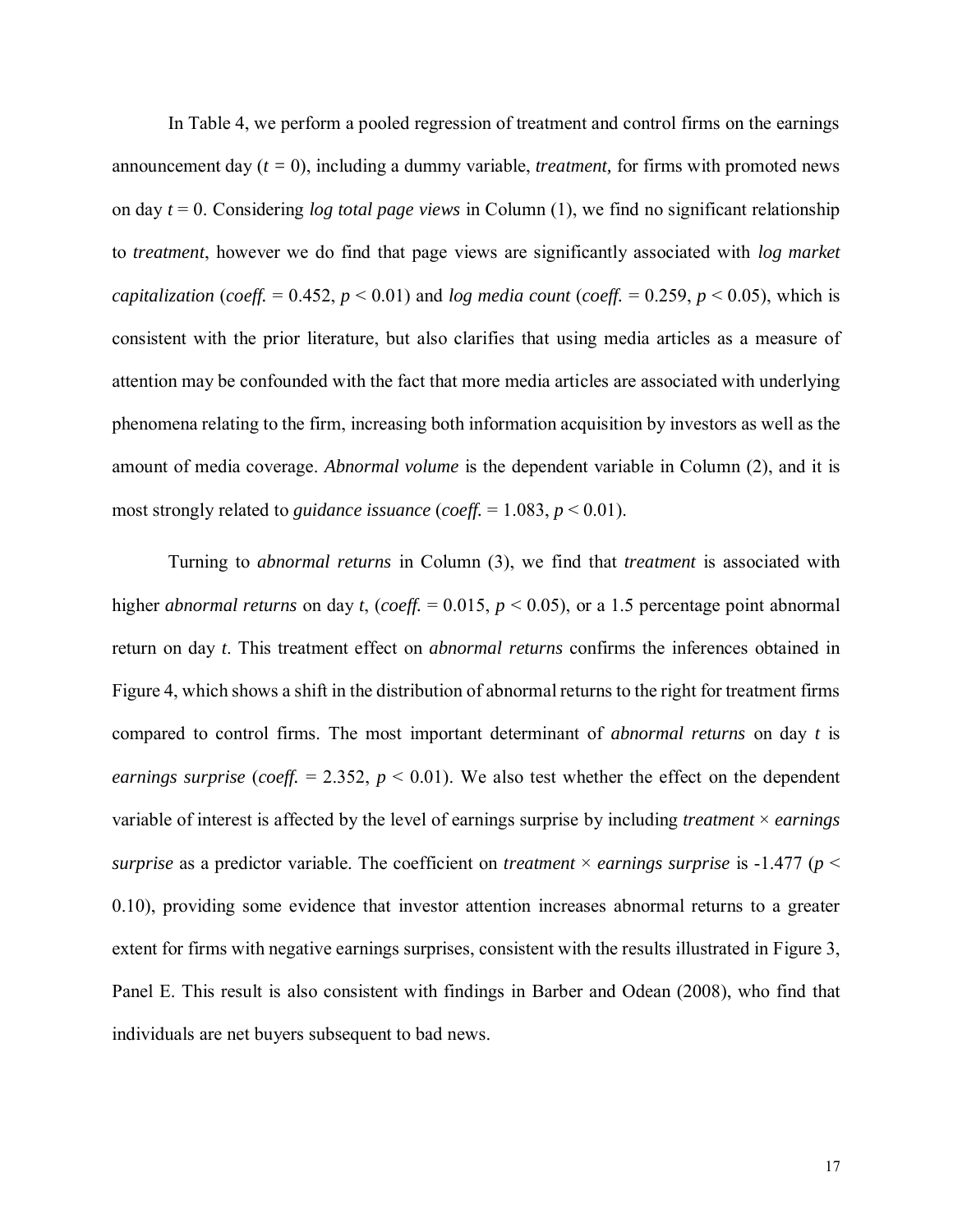Column (4) provides results where *abnormal bid-ask spread* is the dependent variable, and the coefficient on *treatment* is -0.001 ( $p > 0.10$ ), indicating that *abnormal bid-ask spread* may decline for treatment firms, but not at conventional significance levels. The coefficient on *treatment*  $\times$  *earnings surprise* is 0.173 ( $p > 0.10$ ), positive but not significant at conventional levels. Following Da et al. (2011), we investigate the possibility that the abnormal positive returns on the day of the promotion reverse in subsequent days. In untabulated analyses, we only find evidence of positive abnormal returns for the treatment firms on the earnings announcement day, and there are no positive or negative abnormal returns on any other day in the ten days following the earnings announcement. Thus, we do not find any evidence of return reversals for treatment firms in this ten day period.

Given the lack of a significant observed effect of treatment on *log total page views* and *abnormal volume*, a discussion on the statistical power of our sample size is warranted (e.g., Barber and Lyon 1996). The sample size for the experiment in this study was restricted by Yahoo's internal prioritization of resources and was not under the control of the authors. In a typical experimental setting, the researcher can estimate the required sample size of an experiment, using as inputs the population mean and standard distribution of the dependent variable, required test power, required statistical significance, and the researcher's expected impact of treatment on the dependent variable. In our setting, *ex ante*, it was not possible to reliably estimate the impact of treatment on our variables of interest, because such an experiment has never before been conducted. We therefore conduct an *ex post* power analysis using the population distribution of the dependent variables and the Yahoo-determined sample size as inputs to estimate the required effect of treatment that would expected to be observable for our variables of interest. We set a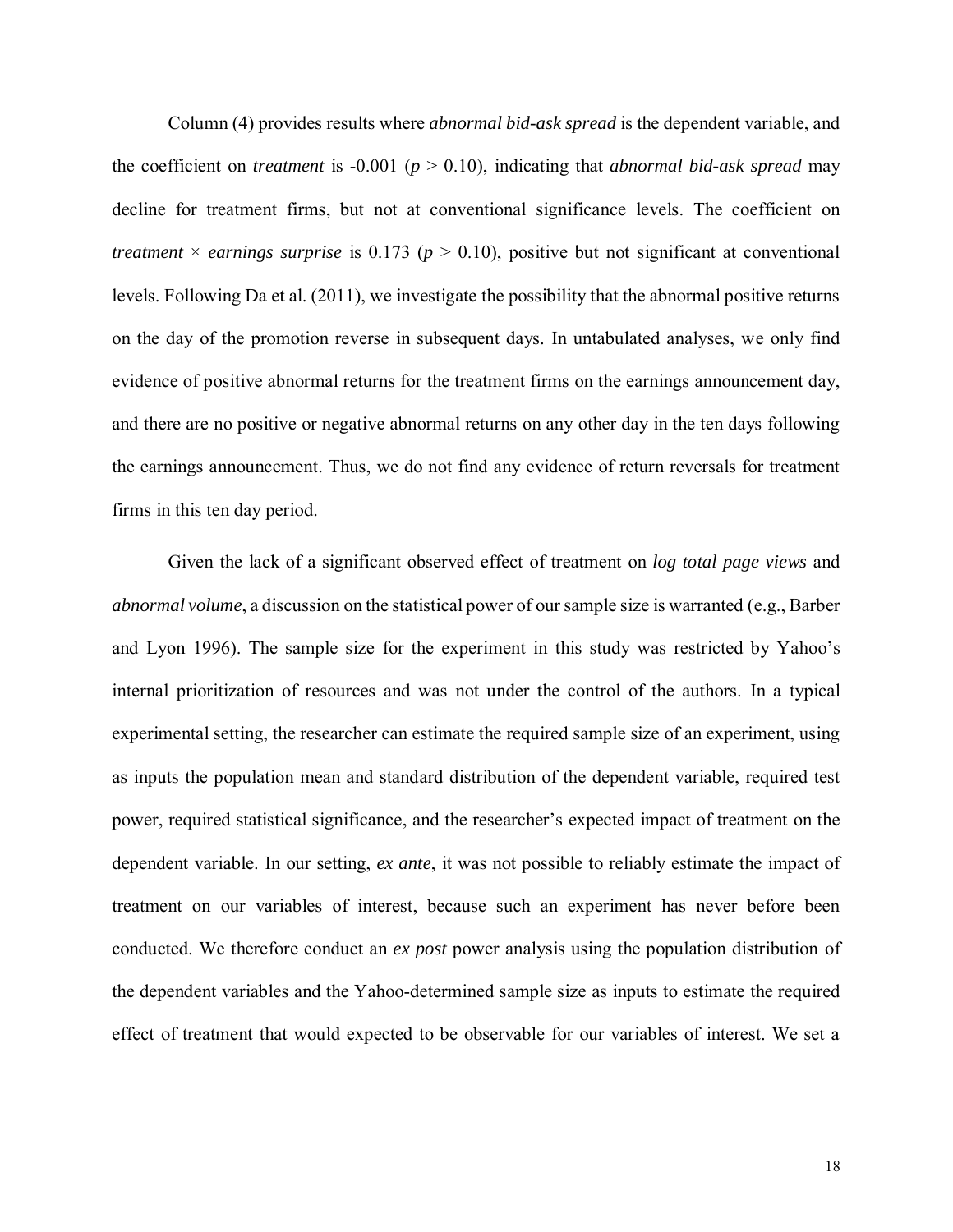required significance of  $\alpha = 0.05$  (p-value), and a power of  $1-\beta = 0.2$  for this analysis.<sup>9</sup> We find in untabulated results that the treatment effect required for observability is an effect of (1) 0.398 on *log total page views*, corresponding to an increase of 36.9 percent over the population mean; (2) 0.655 on |*abnormal volume|*, an increase of 34.2 percent over the population mean; (3) 0.015 on |*abnormal returns|*, a 33 percent increase over the population mean; and (4) 0.0017 on |*abnormal bid-ask spread|*, or 143.1 percent of the population mean. The fact that we find significant results for *abnormal returns* and *abnormal bid-ask spread* is intuitively reasonable if the promotion treatment is associated with these users becoming marginal price setters, who can have a relatively large impact on prices and price-related variables, such as bid-ask spread. On the other hand, page views and *abnormal volume* and *log total page views* are aggregate measures, where the impact of marginal traders is much smaller. Consequently, our experiment has a lower power to detect an effect of promotion on volumes and page views, compared to returns and bid-ask spread.

To isolate the effect of news article promotion, Table 5 presents a difference-in-differences research design, which compares the difference in Yahoo Finance page views and market responses from the day before the promotion  $(t = -1, post = 0)$  with the earnings announcement and promotion day  $(t = 0, post = 1)$ . Columns (1) and (2) report on the effect of *treatment* on *abnormal volume* and *log total page views*, respectively, and the effect is not statistically significant, similar to the inferences drawn from the earlier analyses. Column (3) reports the difference-in-differences effect of *treatment* on *abnormal returns*. Consistent with the earlier analyses, treatment has a positive effect on returns in the post period (*treatment*  $\times$  *post coeff.* = 0.021, *p* < 0.01), compared to the control firms. As for the control variables, *earnings surprise* is positive as expected (*coeff.* = 1.086,  $p < 0.01$ ). Column (4) provides results for the difference-in-

 $\overline{a}$ 

<sup>9</sup> We use absolute values for *abnormal volume, abnormal returns,* and *abnormal bid-ask spread* because the mean value of these variables is expected to be zero.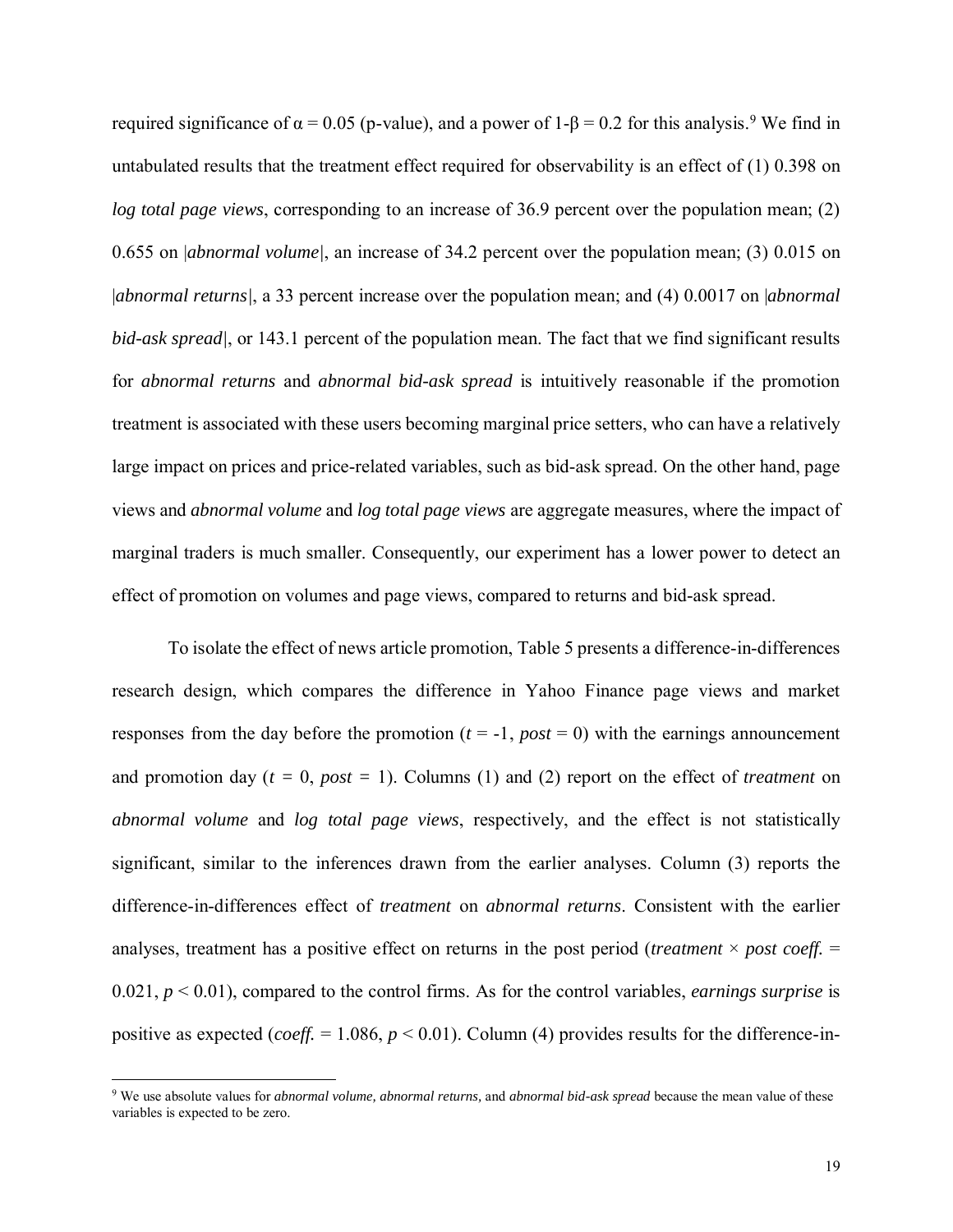differences effect on *abnormal bid-ask spread*, finding some evidence that treatment has a negative effect on bid-ask spread (*treatment*  $\times$  *post coeff.* = -0.002) but this effect is not significant at traditional levels ( $p = 0.14$ ).

Together, these results indicate some interesting ramifications for investor attention, in a setting where investor attention is varied and other factors are held constant. We do not see an increase in information acquisition by the investors subject to the promotion of randomly selected earnings announcement articles, indicating either: (1) we lack the power to detect the effect in this relatively small sample; (2) investors are making purchase decisions based upon minimal additional research; or (3) they may be conducting research on another platform which we cannot observe, such as their broker's web site. We also do not observe increases in trading volume, indicating that the increased attention among a sample of users appears to displace trading by other market participants. We do, however, observe higher returns to stocks that receive the additional investor attention, and that the higher returns are more pronounced for firms with negative earnings surprises. We also find weak evidence suggesting that the level of information asymmetry decreases for promoted firms, with a near significant reduction in bid-ask spreads for promoted firms. These results differ somewhat from the existing investor attention literature, where these outcome variables are often used as proxies for investor attention, and with the media literature, where media can also be influenced by such factors as trading volume, market returns, and information demand by investors.

In Table 6, we investigate the effect of media promotion for less visible firms, predicting that the additional media promotion will have a greater effect on less visible firms. Panel A reports regression results similar to Table 5, but for firms with below-median market capitalization, and Panel B reports for above-median market capitalization. Inferences in Panel A are similar to the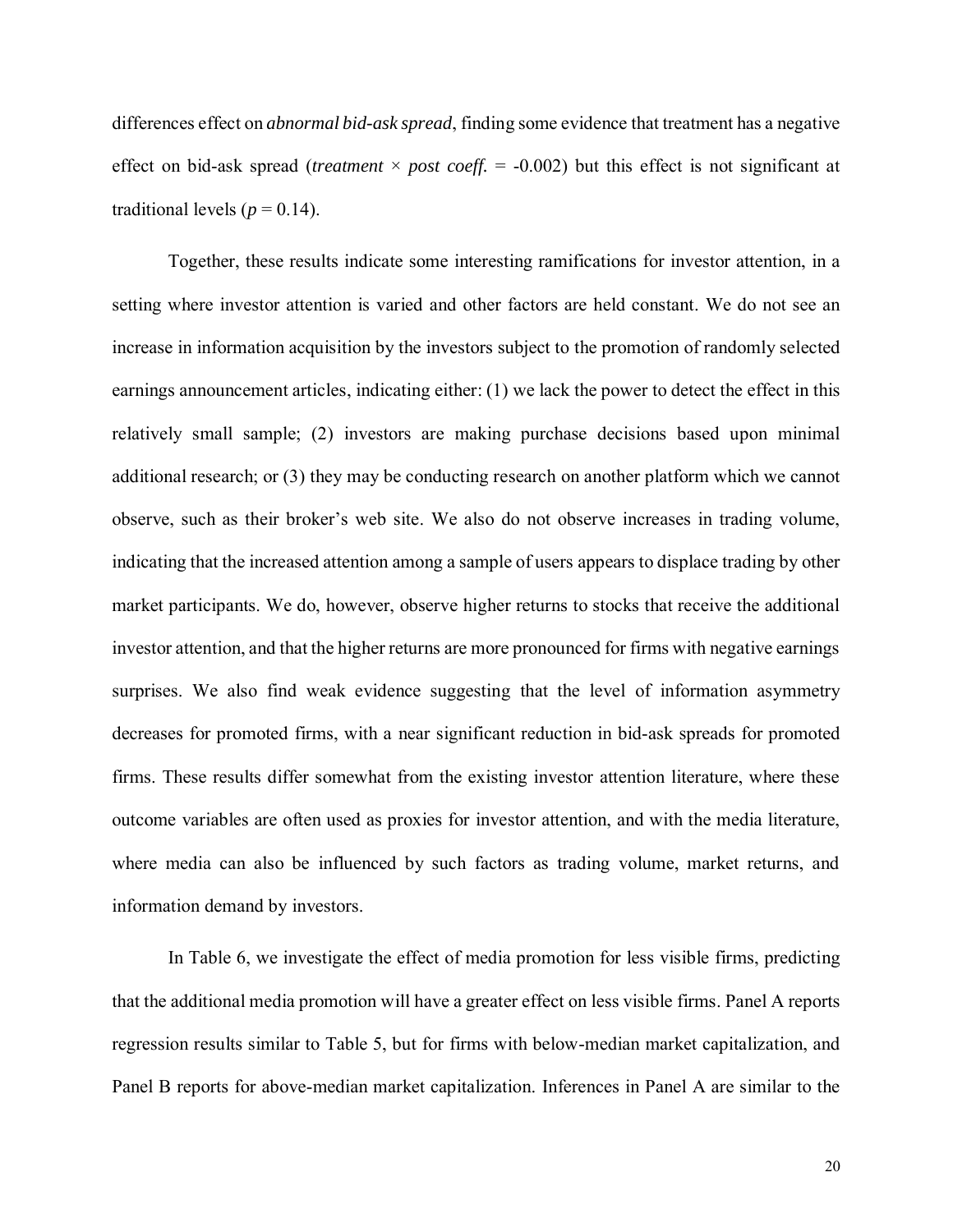prior results, though they are somewhat stronger for less-visible firms. There are no significant results for *log total page views* or *abnormal volume* in Columns (1) and (2). In Column (3) the difference-in-differences effect of treatment on *abnormal returns* is more pronounced for lessvisible firms (*treatment*  $\times$  *post coeff.* = 0.026,  $p \lt 0.05$ ). In Column (4), the difference-indifferences effect of *treatment* on *abnormal bid-ask spread* is also more pronounced for lessvisible firms but insignificant at conventional levels (*treatment*  $\times$  *post coeff.* = -0.003, *p*  $>$  0.10). These results contrast with Panel B, which illustrates that for more visible firms, there is no difference-in-differences effects for any of the outcome variables. In Column (3), the differencein-differences effect of *treatment* on *abnormal returns* is positive but is not significant at conventional levels (*treatment*  $\times$  *post coeff.* = 0.017, *p* > 0.10).

In Table 7, we investigate the effect of media promotion separately for firms with positive and negative earnings surprises, as Table 4 and Figure 3 provide some insights that the market response to earnings announcements may be different for positive and negative earnings surprises. Panel A reports regression results similar to Table 5, but for firms with positive earnings surprises, and Panel B reports for negative earnings surprises. Inferences in Panel A are similar to the prior results, though they are somewhat weaker for positive earnings announcement firms. There are no significant results for *log total page views*, *abnormal volume,* or *abnormal bid-ask spread* in Columns (1), (2), and (4). In Column (3) the difference-in-differences effect of *treatment* on *abnormal returns* is less pronounced for positive earnings surprise firms and does not reach significance at conventional levels (*treatment*  $\times$  *post coeff.* = 0.014, *p* = 0.12). These results contrast with Panel B, which illustrates that for negative earnings surprise firms, there is a significantly larger effect of *treatment*  $\times$  *post* on *abnormal returns* (*coeff.* = 0.033, *p* < 0.05) compared to Panel A and the overall results from Table 5. Column (4) reports a slightly significant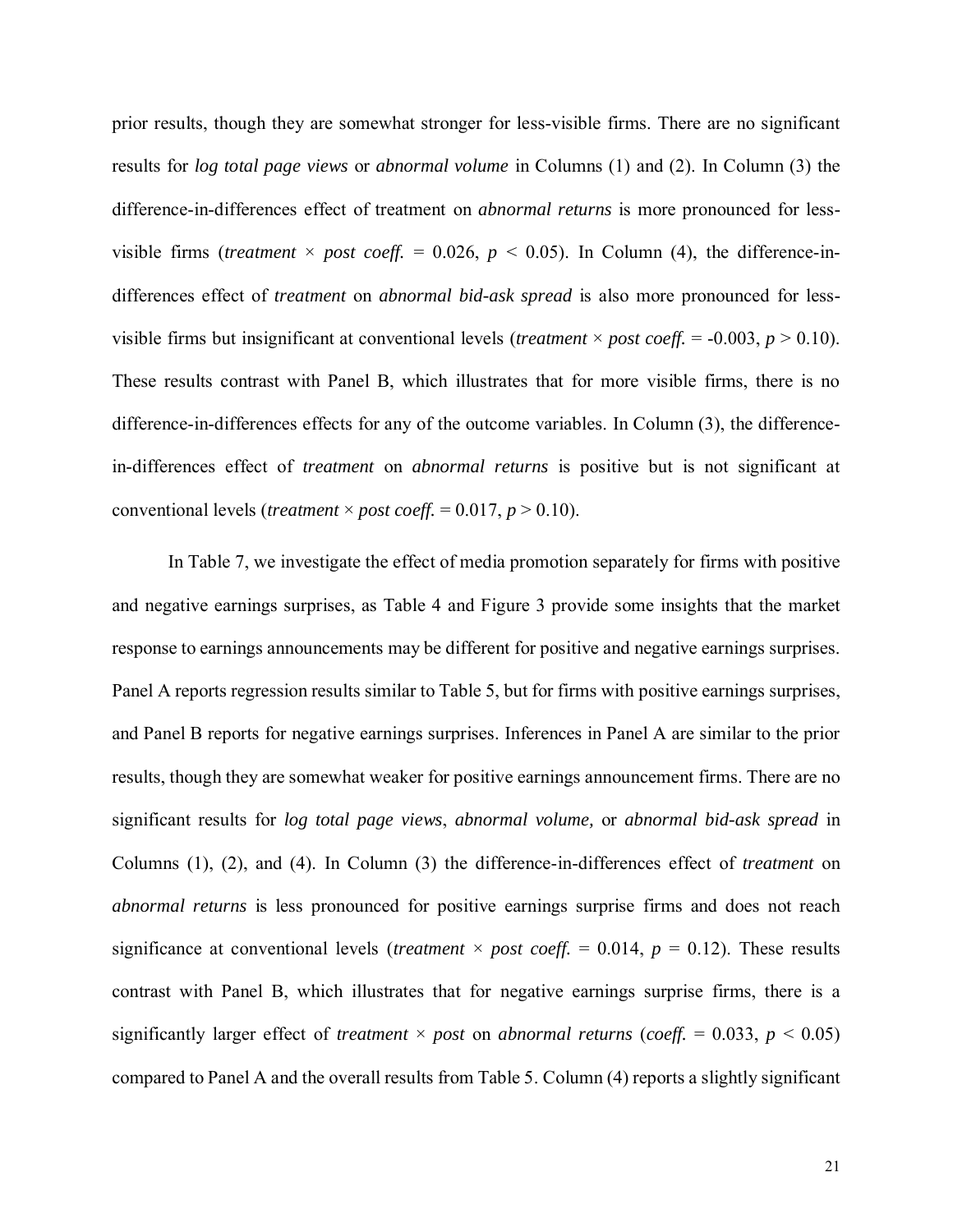negative coefficient for the difference-in-differences effect of treatment on *abnormal bid-ask spread* (*treatment*  $\times$  *post coeff.* = -0.006,  $p$  < 0.10). These results indicate that while the effect of attention is similar in direction for both positive and negative earnings news firms, the effect is stronger for firms with negative earnings surprises.

In our final table, Table 8, we examine the promotion effects on days when fewer than five stocks were promoted, predicting that the effects of promotion will be more pronounced when concentrated on a few firms. Panel A, presents the analyses in Table 5 but only on days when fewer than five firms were promoted. Consistent with earlier findings, the coefficients on *log total page views* or *abnormal volume* in Columns (1) and (2) are insignificant. However, in Column (3) the difference-in-differences effect of treatment on *abnormal returns* is more pronounced on days with less than five promoted firms (*treatment*  $\times$  *post coeff.* = 0.032, *p* < 0.05). In Column (4), the difference-in-differences effect of *treatment* on *abnormal bid-ask spread* is also more pronounced and weakly significant (*treatment*  $\times$  *post coeff.* = -0.003,  $p$  < 0.10). These results sharply contrast with Panel B, where the analyses in Table 5 are run only on days when five firms were promoted and all of the outcome variables are insignificant at conventional levels. We caveat these findings as days with less than five promoted firms also have less than 10 firms with schedule earnings announcements; however, days with five promoted firms could have hundreds of firms reporting earnings on those days. Hence, the effects could be driven by the concentrated promotion or the more focused attention given that there are less earnings announcements to distract experiment users. Nonetheless, the findings in Table 8 highlight that the effects of promotion are far more pronounced when the attention is more concentrated.

In untabulated analyses, we run the analyses separately for the first half and second half of our sample periods in order to examine whether investors may become desensitized to the news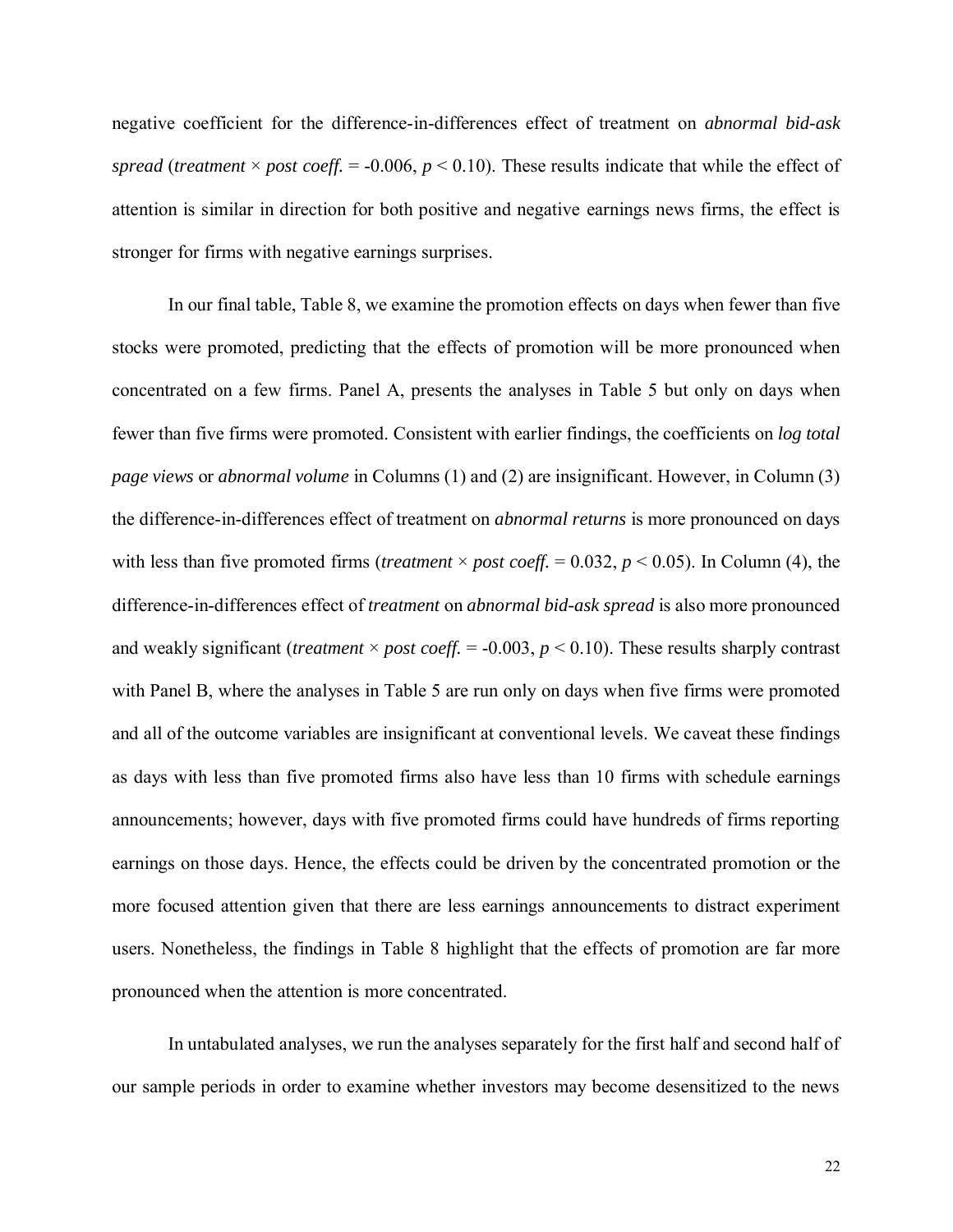promotions over time. While we do find that our results are more pronounced for the first half of the sample period, it is also difficult to attribute this difference to desensitization as there are many more firms reporting in the second half of the sample. Hence, the weaker results that we observe in the second half could be due to user desensitization or to the more limited attention given the greater number of reporting firms in the latter part of the sample period.

# **4. CONCLUSION**

This study uses a field experiment to examine the effects of promoting earnings announcement articles on the equity markets. On the day of earnings announcements, media articles for a random sample of firms are given prominent positioning on the front page of Yahoo Finance to a one percent sample of Yahoo Finance users. We confirm that promoted and control firms are balanced across earnings news and fundamental characteristics, and we find that promoted firms experience an increase in abnormal returns on the day of the earnings announcement relative to control firms. Perhaps surprisingly, we do not find evidence of significant increases in trading volume or information acquisition by users subject to the promotion.

Our findings reinforce the powerful and important role of online media, and how it can significantly shape individual behavior (e.g., Wu 2016). Furthermore, the study provides evidence that the market pricing of earnings not only depends on the earnings news but also on the extent of investor attention, and that investor attention may be a key mechanism driving the earnings announcement premium. Overall, we hope that this research encourages future capital markets field experiments.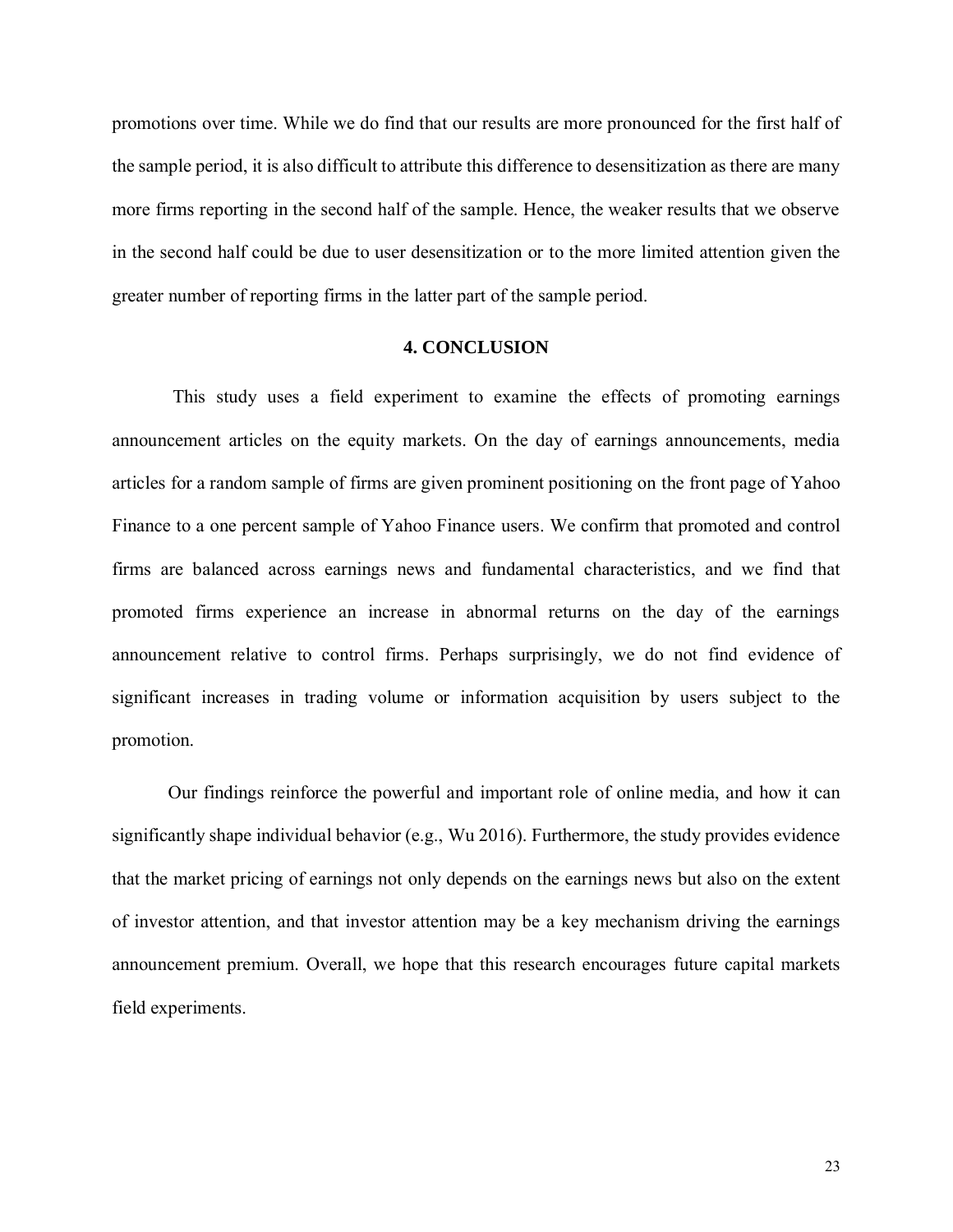## **REFERENCES**

- Aboody, D., Lehavy, R., Trueman, B., 2010. Limited attention and the earnings announcement returns of past stock market winners. Review of Accounting Studies 15, 317-344.
- Ahern, K., Sosyura, D., 2014. Who writes the news? Corporate press releases during merger negotiations. The Journal of Finance 69, 241-291.
- Antweiler, W., Frank, M. 2004. Is all that talk just noise? The information content of internet stock message boards. The Journal of Finance 59, 1259-1294.
- Barber, B., De George, E., Lehavy, R., Trueman, B., 2013. The earnings announcement premium around the globe. Journal of Financial Economics 108, 118-138.
- Barber, B., Lyon, J. 1996. Detecting abnormal operating performance: The empirical power and specification of test statistics. Journal of Financial Economics 41, 359-399.
- Barber, B., Odean, T., 2008. All that glitters: The effect of attention and news on the buying behavior of individual and institutional investors. Review of Financial Studies 21, 785-818.
- Blankespoor, E., Miller, G., White, H., 2014. The role of dissemination in market liquidity: Evidence from firms' user of Twitter. The Accounting Review 89, 79-112.
- Blankespoor, E., deHaan, E., Zhu, C., 2017. Capital market effects of media synthesis and dissemination: Evidence from robo-journalism. Forthcoming Review of Accounting Studies.
- Bloomberg, 2015. Bloomberg business hits traffic record; Surpasses WSJ.com for first time. [https://www.bloomberg.com/company/announcements/bloomberg-business-hits-traffic-record](https://www.bloomberg.com/company/announcements/bloomberg-business-hits-traffic-record-surpasses-wsj-com-first-time)[surpasses-wsj-com-first-time](https://www.bloomberg.com/company/announcements/bloomberg-business-hits-traffic-record-surpasses-wsj-com-first-time) (accessed 14 March 2018).
- Bradshaw, M., Drake, M., Myers, J., Myers, L., 2012 A re-examination of analysts' superiority over timeseries forecasts of annual earnings. Review of Accounting Studies 17, 944-968.
- Bushee, B., Core, J., Guay, W., Hamm, S., 2010 The role of the business press as an information intermediary. Journal of Accounting Research 48, 1-19.
- Chen, J., Hong, H., Stein, J., 2002. Breadth of ownership and stock returns. Journal of Financial Economics 66, 171-205.
- CNBC, 2016. How yahoo is trying to save its media business. [http://www.cnbc.com/2016/04/06/how](http://www.cnbc.com/2016/04/06/how-yahoo-is-trying-to-save-its-media-business.html)[yahoo-is-trying-to-save-its-media-business.html](http://www.cnbc.com/2016/04/06/how-yahoo-is-trying-to-save-its-media-business.html) (accessed 14 March 2018).
- Core, J., Guay, W., Larcker, D., 2008. The power of the pen and executive compensation. Journal of Financial Economics 88, 1-25.
- Da, Z., Engelberg, J., Gao, P., 2011. In search of attention. The Journal of Finance 66, 1461-1499.
- DellaVigna, S., Pollet, J., 2009. Investor inattention and Friday earnings announcements. The Journal of Finance 64, 709-749.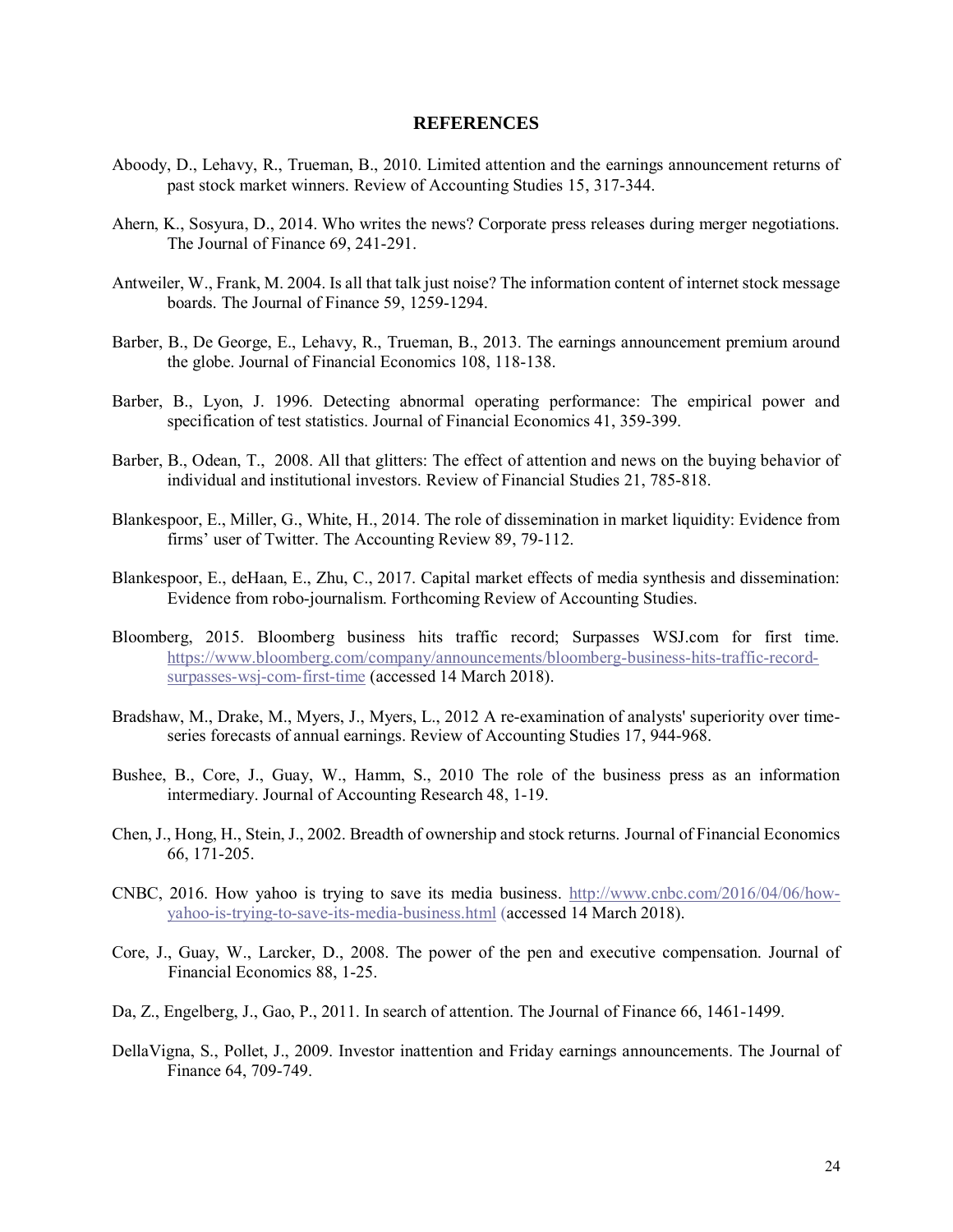- Drake, M., Guest, N., Twedt, B., 2014. The media and mispricing: The role of the business press in the pricing of accounting information. The Accounting Review 89, 1673-1701.
- Drake, M., Roulstone, D., Thornock, J., 2015. The determinants and consequences of information acquisition via EDGAR. Contemporary Accounting Research 32, 1128-1161.
- Dyck, A., Volchkova, N., Zingales, L., 2008. The corporate governance role of the media: Evidence from Russia. The Journal of Finance 63, 1093-1135.
- Engelberg, J., Parsons, C., 2011 The causal impact of media in financial markets. The Journal of Finance 66, 67-97.
- Floyd, E., List, J., 2016. Using field experiments in accounting and finance. Journal of Accounting Research 54, 437-475.
- Frazzini, A., Lamont, O., 2007. The earnings announcement premium and trading volume. NBER Working Paper No. 13090.
- Gentzkow, M., Shapiro, J., 2010. What drives media slant? Evidence from U.S. daily newspapers. Econometrica 78, 35-71.
- Hamilton, J., 2004. All the news that's fit to sell: How the market transforms information into news. Princeton University Press.
- Hirshleifer, D., Lim, S., Teoh, S.H., 2009. Driven to distraction: Extraneous events and underreaction to earnings news. The Journal of Finance 64, 2289-2325.
- Huberman, G., Regev, T., 2001. Contagious speculation and a cure for cancer: A nonevent that made stock prices soar. The Journal of Finance 56, 387-396.
- Johnson, T., So, E., 2014. Earnings announcement premia: The role of asymmetric liquidity provision. Working paper, University of Texas at Austin.
- Kaniel, R., Parham, R., 2017. WSJ category kings The impact of media attention on consumer and mutual fund investment decisions. Journal of Financial Economics 123, 337-356.
- Lawrence, A., Ryans, J., Sun, E., Laptev, N., 2017a. Yahoo Finance search and earnings announcements. Working paper, University of California at Berkeley.
- Lawrence, A., Ryans, J., Sun, E., 2017b. Investor demand for sell-side research. The Accounting Review 92, 123-149.
- Lee, C., 1992. Earnings news and small traders: An intraday analysis. Journal of Accounting & Economics 15, 265-302.
- Lehavy, R., Sloan, R., 2008. Investor recognition and stock returns. Review of Accounting Studies 13, 327- 361.

Lernman, A., Livnat, J., 2010. The new Form 8-K disclosures. Review of Accounting Studies 15, 752-778.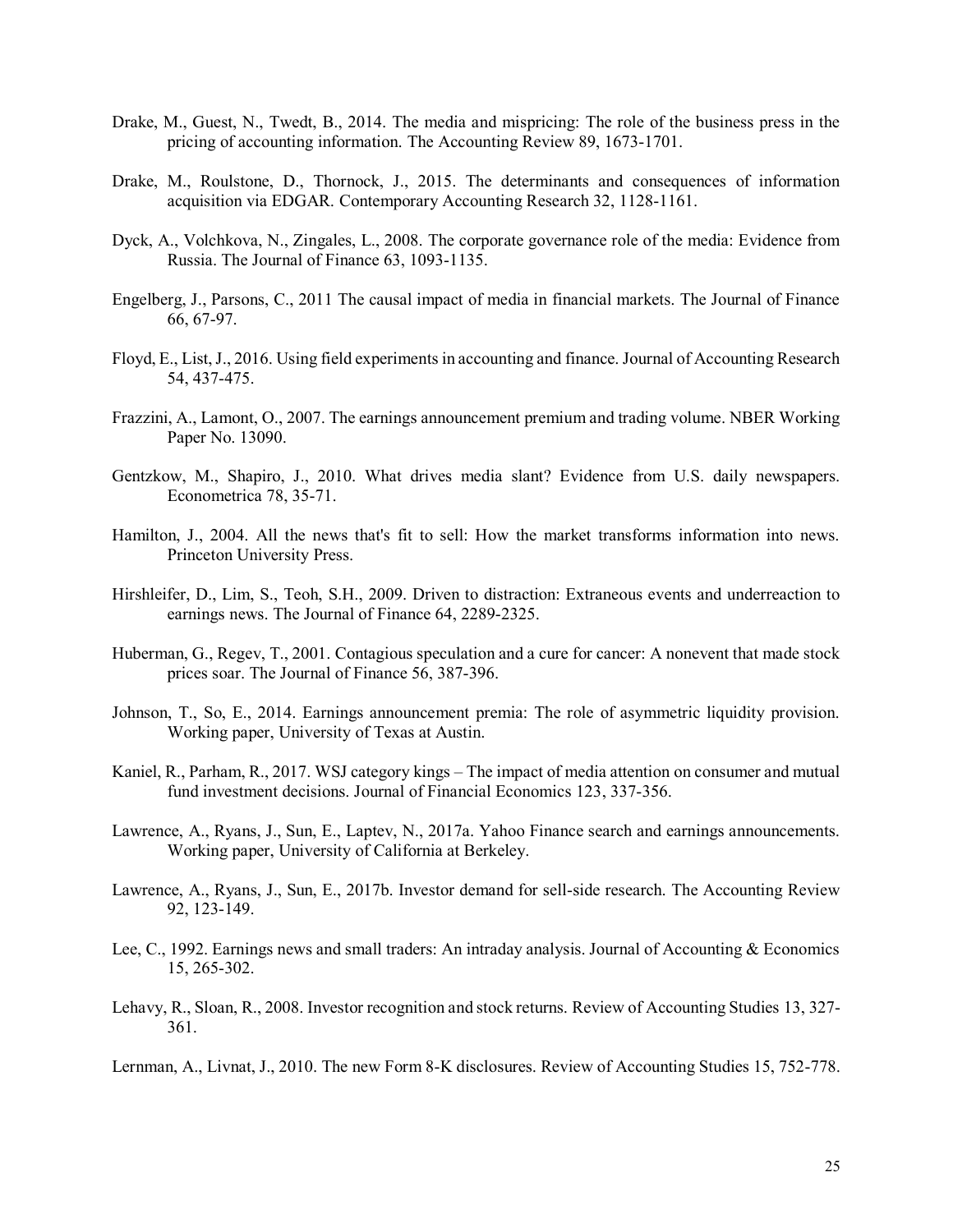- Peress, J., 2014. The media and the diffusion of information in financial markets: Evidence from newspaper strikes. The Journal of Finance 69, 2007-2043.
- Savor, P., Wilson, M., 2016. Earnings announcements and systematic risk. The Journal of Finance 71, 83- 138.
- Solomon, D., Soltes, E., Sosyura, D., 2014. Winners in the spotlight: Media coverage of fund holdings as a driver of flows. Journal of Financial Economics 113, 53-72.
- Tetlock, P., 2007. Giving content to investor sentiment: The role of media in the stock market. The Journal of Finance 62, 1139-1168.
- Tetlock, P., Saar-Tsechansky, M. and Macskassy, S. 2008. More than words: Quantifying language to measure firms' fundamentals. The Journal of Finance 63, 1437-1467.
- Tetlock, P., 2011. All the news that's fit to reprint: Do investors react to stale information? Review of Financial Studies 24, 1481-1512.
- Wu, T., 2016. The Attention Merchants: The Epic Scramble to Get Inside Our Heads. Knopf, New York.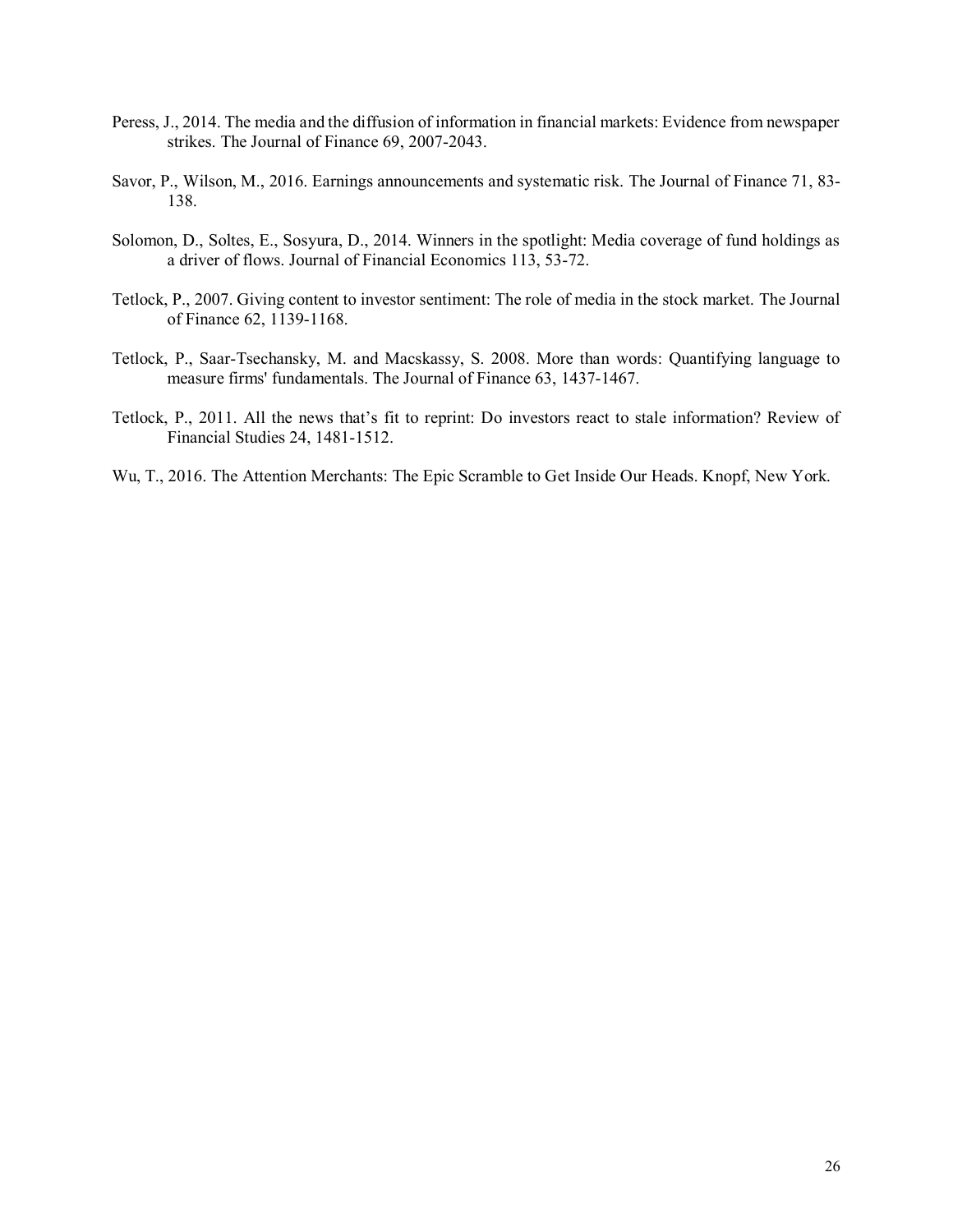# **APPENDIX A**

*Variable Definitions*

| <b>Variable</b>                              | <b>Definition</b>                                                                                                                                                                                                                                                                                                                                                                                                                                                                                                                 |
|----------------------------------------------|-----------------------------------------------------------------------------------------------------------------------------------------------------------------------------------------------------------------------------------------------------------------------------------------------------------------------------------------------------------------------------------------------------------------------------------------------------------------------------------------------------------------------------------|
| Abnormal Returns <sub>it</sub>               | Firm $i$ 's market-adjusted return on day $t$ , where market-adjusted return is defined as the<br>raw return minus the S&P 500 equal-weighted index return;                                                                                                                                                                                                                                                                                                                                                                       |
| Abnormal Volume <sub>it</sub>                | Firm $i$ 's trading volume on day $t$ minus the average trading volume on the same day of<br>the week over the prior 10 weeks, scaled by the average trading volume on the same day<br>of the week over the prior 10 weeks; winsorized at the one-percent level;                                                                                                                                                                                                                                                                  |
| Abnormal Bid<br>$-$ Ask Spread <sub>it</sub> | Firm $i$ 's bid-ask spread on day $t$ minus the average bid-ask spread on the same day of the<br>week over the prior 10 weeks, scaled by the average bid-ask spread on the same day of<br>the week over the prior 10 weeks. Bid-ask spread is calculated as ask price minus bid<br>price, scaled by the mid-point price of the spread;                                                                                                                                                                                            |
| Guidance Issuance $_{it}$                    | "1" if management issues an EPS or sales guidance for firm $i$ on day $t$ , "0" otherwise;                                                                                                                                                                                                                                                                                                                                                                                                                                        |
| Log Analyst Following $_{it}$                | The natural log of one plus the number of analyst following for firm $i$ on day $t$ ; winsorized<br>at the one-percent level;                                                                                                                                                                                                                                                                                                                                                                                                     |
| Log Media Count <sub>it</sub>                | The natural log of one plus the number of media count for firm $i$ on day $t$ ; winsorized at<br>the one-percent level;                                                                                                                                                                                                                                                                                                                                                                                                           |
| Market Capitalization <sub>it</sub>          | The natural log of market capitalization for firm $i$ on day $t$ ; winsorized at the one-percent<br>level;                                                                                                                                                                                                                                                                                                                                                                                                                        |
| Log Total Page Views $_{it}$                 | The natural log of one plus the total number of normalized Yahoo Finance page views<br>of experiment users for firm $i$ on day $t$ . Page views are normalized by the mean daily<br>page view count for all treatment and control firms during our sample period. Total<br>Yahoo Finance page views is the sum of page views from nine Yahoo Finance pages<br>including Summary page, Conversations page, Statistics page, Profile page, Financials<br>page, Options page, Holders page, Historical Data page, and Analysts page; |
| Market to Book <sub>it</sub>                 | The ratio of market capitalization to book value of equity for firm $i$ on day $t$ , and<br>winsorized at the one-percent level and trimmed at 0 for firms with negative book value<br>of equity;                                                                                                                                                                                                                                                                                                                                 |
| Post $_{it}$                                 | "1" if firm <i>i</i> announces its earnings announcement on day $t = 0$ , "0" for the trading day<br>before the earnings announcement day $(t = -1)$ ;                                                                                                                                                                                                                                                                                                                                                                            |
| Return on Assets $_{it}$                     | The ratio of net income to total assets for firm $i$ on day $t$ ; winsorized at the one-percent<br>level;                                                                                                                                                                                                                                                                                                                                                                                                                         |
| Earnings Surprise <sub>it</sub>              | Firm i's actual earnings per share minus the most recent consensus analysts' earnings per<br>share forecast, scaled by the price per share two days before the earnings announcement<br>day, winsorized at the one-percent level. For firms without analyst forecasts, the<br>consensus is replaced with four quarters' prior earnings as the benchmark (Bradshaw,<br>Drake, Myers, and Myers 2012);                                                                                                                              |
| Sales Surprise $_{it}$                       | Firm i's sales on day t minus its consensus analysts' sales forecast on day $t = -1$ , scaled<br>by its consensus analysts' sales forecast on day $t = -1$ , winsorized at the one-percent<br>level. For firms without analyst sales forecasts, the consensus is replaced with four<br>quarters' prior sales; and,                                                                                                                                                                                                                |
| Treatment $_{it}$                            | "1" if firm $i$ is a treatment firm, "0" for a matched control firm. A control firm is selected<br>for each treatment firm per day based on the closest market capitalization match.                                                                                                                                                                                                                                                                                                                                              |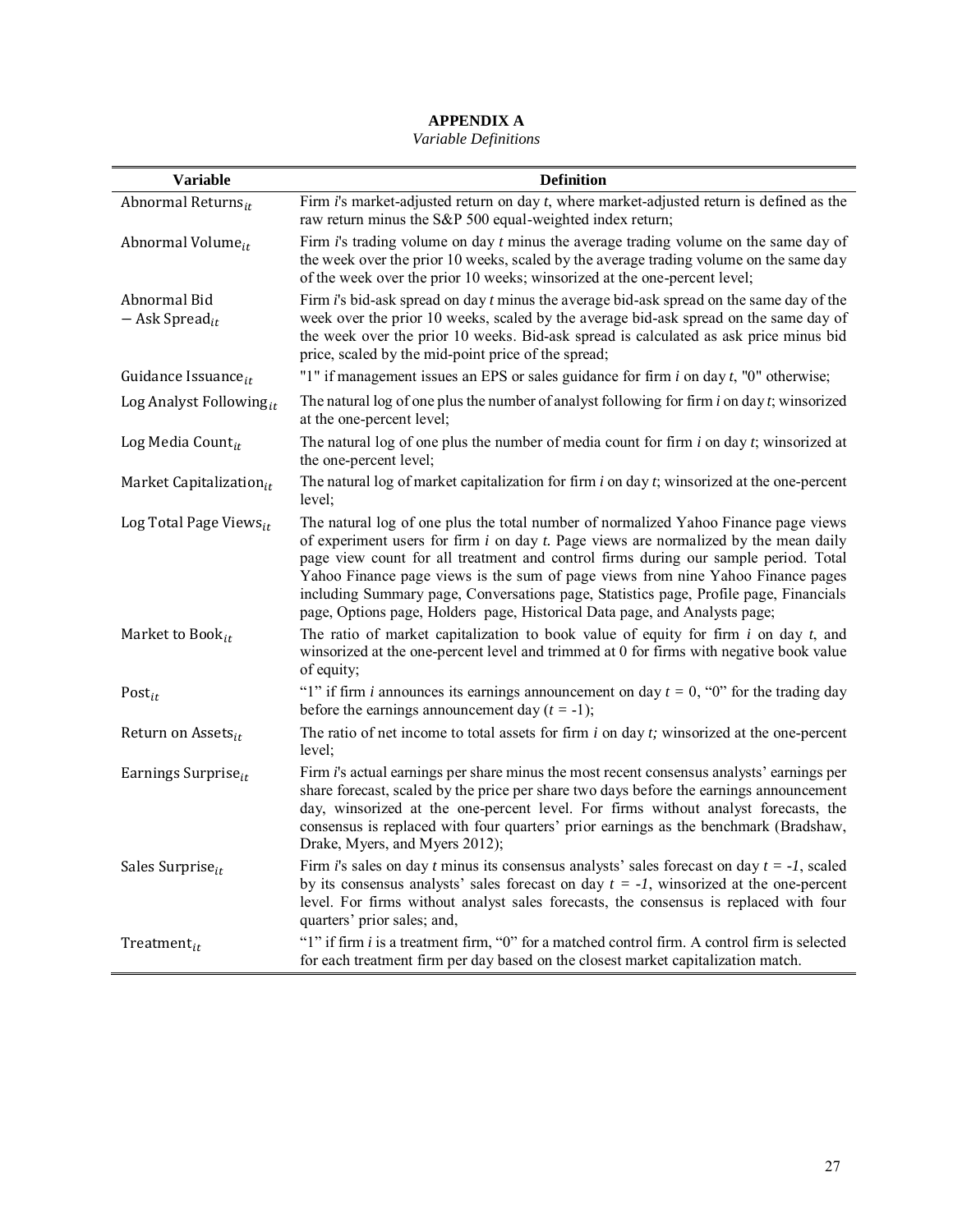#### **FIGURE 1** *Example of a Yahoo Finance Home Page for a Promotion Sample User*



This figure illustrates an example of a Yahoo Finance (finance.yahoo.com) home page for a user in the promotion sample, from May 18, 2016. On this day, Hormel, Steris, and Booz Allen reported earnings and were randomly selected from promotion. The effect of their promotion was to present news articles related to their earnings announcements among the top five positions in a random one percent sample of users' home page news stream.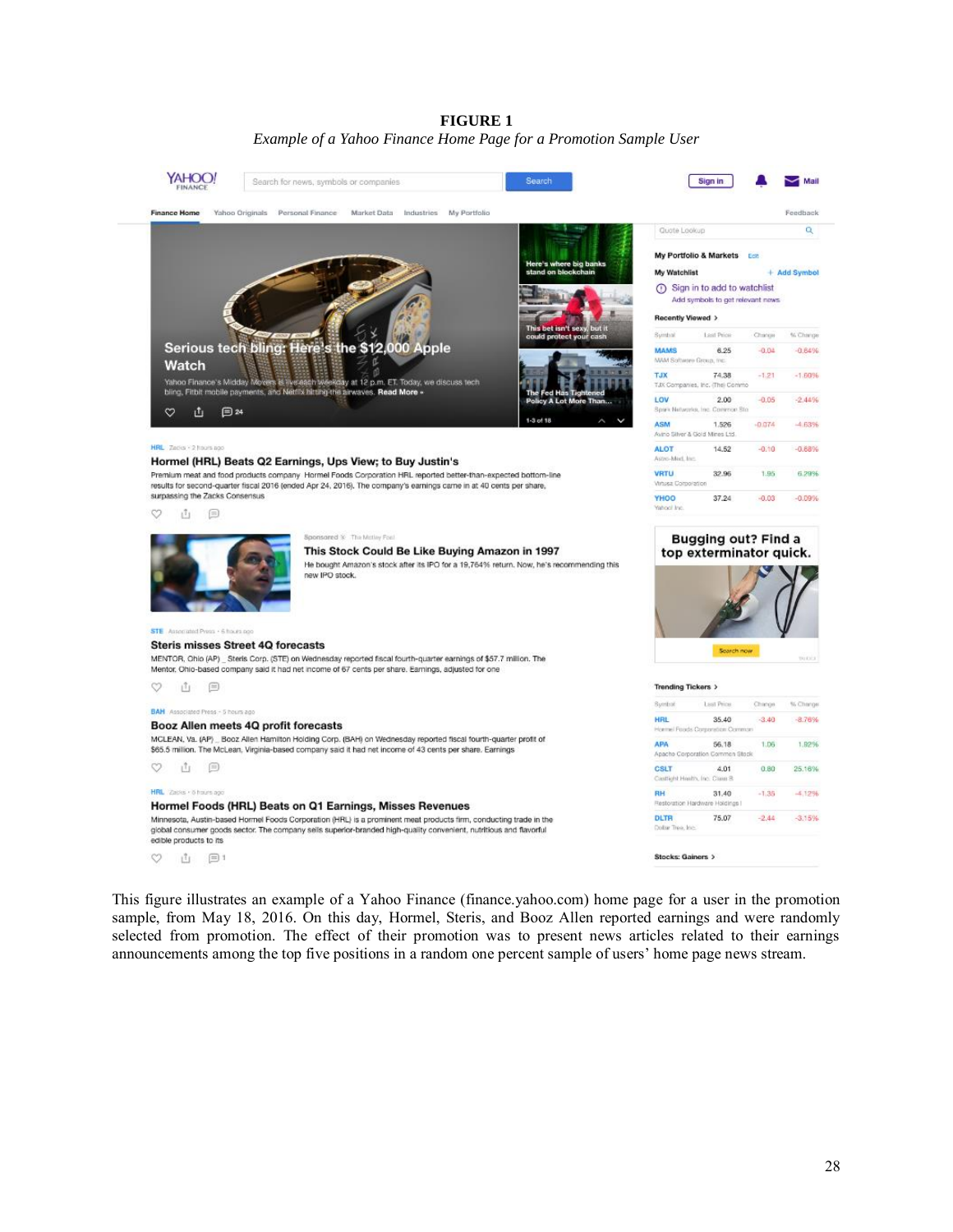

**FIGURE 2** *Example of a Yahoo Finance News Article Page*

This figure illustrates an example of a Yahoo Finance (*finance.yahoo.com*) news page. This is the article presented to a user who clicked on the topmost article in the news stream presented in Figure 2. While the article clearly identifies Hormel's ticker symbol, there are no active hyperlinks in the article headline or the body text to allow the user to easily jump to the Yahoo Finance financial information pages for Hormel.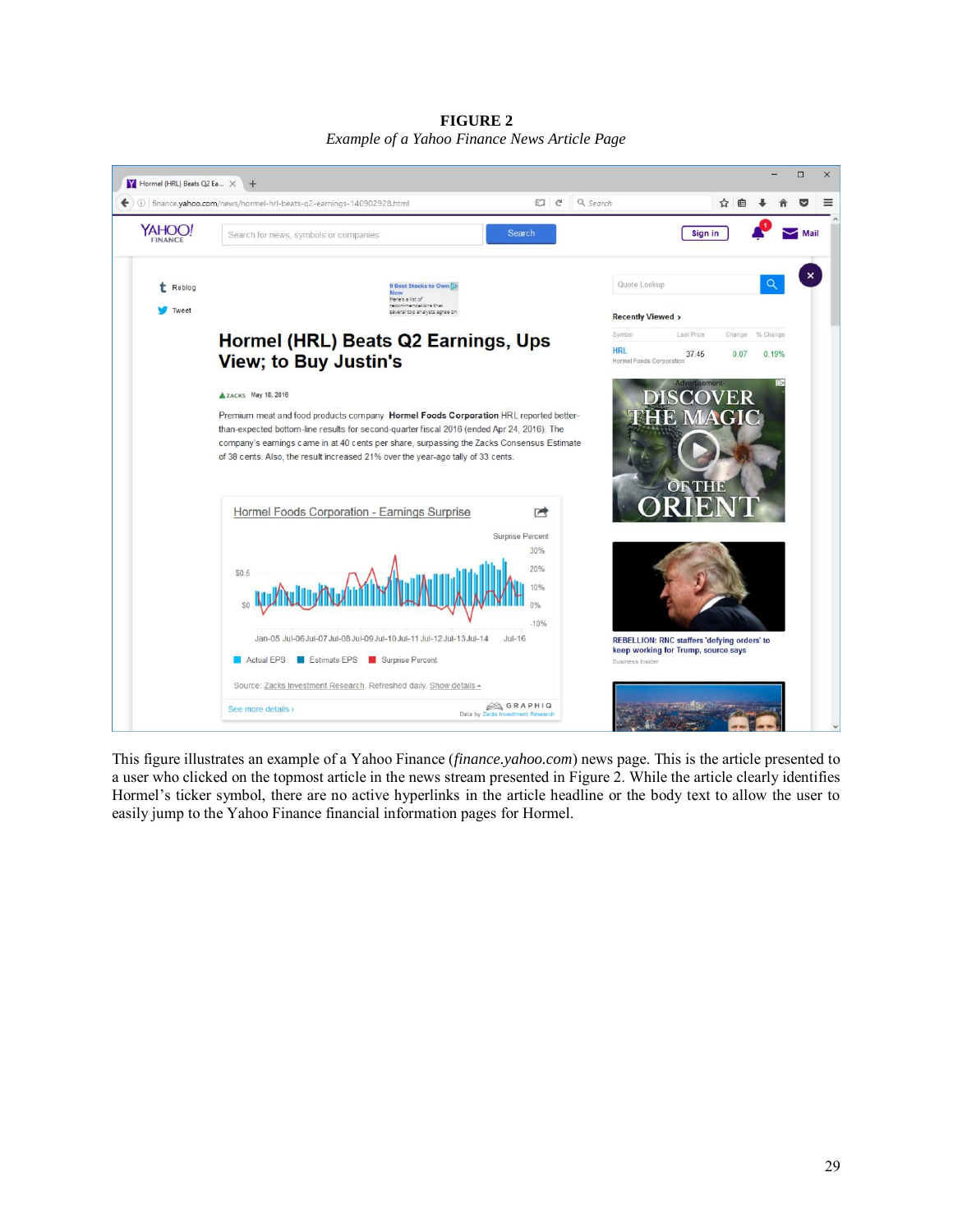#### **FIGURE 3**





#### **Panel B: Mean Abnormal Volume**











This figure plots mean Yahoo Finance search, abnormal volume, abnormal returns, and abnormal bid-ask spread on and around the earnings announcement day. Panels A-D plot the log value of total Yahoo Finance search, abnormal volume, abnormal returns, and abnormal bid-ask spread from five trading days before the earnings announcement day to five trading days after the earnings announcement day, respectively. Panels E-F plot the mean value of abnormal returns and abnormal bid-ask spread by earnings surprise quintile, respectively, with quintile 1 being the lowest quintile and quintile 5 being the highest quintile.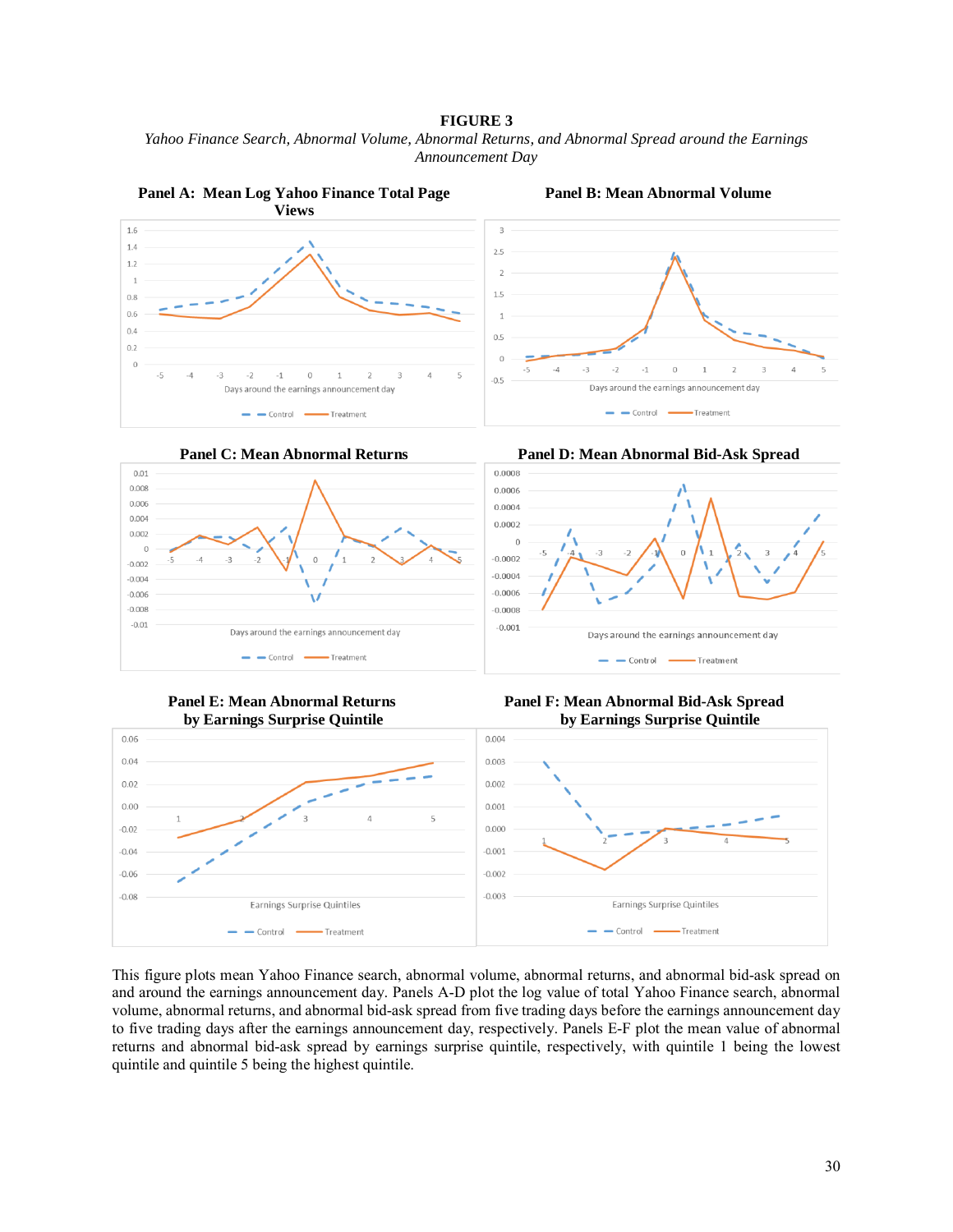

This figure presents a kernel density plot of abnormal returns for treatment firms (solid line) and control firms (dashed line). The density plot illustrates that there is a shift in the distribution towards more positive returns for the treatment group.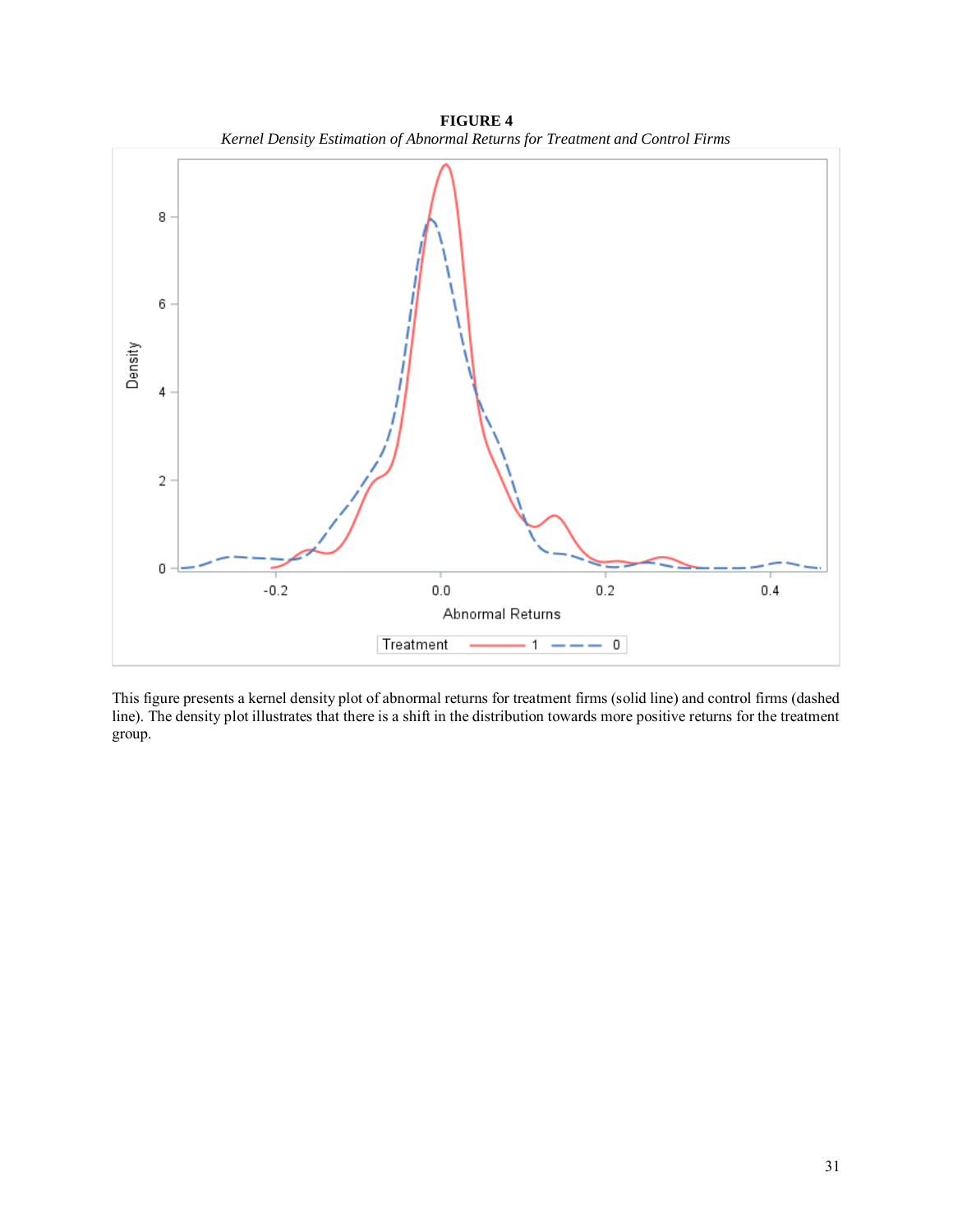|                                     | <b>Panel A: Mean Comparisons</b> |          |          |       | <b>Panel B: Median Comparisons</b> |         |          |       |
|-------------------------------------|----------------------------------|----------|----------|-------|------------------------------------|---------|----------|-------|
|                                     | Treatment                        | Control  |          |       | Treatment                          | Control |          |       |
|                                     | Mean                             | Mean     | Diff.    | Sig.  | Median                             | Median  | Diff.    | Sig.  |
| N                                   | 169                              | 169      |          |       | 169                                | 169     |          |       |
| Market Capitalization (in millions) | 14,099                           | 15,304   | $-1,206$ | 0.747 | 1,946                              | 2,224   | $-278$   | 0.447 |
| Log Market Capitalization           | 21.376                           | 21.535   | $-0.159$ | 0.505 | 21.389                             | 21.523  | $-0.133$ | 0.447 |
| <b>Analyst Following</b>            | 11.763                           | 12.657   | $-0.893$ | 0.403 | 10.000                             | 10.000  | 0.000    | 0.530 |
| Log Analyst Following               | 2.225                            | 2.287    | $-0.061$ | 0.522 | 2.398                              | 2.398   | 0.000    | 0.530 |
| Media Count                         | 7.118                            | 7.231    | $-0.112$ | 0.853 | 6.000                              | 6.000   | 0.000    | 0.994 |
| Log Media Count                     | 1.885                            | 1.849    | 0.037    | 0.646 | 1.946                              | 1.946   | 0.000    | 0.995 |
| Return on Assets                    | 0.026                            | 0.004    | 0.022    | 0.109 | 0.039                              | 0.029   | 0.010    | 0.357 |
| Market to Book                      | 3.437                            | 3.863    | $-0.426$ | 0.379 | 2.284                              | 2.350   | $-0.065$ | 0.585 |
| Earnings Surprise                   | 0.000                            | $-0.001$ | 0.001    | 0.691 | 0.000                              | 0.000   | 0.000    | 0.572 |
| Sales Surprise                      | $-0.337$                         | $-0.684$ | 0.346    | 0.678 | 0.134                              | 0.052   | 0.082    | 0.559 |
| Guidance Issuance                   | 0.467                            | 0.485    | $-0.018$ | 0.745 | 0.000                              | 0.000   | 0.000    | 0.745 |

**TABLE 1** *Firm Characteristics between Treatment and Matched Control Firms*

This table presents the descriptive statistics for firm characteristics between treatment and matched control firms. Panel A presents the mean comparisons. Diff. refers to the mean difference between treatment and matched control firms. Sig. refers to the p-value obtained from two-sided tests of differences in means. Panel B presents the median comparisons. Diff. refers to the median difference between treatment and matched control firms. Sig. refers to the p-value obtained from the Mann-Whitney tests of differences in medians.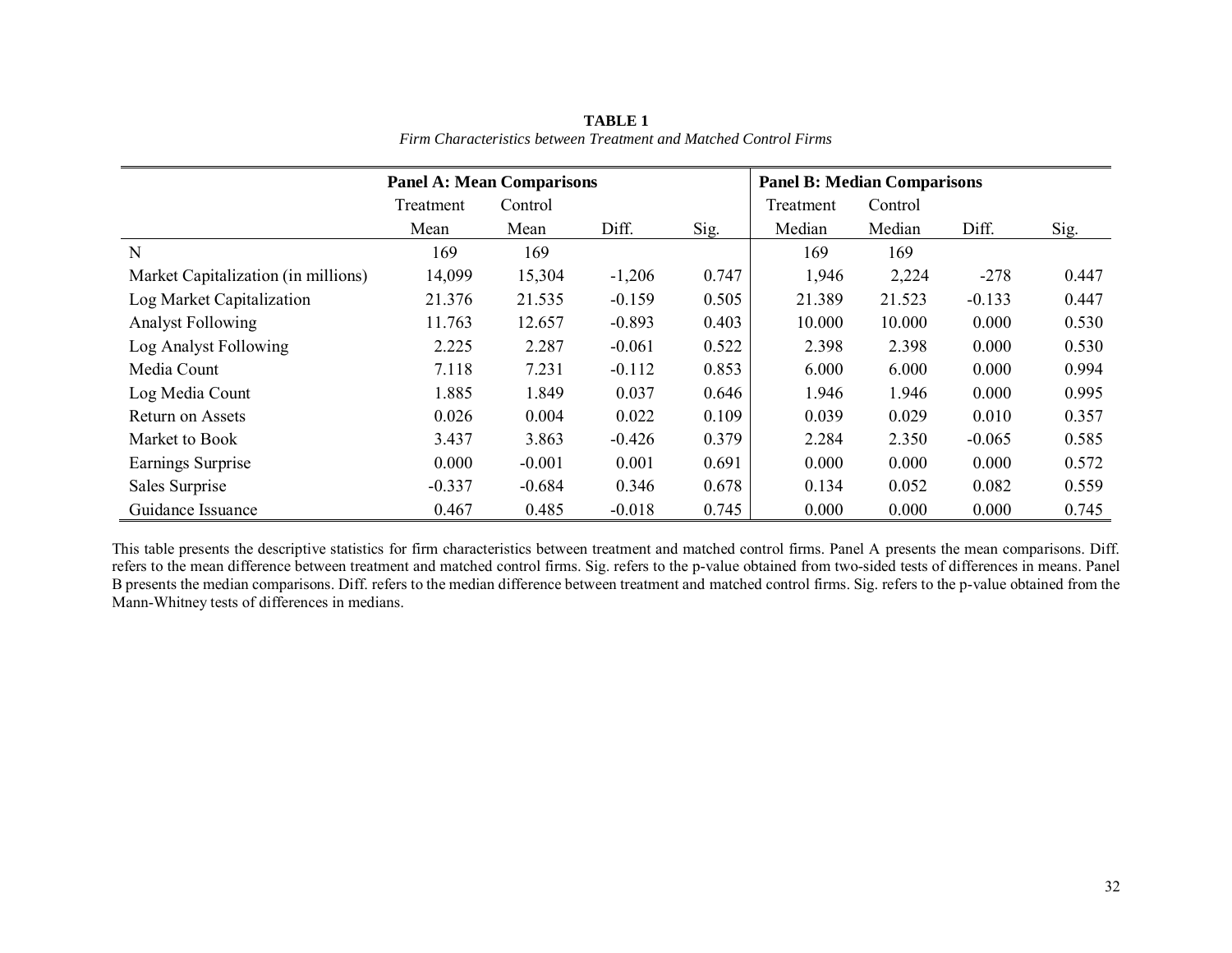**TABLE 2** *Univariate Analysis of Yahoo Finance Search, Abnormal Volume, Abnormal Returns, and Abnormal Bid-Ask Spread between Treatment and Matched Control Firms*

|                         | <b>Panel A: Mean Comparisons</b> |             |          | <b>Panel B: Median Comparisons</b> |           |          |          |       |
|-------------------------|----------------------------------|-------------|----------|------------------------------------|-----------|----------|----------|-------|
|                         | Treatment                        | Control     |          |                                    | Treatment | Control  |          |       |
|                         | Mean                             | Mean        | Diff.    | Sig.                               | Median    | Median   | Diff.    | Sig.  |
| N                       | 169                              | 169         |          |                                    | 169       | 169      |          |       |
| Log Total Page Views    | 1.315                            | <b>.468</b> | $-0.153$ | 0.308                              | 0.917     | 0.945    | $-0.028$ | 0.344 |
| Abnormal Volume         | 2.389                            | 2.539       | $-0.150$ | 0.589                              | 1.781     | 1.676    | 0.105    | 0.910 |
| <b>Abnormal Returns</b> | 0.009                            | $-0.007$    | 0.016    | 0.037                              | 0.006     | $-0.011$ | 0.017    | 0.037 |
| Abnormal Bid-Ask Spread | $-0.001$                         | 0.001       | $-0.002$ | 0.110                              | 0.000     | 0.000    | 0.000    | 0.140 |

This table presents the descriptive statistics for Yahoo Finance search, abnormal volume, abnormal returns, and abnormal bid-ask spread between treatment and matched control firms. Panel A presents the mean comparisons. Diff. refers to the mean difference between treatment and matched control firms. Sig. refers to the p-value obtained from two-sided tests of differences in means. Panel B presents the median comparisons. Diff. refers to the median difference between treatment and matched control firms. Sig. refers to the p-value obtained from the Mann-Whitney tests of differences in medians.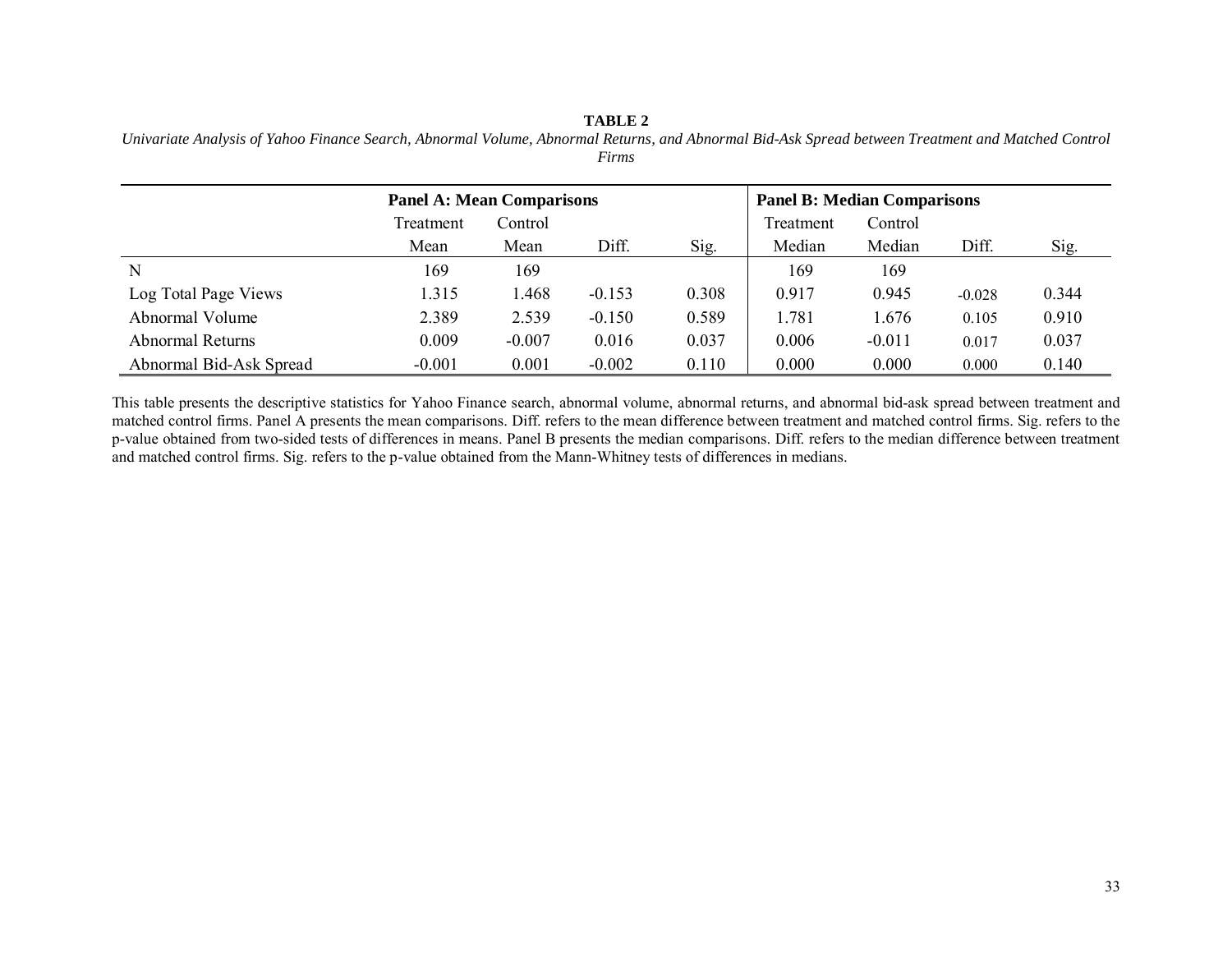|               | Variable                  |                          | 2       | 3       | 4       | 5       | 6       |      | 8    | 9                        | 10                       | 11 |
|---------------|---------------------------|--------------------------|---------|---------|---------|---------|---------|------|------|--------------------------|--------------------------|----|
|               | Log Total Page Views      | $\overline{\phantom{a}}$ |         |         |         |         |         |      |      |                          |                          |    |
|               | Abnormal Volume           | 0.17                     |         |         |         |         |         |      |      |                          |                          |    |
| $\mathcal{E}$ | Abnormal Returns          | 0.00                     | $-0.09$ |         |         |         |         |      |      |                          |                          |    |
| 4             | Abnormal Bid-Ask Spread   | $-0.02$                  | 0.18    | $-0.07$ |         |         |         |      |      |                          |                          |    |
| 5.            | Treatment                 | $-0.06$                  | $-0.03$ | 0.11    | $-0.09$ |         |         |      |      |                          |                          |    |
| 6             | Earnings Surprise         | 0.06                     | $-0.05$ | 0.31    | $-0.11$ | 0.02    |         |      |      |                          |                          |    |
|               | Log Market Capitalization | 0.63                     | $-0.10$ | 0.06    | 0.00    | $-0.04$ | 0.08    |      |      |                          |                          |    |
| 8             | Log Media Count           | 0.41                     | $-0.09$ | 0.09    | $-0.02$ | 0.03    | 0.02    | 0.49 |      |                          |                          |    |
| 9.            | Return on Assets          | 0.14                     | 0.09    | $-0.02$ | 0.00    | 0.09    | $-0.10$ | 0.43 | 0.15 | $\overline{\phantom{0}}$ |                          |    |
| 10            | Market to Book            | 0.21                     | 0.01    | 0.01    | $-0.01$ | $-0.05$ | 0.05    | 0.33 | 0.05 | 0.27                     | $\overline{\phantom{0}}$ |    |
| 11            | Guidance Issuance         | 0.15                     | 0.26    | 0.08    | $-0.04$ | $-0.02$ | 0.04    | 0.22 | 0.01 | 0.22                     | 0.18                     |    |

**TABLE 3** *Pearson Correlation*

This table presents the Pearson correlation coefficients for the regression variables in Table 4. The significant correlation coefficients at a 0.05 level are bolded. See Appendix A for variable definitions.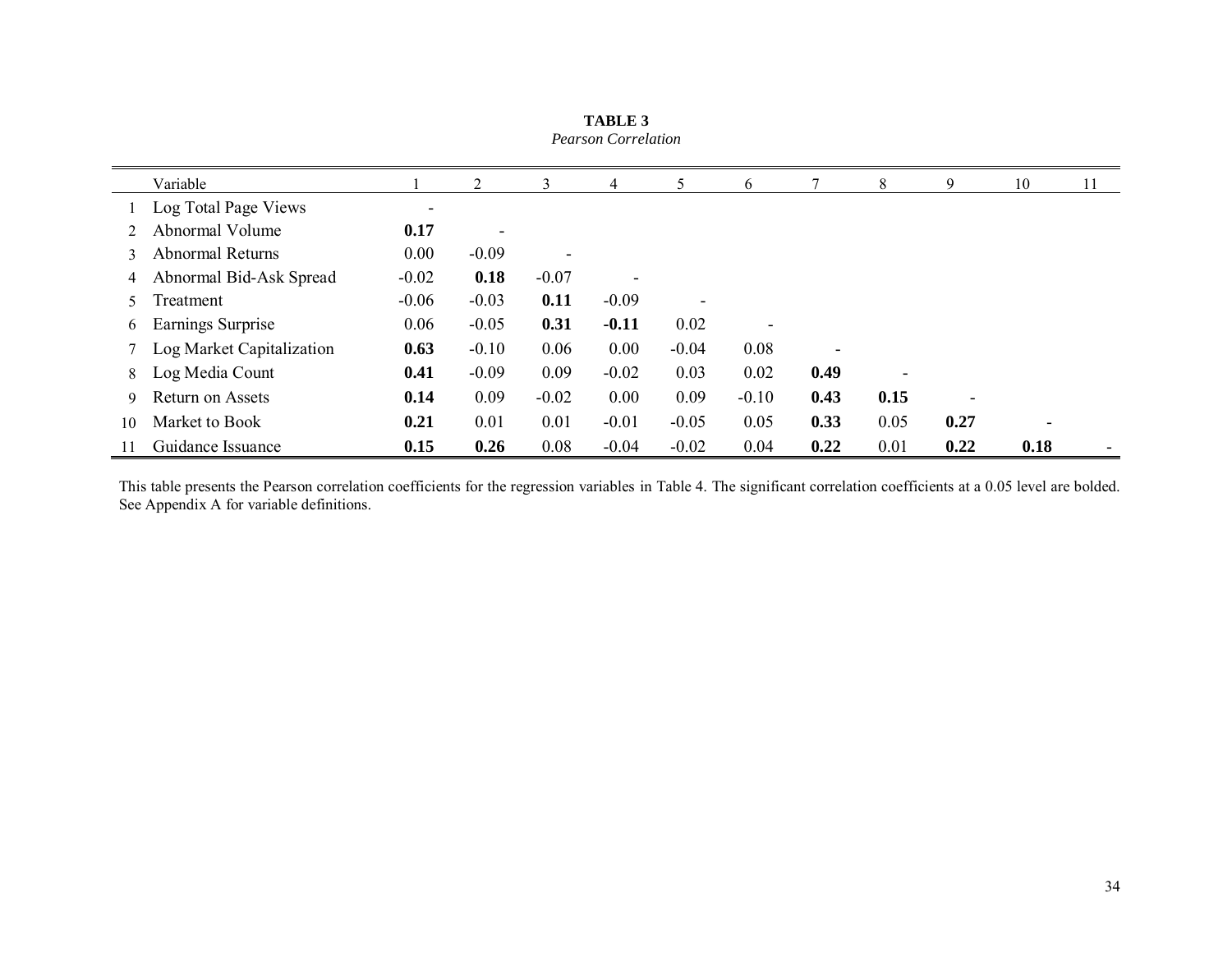|                             | (1)                  |          |            | (2)             | (3)              |         |          | (4)                        |
|-----------------------------|----------------------|----------|------------|-----------------|------------------|---------|----------|----------------------------|
| Dep. Var.                   | Log Total Page Views |          |            | Abnormal Volume | Abnormal Returns |         |          | Abnormal Bid-Ask<br>Spread |
|                             | Coeff.               | t-stat   | Coeff.     | t-stat          | Coeff.           | t-stat  | Coeff.   | t-stat                     |
| Intercept                   | $-9.024***$          | $-11.84$ | $4.054**$  | 2.28            | 0.001            | 0.14    | $-0.002$ | $-0.34$                    |
| <b>Treatment</b>            | $-0.048$             | $-0.48$  | $-0.150$   | $-0.66$         | $0.015**$        | 2.29    | $-0.001$ | $-1.46$                    |
| Earnings Surprise           | $-8.891**$           | $-2.14$  | $-16.905$  | $-1.03$         | $2.352***$       | 5.58    | $-0.134$ | $-1.16$                    |
| $Treatment \times EarningS$ | 11.802               | 1.61     | 17.517     | 1.00            | $-1.477*$        | $-1.85$ | 0.173    | 1.26                       |
| Log Market Capitalization   | $0.452***$           | 11.13    | $-0.123$   | $-1.39$         |                  |         | 0.000    | 0.47                       |
| Log Media Count             | $0.259***$           | 2.70     | 0.038      | 0.18            |                  |         | $-0.000$ | $-0.88$                    |
| Return on Assets            | $-2.519***$          | $-5.30$  | 0.657      | 0.56            |                  |         | $-0.002$ | $-0.31$                    |
| Market to Book              | $-0.001$             | $-0.11$  | $-0.021$   | $-0.86$         |                  |         | $-0.000$ | $-0.15$                    |
| Guidance Issuance           | $-0.142$             | $-1.17$  | $1.083***$ | 3.68            |                  |         | $-0.001$ | $-0.81$                    |
| Date clustering             | Yes                  |          | Yes        |                 | Yes              |         | Yes      |                            |
| <b>Industry FE</b>          | Yes                  |          | Yes        |                 | Yes              |         | Yes      |                            |
| N                           | 338                  |          | 338        |                 | 338              |         | 338      |                            |
| Adjusted $R^2$              | 0.485                |          | 0.163      |                 | 0.112            |         | 0.034    |                            |

**TABLE 4** *Regressions of Yahoo Finance Search, Abnormal Volume, Abnormal Returns, and Abnormal Bid-Ask Spread for Treatment and Matched Control Firms*

This table presents regression results for Yahoo Finance Search, abnormal volume, abnormal returns, and abnormal bid-ask spread for treatment and matched control firms. Column (1) presents the results for the log value of total Yahoo Finance Search. Column (2) presents the results for abnormal volume. Column (3) presents the results for abnormal returns. Column (4) presents the results for abnormal bid-ask spread. \*, \*\*, \*\*\* indicate significance at the 0.10, 0.05, and 0.01 levels, respectively, using two-tailed tests. T-statistics are calculated using clustered standard errors by date. Industry Fixed Effects are based upon Fama French 12 industry definitions. See Appendix A for variable definitions.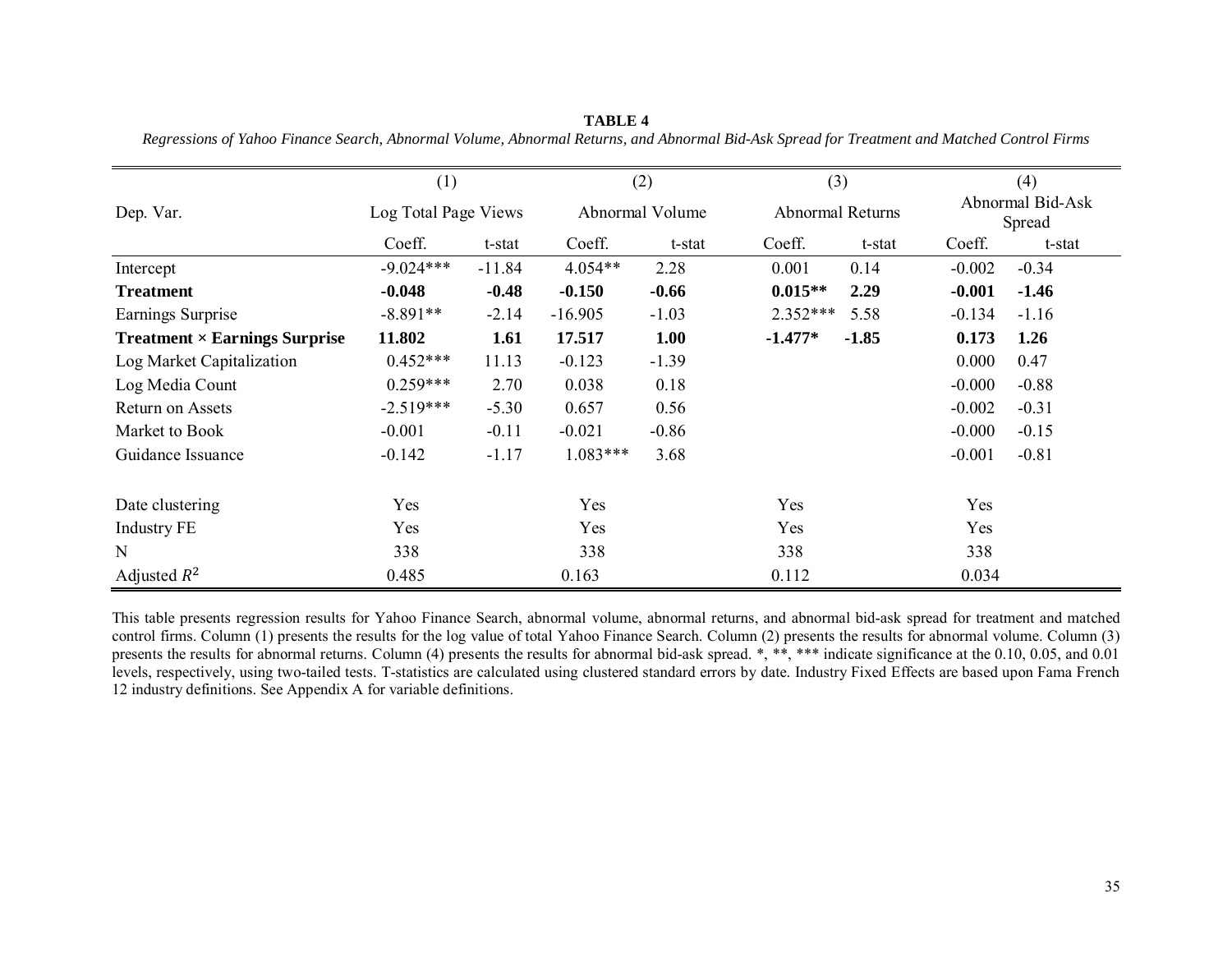|                           |             | (1)                  |            | (2)             | (3)                     |         | (4)      |                  |
|---------------------------|-------------|----------------------|------------|-----------------|-------------------------|---------|----------|------------------|
|                           |             |                      |            |                 |                         |         |          | Abnormal Bid-Ask |
| Dep. Var.                 |             | Log Total Page Views |            | Abnormal Volume | <b>Abnormal Returns</b> |         | Spread   |                  |
|                           | Coeff.      | t-stat               | Coeff.     | t-stat          | Coeff.                  | t-stat  | Coeff.   | t-stat           |
| Intercept                 | $-8.133***$ | $-14.70$             | $1.951**$  | 2.06            | 0.007                   | 1.24    | $-0.008$ | $-1.39$          |
| Treatment                 | $-0.026$    | $-0.28$              | 0.075      | 0.79            | $-0.006**$              | $-2.38$ | 0.000    | 0.84             |
| Post                      | 0.190       | 1.36                 | $1.350***$ | 5.88            | $-0.009*$               | $-1.74$ | 0.002    | 1.42             |
| $Treatment \times Post$   | $-0.043$    | $-0.30$              | $-0.242$   | $-0.90$         | $0.021***$              | 2.96    | $-0.002$ | $-1.50$          |
| Earnings Surprise         | 0.833       | 0.33                 | $-5.595$   | $-0.79$         | $1.086***$              | 4.06    | $-0.006$ | $-0.16$          |
| Log Market Capitalization | $0.400***$  | 15.53                | $-0.086*$  | $-1.95$         |                         |         | 0.000    | 1.39             |
| Log Media Count           | $0.316***$  | 6.46                 | 0.102      | 1.36            |                         |         | $-0.000$ | $-1.68$          |
| Return on Assets          | $-2.090***$ | $-7.26$              | $1.117*$   | 1.68            |                         |         | $-0.007$ | $-1.35$          |
| Market to Book            | 0.000       | 0.02                 | $-0.008$   | $-0.65$         |                         |         | $-0.000$ | $-0.45$          |
| Guidance Issuance         | $-0.055$    | $-0.46$              | $1.098***$ | 4.31            |                         |         | $-0.001$ | $-0.98$          |
| Date clustering           | Yes         |                      | Yes        |                 | Yes                     |         | Yes      |                  |
| N                         | 666         |                      | 666        |                 | 666                     |         | 666      |                  |
| Adjusted $R^2$            | 0.491       |                      | 0.287      |                 | 0.068                   |         | 0.012    |                  |

**TABLE 5** *Regressions of Yahoo Finance Search, Abnormal Volume, Abnormal Returns, and Abnormal Bid-Ask Spread for Earnings Announcement Day Relative to the Day before between Treatment and Matched Control Firms*

This table presents regression results for Yahoo Finance Search, abnormal volume, abnormal returns, and abnormal bid-ask spread for earnings announcement day relative to the day before between treatment and matched control firms. Column (1) presents the results for the log value of total Yahoo Finance Search. Column (2) presents the results for abnormal volume. Column (3) presents the results for abnormal returns. Column (4) presents the results for abnormal bid-ask spread. \*, \*\*, \*\*\* indicate significance at the 0.10, 0.05, and 0.01 levels, respectively, using two-tailed tests. Industry Fixed Effects are based upon Fama French 12 industry definitions. T-statistics are calculated using clustered standard errors by date. See Appendix A for variable definitions.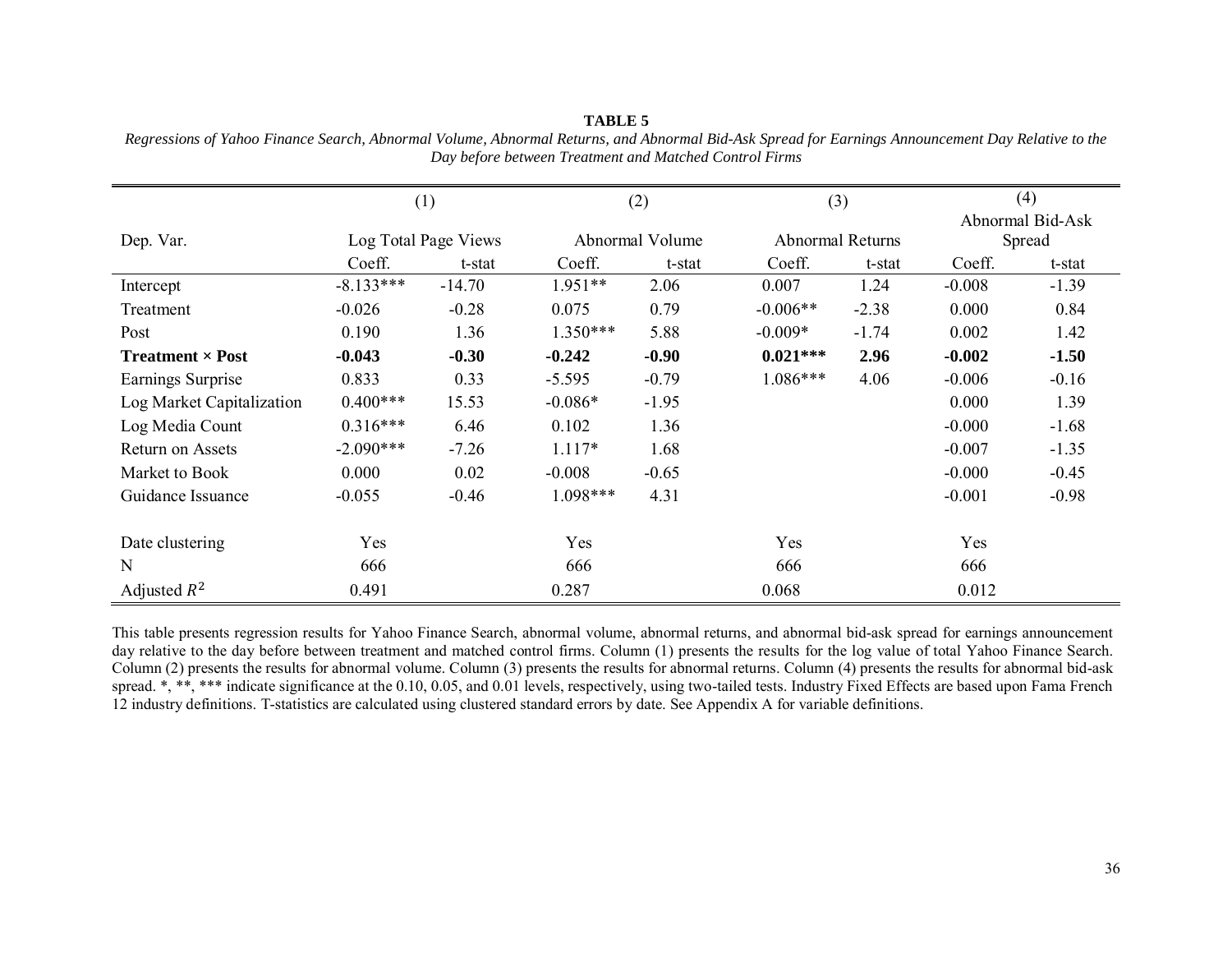| <b>Panel A: Small Firms</b>    |                      |          |                 |         |                   |         |                         |         |
|--------------------------------|----------------------|----------|-----------------|---------|-------------------|---------|-------------------------|---------|
|                                | (1)                  |          | (2)             |         | (3)               |         | (4)                     |         |
| Dep. Var.                      | Log Total Page Views |          | Abnormal Volume |         | Abnormal Returns  |         | Abnormal Bid-Ask Spread |         |
|                                | Coeff.               | t-stat   | Coeff.          | t-stat  | Coeff.            | t-stat  | Coeff.                  | t-stat  |
| Intercept                      | $-3.403***$          | $-5.44$  | $-1.239$        | $-0.70$ | 0.012             | 1.37    | $-0.029$                | $-1.63$ |
| Treatment                      | 0.071                | 0.60     | 0.133           | 0.74    | $-0.009*$         | $-1.87$ | 0.001                   | 1.12    |
| Post                           | 0.090                | 0.90     | $1.577***$      | 4.56    | $-0.017*$         | $-1.79$ | 0.003                   | 1.53    |
| $Treatment \times Post$        | $-0.046$             | $-0.34$  | $-0.360$        | $-0.83$ | $0.026**$         | 1.96    | $-0.003$                | $-1.49$ |
| Controls                       | Yes                  |          | Yes             |         | Earnings Surprise |         | Yes                     |         |
| Date clustering                | Yes                  |          | Yes             |         |                   |         | Yes                     |         |
| <b>Industry FE</b>             | Yes                  |          | Yes             |         | Yes               |         | Yes                     |         |
| N                              | 335                  |          | 335             |         | 335               |         | 335                     |         |
| Adjusted $R^2$                 | 0.211                |          | 0.280           |         |                   |         | 0.028                   |         |
| <b>Panel B: Large Firms</b>    |                      |          |                 |         |                   |         |                         |         |
|                                | (1)                  |          | (2)             |         | (3)               |         | (4)                     |         |
| Dep. Var.                      | Log Total Page Views |          | Abnormal Volume |         | Abnormal Returns  |         | Abnormal Bid-Ask Spread |         |
|                                | Coeff.               | t-stat   | Coeff.          | t-stat  | Coeff.            | t-stat  | Coeff.                  | t-stat  |
| Intercept                      | $-15.157***$         | $-12.88$ | $5.035***$      | 2.71    | $-0.001$          | $-0.29$ | 0.000                   | 0.97    |
| Treatment                      | $-0.045$             | $-0.34$  | 0.127           | 1.06    | $-0.001$          | $-0.27$ | 0.000                   | 1.26    |
| Post                           | 0.174                | 0.82     | $1.124***$      | 3.45    | $-0.001$          | $-0.06$ | $-0.000$ ***            | $-3.05$ |
| <b>Treatment</b> $\times$ Post | 0.018                | 0.09     | $-0.159$        | $-0.46$ | 0.017             | 1.44    | $-0.000$                | $-0.93$ |
| Controls                       | Yes                  |          | Yes             |         | Earnings Surprise |         | Yes                     |         |

**TABLE 6** *Regressions of Yahoo Finance Search, Abnormal Volume, Abnormal Returns, and Abnormal Bid-Ask Spread for Earnings Announcement Day Relative to the Day before between Treatment and Matched Control Firms Partitioned by Firm Size*

This table presents regression results for Yahoo Finance Search, abnormal volume, abnormal returns, and abnormal bid-ask spread for earnings announcement day relative to the day before between treatment and matched control firms partitioned by firm size. Panel A and Panel B present the results for small and large firms,

Date clustering Yes Yes Yes Yes Yes Yes Yes Yes Industry FE The Yes The Yes The Yes The Yes The Yes The Yes The Yes The Yes The Yes The Yes The Yes The Yes The Yes N 331 331 331 331 331

2 0.532 0.317 0.011 0.057

Adjusted  $R^2$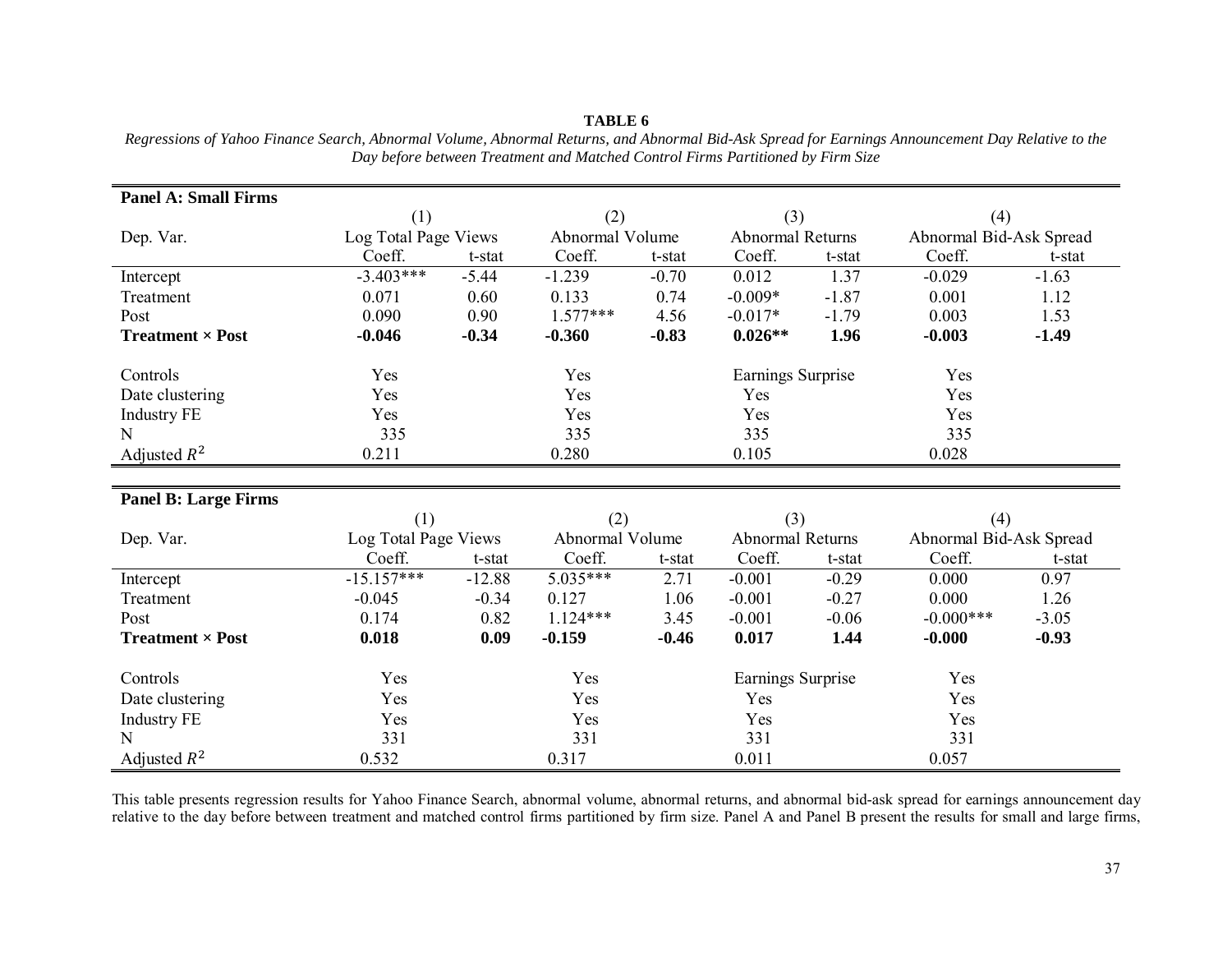respectively. Small (large) firms are defined as the observations with market capitalization lower (higher) than the sample median. Column (1) presents the results for the log value of total Yahoo Finance Search. Column (2) presents the results for abnormal volume. Column (3) presents the results for abnormal returns. Column (4) presents the results for abnormal bid-ask spread. \*, \*\*, \*\*\* indicate significance at the 0.10, 0.05, and 0.01 levels, respectively, using two-tailed tests. Industry Fixed Effects are based upon Fama French 12 industry definitions. T-statistics are calculated using clustered standard errors by date. See Appendix A for variable definitions.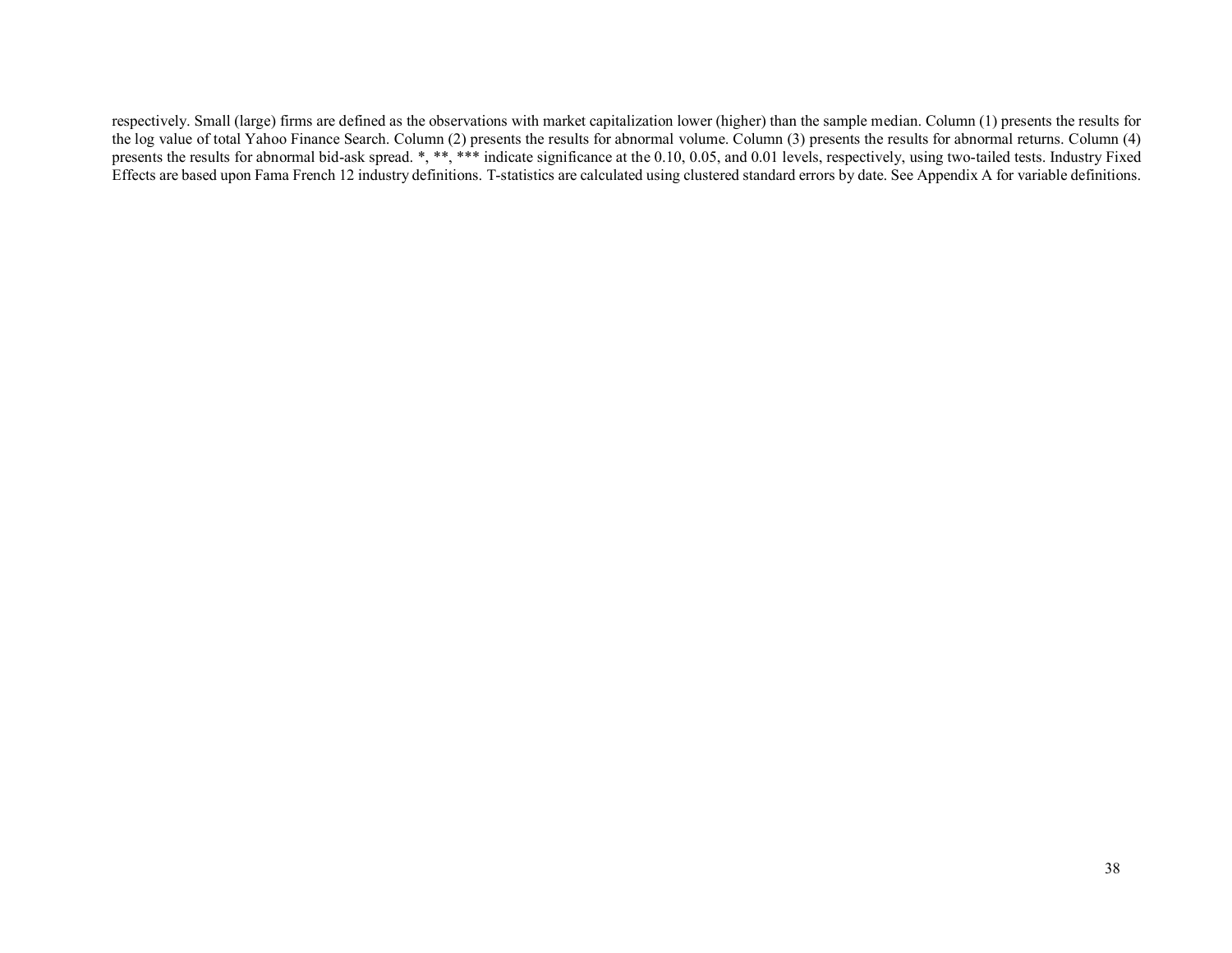| <b>Panel A: Positive Earnings Surprise</b> |              |                      |            |                 |            |                         |                         |                         |  |  |  |
|--------------------------------------------|--------------|----------------------|------------|-----------------|------------|-------------------------|-------------------------|-------------------------|--|--|--|
|                                            |              | $\left( 1\right)$    | (2)        |                 |            | (3)                     |                         | (4)                     |  |  |  |
| Dep. Var.                                  |              | Log Total Page Views |            | Abnormal Volume |            | <b>Abnormal Returns</b> | Abnormal Bid-Ask Spread |                         |  |  |  |
|                                            | Coeff.       | t-stat               | Coeff.     | t-stat          | Coeff.     | t-stat                  | Coeff.                  | t-stat                  |  |  |  |
| Intercept                                  | $-10.111***$ | $-15.37$             | 2.013      | 1.61            | 0.003      | 0.61                    | $-0.014*$               | $-1.83$                 |  |  |  |
| Treatment                                  | 0.052        | 0.41                 | 0.106      | 1.13            | $-0.006**$ | $-2.03$                 | $-0.001$                | $-1.11$                 |  |  |  |
| Post                                       | 0.098        | 0.53                 | $1.023***$ | 3.99            | $0.012*$   | 1.88                    | 0.000                   | 0.12                    |  |  |  |
| $Treatment \times Post$                    | $-0.043$     | $-0.23$              | 0.070      | 0.26            | 0.014      | 1.57                    | 0.000                   | 0.19                    |  |  |  |
|                                            |              |                      |            |                 |            |                         |                         |                         |  |  |  |
| Controls                                   | Yes          |                      |            | Yes             |            | Earnings Surprise       | Yes                     |                         |  |  |  |
| Date clustering                            | Yes          |                      | Yes        |                 | Yes        |                         | Yes                     |                         |  |  |  |
| <b>Industry FE</b>                         | Yes          |                      | Yes        |                 | Yes        |                         | Yes                     |                         |  |  |  |
| N                                          | 444          |                      | 444        |                 | 444        |                         | 444                     |                         |  |  |  |
| Adjusted $R^2$                             | 0.545        |                      | 0.317      |                 | 0.070      |                         | 0.035                   |                         |  |  |  |
|                                            |              |                      |            |                 |            |                         |                         |                         |  |  |  |
| <b>Panel B: Negative Earnings Surprise</b> |              |                      |            |                 |            |                         |                         |                         |  |  |  |
|                                            | (1)          |                      |            | (2)             |            | (3)                     |                         | (4)                     |  |  |  |
| Dep. Var.                                  |              | Log Total Page Views |            | Abnormal Volume |            | Abnormal Returns        |                         | Abnormal Bid-Ask Spread |  |  |  |
|                                            | Coeff.       | t-stat               | Coeff.     | t-stat          | Coeff.     | t-stat                  | Coeff.                  | t-stat                  |  |  |  |

**TABLE 7** *Regressions of Yahoo Finance Search, Abnormal Volume, Abnormal Returns, and Abnormal Bid-Ask Spread for Earnings Announcement Day Relative to the Day before between Treatment and Matched Control Firms Partitioned by Positive and Negative Earnings Surprises*

This table presents regression results for Yahoo Finance Search, abnormal volume, abnormal returns, and abnormal bid-ask spread for earnings announcement day relative to the day before between treatment and matched control firms partitioned by positive earnings surprises in Panel A and negative earnings surprises in Panel

<sup>2</sup> 0.380 0.256 0.120 0.001

Intercept -6.852\*\*\* -7.40 2.293 0.97 0.015\* 1.84 -0.004 -0.54 Treatment -0.121 -0.78 -0.061 -0.23 -0.009 -1.39 0.004\* 1.99 Post 0.172 0.96 1.673\*\*\* 4.21 -0.046\*\*\* -5.84 0.004 1.41 **Treatment × Post 0.082 0.34 -0.468 -1.05 0.033\*\* 2.59 -0.006\* -1.95**

Controls Yes Yes Earnings Surprise Yes Date clustering Yes Yes Yes Yes Industry FE Yes Yes Yes Yes N 222 222 222 223 223 222 222 222

Adjusted  $R^2$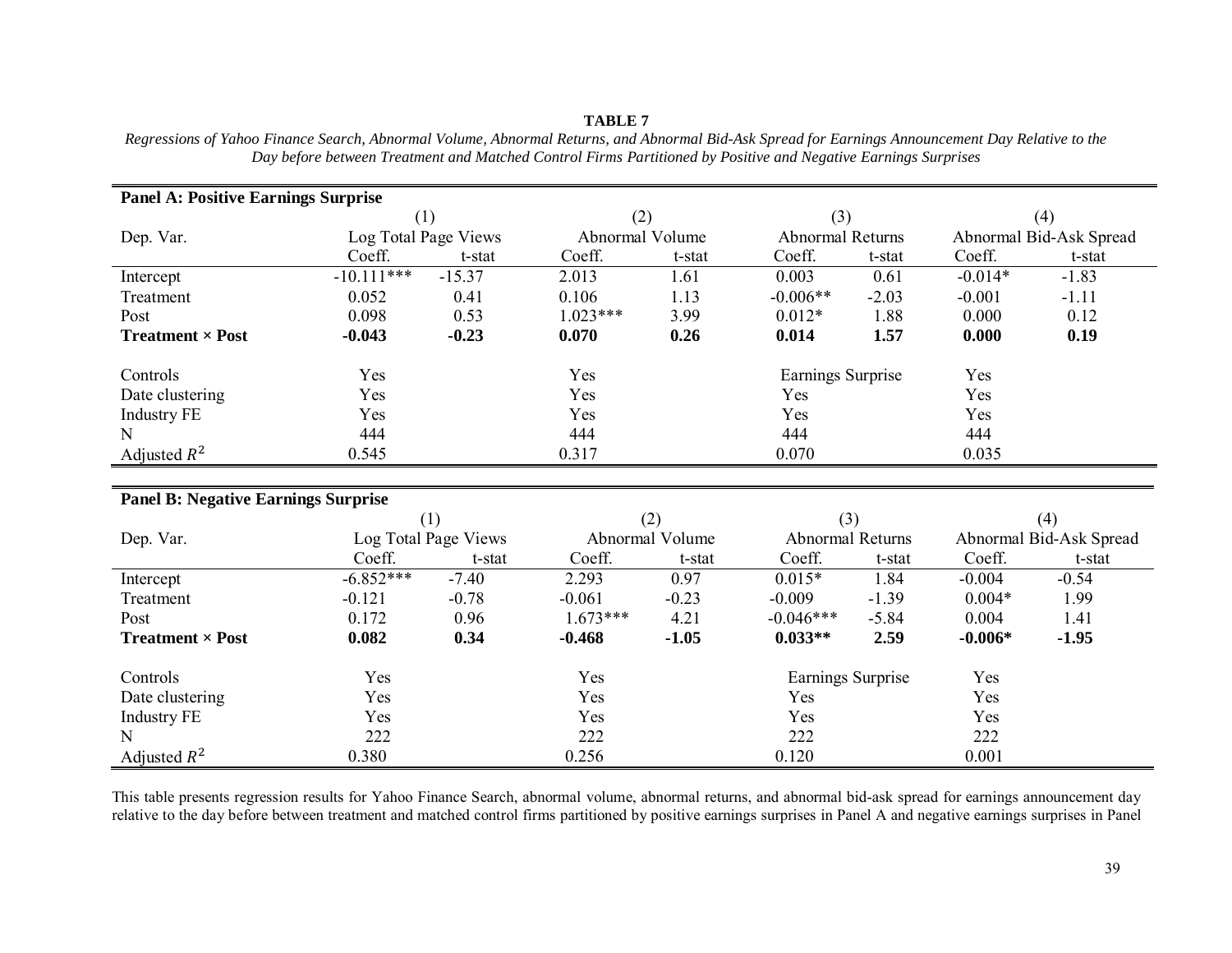B. Column (1) presents the results for the log value of total Yahoo Finance Search. Column (2) presents the results for abnormal volume. Column (3) presents the results for abnormal returns. Column (4) presents the results for abnormal bid-ask spread. \*, \*\*, \*\*\* indicate significance at the 0.10, 0.05, and 0.01 levels, respectively, using two-tailed tests. Industry Fixed Effects are based upon Fama French 12 industry definitions. T-statistics are calculated using clustered standard errors by date. See Appendix A for variable definitions.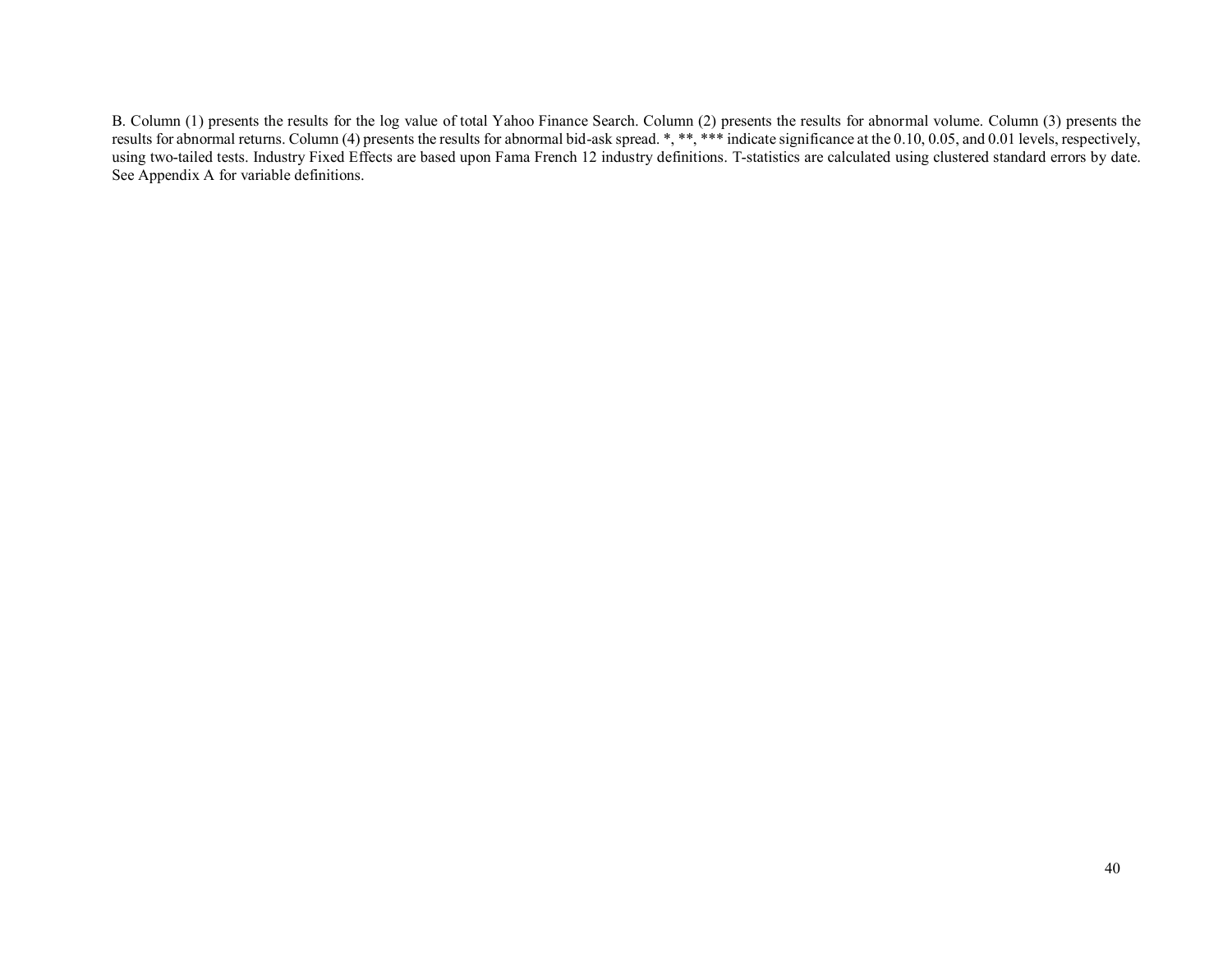| <b>Panel A: Fewer Than Five Treatment Firms</b> |                             |          |                 |         |                         |         |                         |         |  |  |  |
|-------------------------------------------------|-----------------------------|----------|-----------------|---------|-------------------------|---------|-------------------------|---------|--|--|--|
|                                                 | (1)<br>Log Total Page Views |          | (2)             |         |                         | (3)     |                         | (4)     |  |  |  |
| Dep. Var.                                       |                             |          | Abnormal Volume |         | <b>Abnormal Returns</b> |         | Abnormal Bid-Ask Spread |         |  |  |  |
|                                                 | Coeff.                      | t-stat   | Coeff.          | t-stat  | Coeff.                  | t-stat  | Coeff.                  | t-stat  |  |  |  |
| Intercept                                       | $-8.355***$                 | $-10.32$ | 0.814           | 0.59    | 0.009                   | 1.01    | $-0.013$                | $-1.61$ |  |  |  |
| Treatment                                       | $0.223*$                    | 1.74     | 0.048           | 0.33    | $-0.005$                | $-1.15$ | 0.001                   | 1.59    |  |  |  |
| Post                                            | 0.090                       | 0.58     | $1.766***$      | 5.11    | $-0.017**$              | $-2.13$ | 0.004                   | 1.65    |  |  |  |
| <b>Treatment</b> $\times$ Post                  | $-0.052$                    | $-0.23$  | $-0.388$        | $-1.00$ | $0.032**$               | 2.62    | $-0.003*$               | $-1.98$ |  |  |  |
| Controls                                        | Yes                         |          | Yes             |         | Earnings Surprise       |         | Yes                     |         |  |  |  |
| Date clustering                                 | Yes                         |          | Yes             |         | Yes                     |         | Yes                     |         |  |  |  |
| <b>Industry FE</b>                              | Yes                         |          | Yes             |         | Yes                     |         | Yes                     |         |  |  |  |
| N                                               | 302                         |          | 302             |         | 302                     |         | 302                     |         |  |  |  |
| Adjusted $R^2$                                  | 0.517                       |          | 0.299           |         | 0.136                   |         | 0.012                   |         |  |  |  |

# **TABLE 8**

*Regressions of Yahoo Finance Search, Abnormal Volume, Abnormal Returns, and Abnormal Bid-Ask Spread for Earnings Announcement Day Relative to the Day before between Treatment and Matched Control Firms Partitioned by Five and Fewer Than Five Treatment Firms*

# **Panel B: Five Treatment Firms**

|                                | (1)                  | (2)      |                 | (3)     |                         | (4)                     |          |         |
|--------------------------------|----------------------|----------|-----------------|---------|-------------------------|-------------------------|----------|---------|
| Dep. Var.                      | Log Total Page Views |          | Abnormal Volume |         | <b>Abnormal Returns</b> | Abnormal Bid-Ask Spread |          |         |
|                                | Coeff.               | t-stat   | Coeff.          | t-stat  | Coeff.                  | t-stat                  | Coeff.   | t-stat  |
| Intercept                      | $-8.459***$          | $-12.50$ | 1.868           | 1.16    | 0.005                   | 0.86                    | $-0.009$ | $-0.86$ |
| Treatment                      | $-0.236*$            | $-1.84$  | 0.138           | 1.02    | $-0.007**$              | $-2.28$                 | $-0.001$ | $-1.62$ |
| Post                           | 0.284                | 1.25     | $1.112***$      | 3.92    | $-0.003$                | $-0.42$                 | $-0.000$ | $-0.06$ |
| <b>Treatment</b> $\times$ Post | 0.022                | 0.12     | $-0.134$        | $-0.36$ | 0.013                   | 1.48                    | 0.000    | 0.08    |
| Controls                       | Yes                  |          | Yes             |         | Earnings Surprise       |                         | Yes      |         |
| Date clustering                | Yes                  |          | Yes             |         | Yes                     |                         | Yes      |         |
| <b>Industry FE</b>             | Yes                  |          | Yes             |         | Yes                     |                         | Yes      |         |
| N                              | 364                  |          | 364             |         | 364                     |                         | 364      |         |
| Adjusted $R^2$                 | 0.532                |          | 0.282           |         | 0.008                   |                         | 0.032    |         |

This table presents regression results for Yahoo Finance Search, abnormal volume, abnormal returns, and abnormal bid-ask spread for the earnings announcement day relative to the day before between treatment and matched control firms partitioned by five and fewer than five treatment firms. Panel A and Panel B present